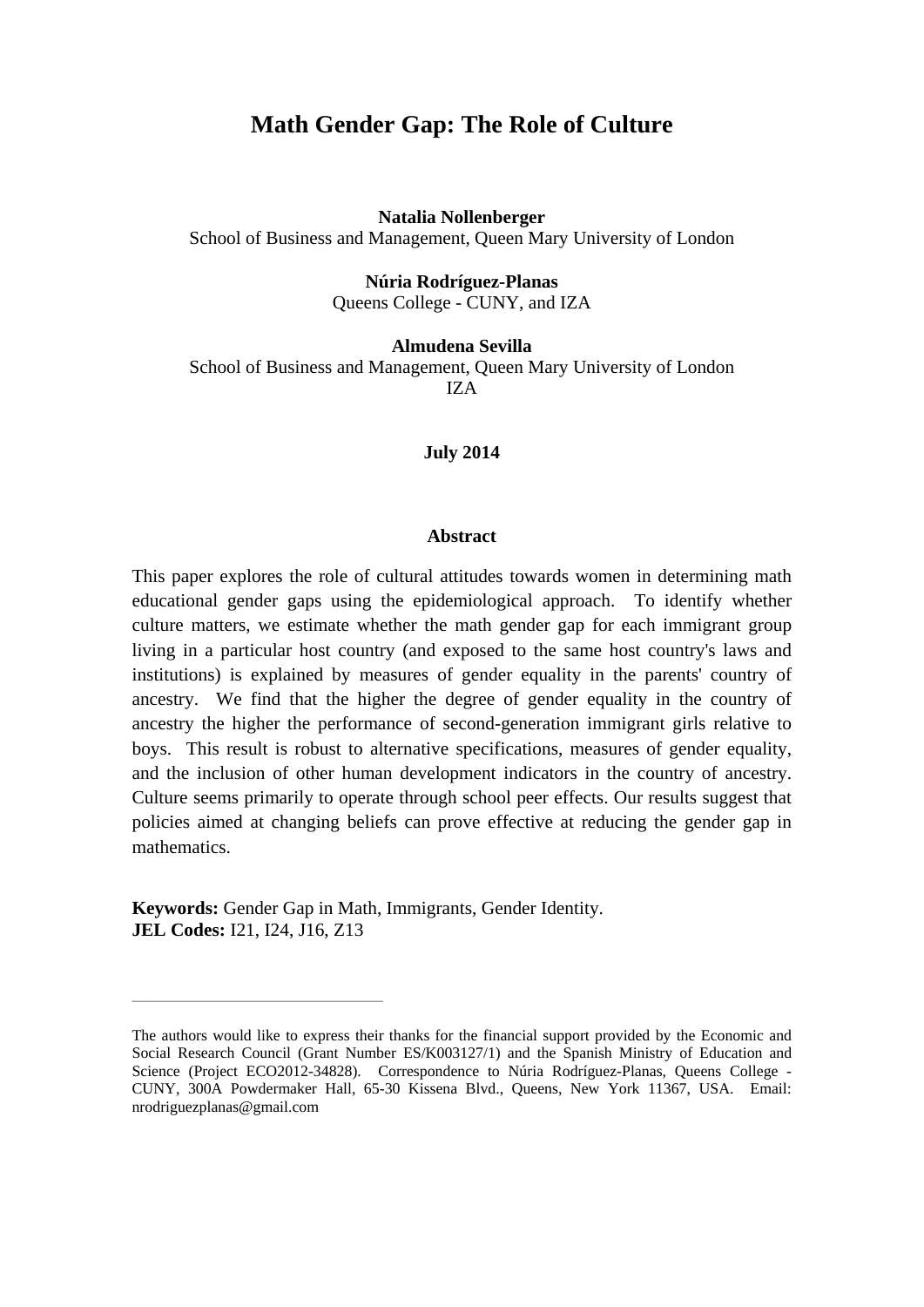### **1. Introduction**

1

It has been widely documented that teenage boys tend to outperform girls in math tests in many industrialized countries.<sup>1</sup> A recent study using longitudinal data for the US found that by the end of fifth grade girls had fallen more than 0.2 standard deviations behind boys, which is equivalent to 2.5 less months of schooling (Fryer and Levitt 2010). Using 2003 data from the Program for International Student Assessment (PISA) that reports on mathematic tests scores of 15-year-old students from 40 countries, Guiso et al. (2008) document that: "*girls' math scores average 10.5 (or 2 percent) lower score points than those of boys, but the results vary by country: -22.6 in Turkey to 14.5 in Iceland*".<sup>2</sup> Since mathematical ability appears to be an important determinant of field choice for college graduates (Paglin and Rufolo 1990 and Turner and Bowen 1999) and a significant part (between 8 and 20 percent) of the gender wage gap can be explained by choice of major (Machin and Puhani 2003, and Black et al. 2008), understanding the causes behind the divergence in math test scores between boys and girls is the first step towards designing policies that aim to improve the conditions for female workers.<sup>3</sup>

 Thus far the literature has focused on two broad explanations of the mathematics gender gap: the biological versus the environment explanation. On the one hand, some

<sup>&</sup>lt;sup>1</sup>Much of the research documenting gender gap in math scores has been based on US data. The size of the gap reported depends on the test and time-period. Some recent studies suggest that the average gender gap in math scores among teenagers has been narrowing (Hyde and Mertz 2009) while others document still large differences in the average performance of girls relative to boys (Fryer and Levitt 2010). There is a wide consensus that substantial differences persist at the top of the distribution (Ellison and Swanson 2010; Hyde and Mertz 2009) and that the fraction of males to females who score in the top 5 percent of the distribution in high school math has remained constant at two to one over the past 20 years (Xie and Shauman 2003). Ellison and Swanson (2010) document that the gender gap in secondary school math at high achievement levels is present in every US high school, although the size of the gap varies from school to school. Bedard and Cho (2010) review the existing evidence documenting gender gap in math scores in OECD countries. 2

<sup>&</sup>lt;sup>2</sup> The gender gap is calculated as the girls' average score minus the boys' average score, so that a negative gap means that boys over perform girls while a positive gap means that girls over perform boys.

 $3$  Black et al. 2008 find that between 45 and 53 percent of the gender wage gap among college graduates in the US is explained by age, highest degree and major.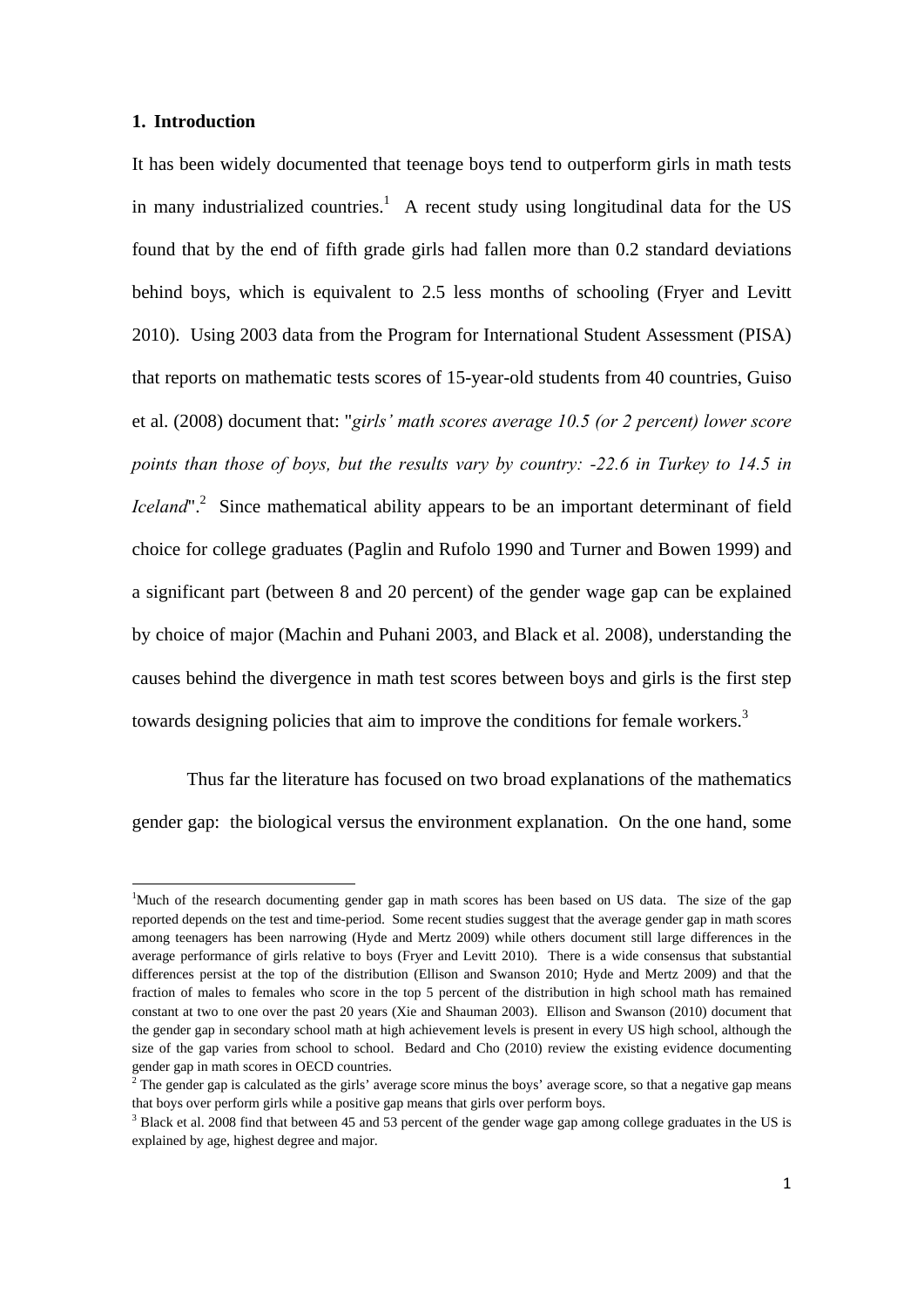scholars claim that the math gender difference is innate and rooted in biology, and exists because of genetic (Geary 1998), hormonal (Kimura 2000), or cerebral differences (Halpern 2000). On the other hand, several theories rely on societal factors (including gender differential treatment by teachers, parents' differential expectations on math achievement for girls and boys, and gender differences in expected returns to math skills, among others) as the cause for the math gender gap (see Fryer and Levitt 2010 for a thorough literature review--page 212). An influential article in *Science* using data from 40 countries finds that "*girls' underperformance in math relative to boys is eliminated in more gender-equal cultures*" suggesting the important role of the environment behind the math gender gap (Guiso et al. 2008). Using cross-country data from 41 countries from Trends in Mathematics and Science Studies (TIMMS), Fryer and Levitt (2010) also find support for this hypothesis when Muslin countries or countries with high sex-segregated education are excluded from the sample.<sup>4, 5</sup> However, these studies fail to distinguish between the role of institutional constraints versus culture in influencing the math gender gap. It may be that lower performance in math from girls may be the result of having internalized what constitutes to be a girl and behave according to a girl's gender identity (Akerlof and Kranton 2000).<sup>6</sup> Alternatively, girls may choose to invest less in math than boys (independent on beliefs) because they expect lower labor market returns to math skills given the laws, regulations and labor market institutions in their society (Albanesi and Olivetti 2009). In this paper, we investigate the extent to which beliefs and preferences (as opposed to

<sup>&</sup>lt;sup>4</sup> PISA and TIMSS data differ in their measurement of math skills. While TIMMS mainly assesses what students have learned in the classroom, PISA assesses "*the capacity to identify and understand the role that mathematics plays*  in the world, to make well-founded judgments and to use and engage with mathematics in ways that meet the needs of *that individual's life as a constructive, concerned and reflective citizen*" (OECD, 2004, p. 26). 5

Using 2009 PISA data, González de San Román and de la Rica (2012) find a similar relationship across regions within a country (Spain), which constitutes a more homogeneous institutional setting.

<sup>&</sup>lt;sup>6</sup> Note that girls' actions may be influenced by their own beliefs, or by those of their families or neighbours through the rewards and punishments associated with different actions.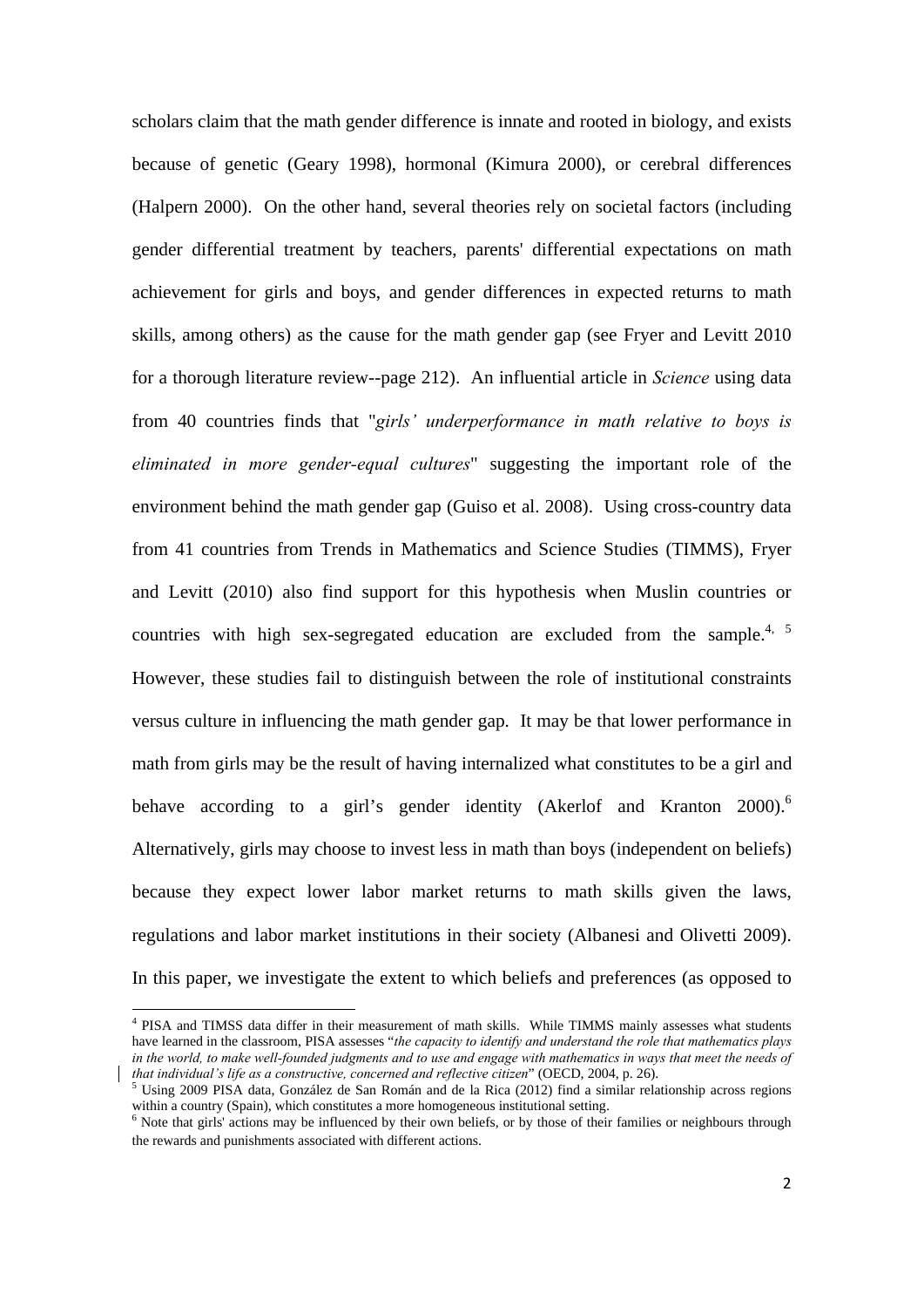institutional constraints) explain the math gender gap. If beliefs and preferences about gender roles are important, policies aiming to alter them early in life would be optimal. If instead institutional constraints are most relevant, then policies aiming at changing institutions in both the labor market and education system would be preferred.

 To examine whether culture can explain gender differences in math test performance, we follow the epidemiological approach fully developed in Fernández and Fogli (2009) and reviewed in Fernández (2011).<sup>7</sup> This approach focuses on secondgeneration immigrants who are exposed to the same host country's labor markets, regulations, laws and institutions, but are also influenced by different cultural beliefs of their parents. To identify the effect of culture, we estimate whether the math gender gap for each immigrant group living in a particular host country is explained by measures of gender identity in the country of ancestry. $8$  For this purpose we merge 2003, 2006, 2009 and 2012 data from PISA and the 2009 World Economic Forum's gender gap index (GGI) which reflects economic and political opportunities, education, and wellbeing for women in the country of ancestry.<sup>9</sup> Using a data set containing 12,027 second-generation migrants from 45 different countries of ancestry and living in twelve host countries, we show that the same pattern found by Guiso et al.'s exists between the math gender gap of 15-year-old second-generation migrants and the measures of gender identity in the migrants' country of ancestry. We find that the higher the degree of

The Using the epidemiological approach, several studies have examined the effect of culture on different socioeconomic outcomes: savings rates (Carroll, Rhee, and Rhee 1994), fertility and female labor force participation (Antecol 2000; Raquel Fernández and Fogli 2006, 2009; Raquel Fernández 2007); living arrangements (Giuliano 2007), the demand for social insurance (Eugster et al. 2011), preferences for a child's sex (Almond, Edlund, and Milligan 2013), and divorce (Furtado, Marcén, and Sevilla 2013).

<sup>8</sup> We follow Fernández and Fogli (2009) and define culture as "*systematic differences in preferences and beliefs*  across either socially or geographically differentiated groups".<br><sup>9</sup> This is the same index used by Guiso et al. (2008) and Fryer and Levitt (2010). As we explain in the data section,

we are constrained to using contemporary measures of gender equality in the ancestry country because the GGI is only first available in 2006, but even then only for a subset of countries. In the robustness section, we use alternative proxies of culture measured in the 1990s, which is closer in time to when the parents left their country of birth.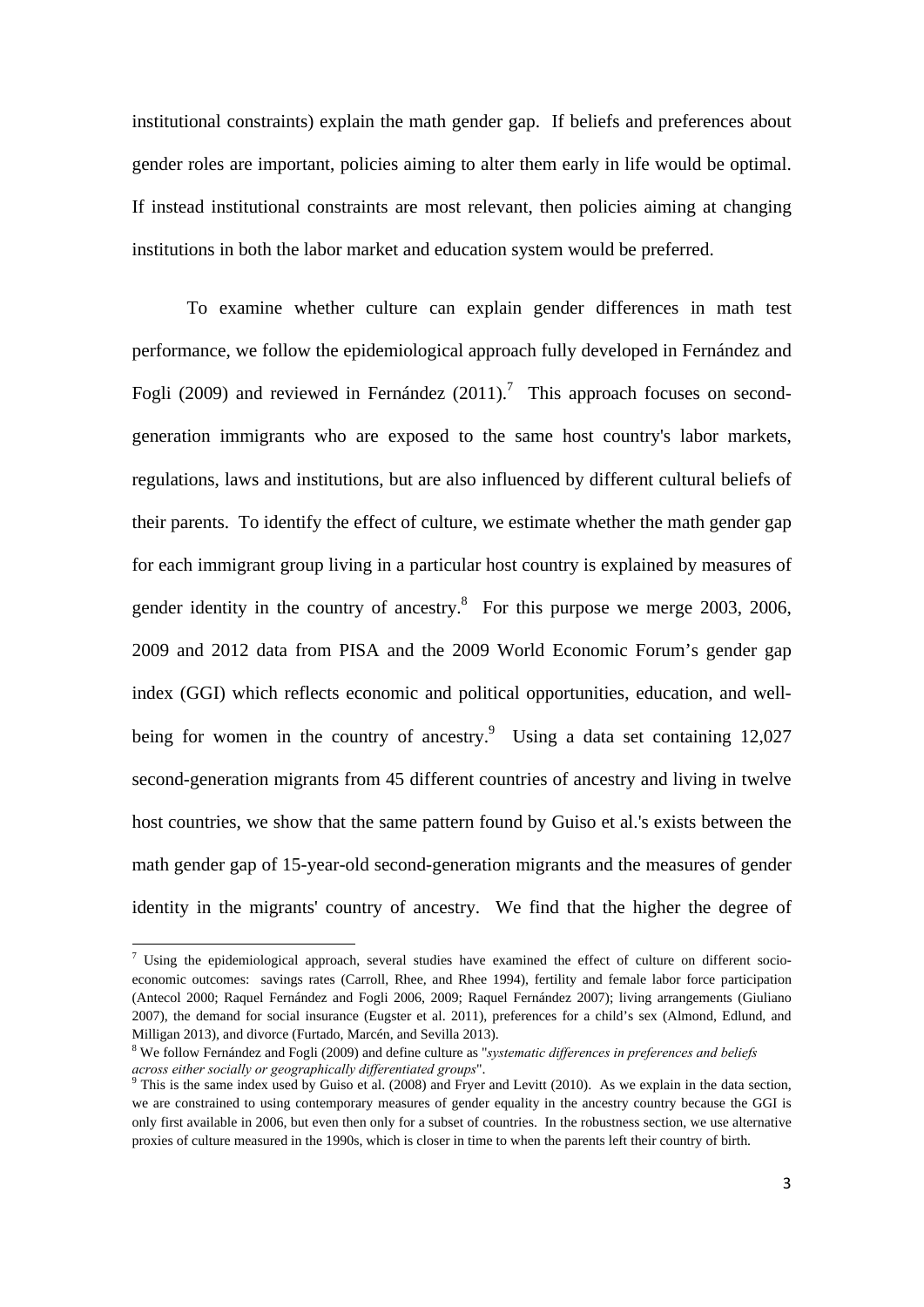gender equality in the country of ancestry, the higher the performance of secondgeneration immigrant girls relative to boys. Our results suggest that cultural beliefs about gender roles explain a large part of the difference in math's performance between girls and boys. To be precise we find that a one standard deviation increase in the country of ancestry's GGI is associated with a decline in the math gender gap of secondgeneration migrants of 15 per cent. Our results are robust to different: (1) specifications strategies, (2) adjustments of standard errors, (3) measures of gender equality, as well as to the inclusion of a large set of individual, parental and country of ancestry controls, and (4) changes in sample criteria.

The effect of culture is mostly driven by immigrant girls, consistent with stereotype threat hypothesis (Spencer, Steele, and Quinn 1999) and gender differential responses to competitive testing environments (Niederle and Vesterlund 2010). The effect of culture is particularly sensitive to the concentration of immigrants and girls in the school, suggesting that schools play an important role in the transmission of culture. In particular, we find that culture is less important in determining a second-generation immigrant girl's math score in schools with larger proportion of girls. This result suggests that gender equality considerations are less important when peer pressure is low, consistent with Fryer and Levitt's lack of finding in countries with same-sex schools. We also find that the effect of culture increases with the proportion of immigrants in the school, consistent with higher intergeneration transmission of culture when ethnic social networks are stronger (Fernández and Fogli 2009; Furtado, Marcén, and Sevilla 2013 find a similar result).

Our contribution to the math gender gap literature is threefold. First, we isolate the role of culture from institutional constraints. Second, we shed some light on a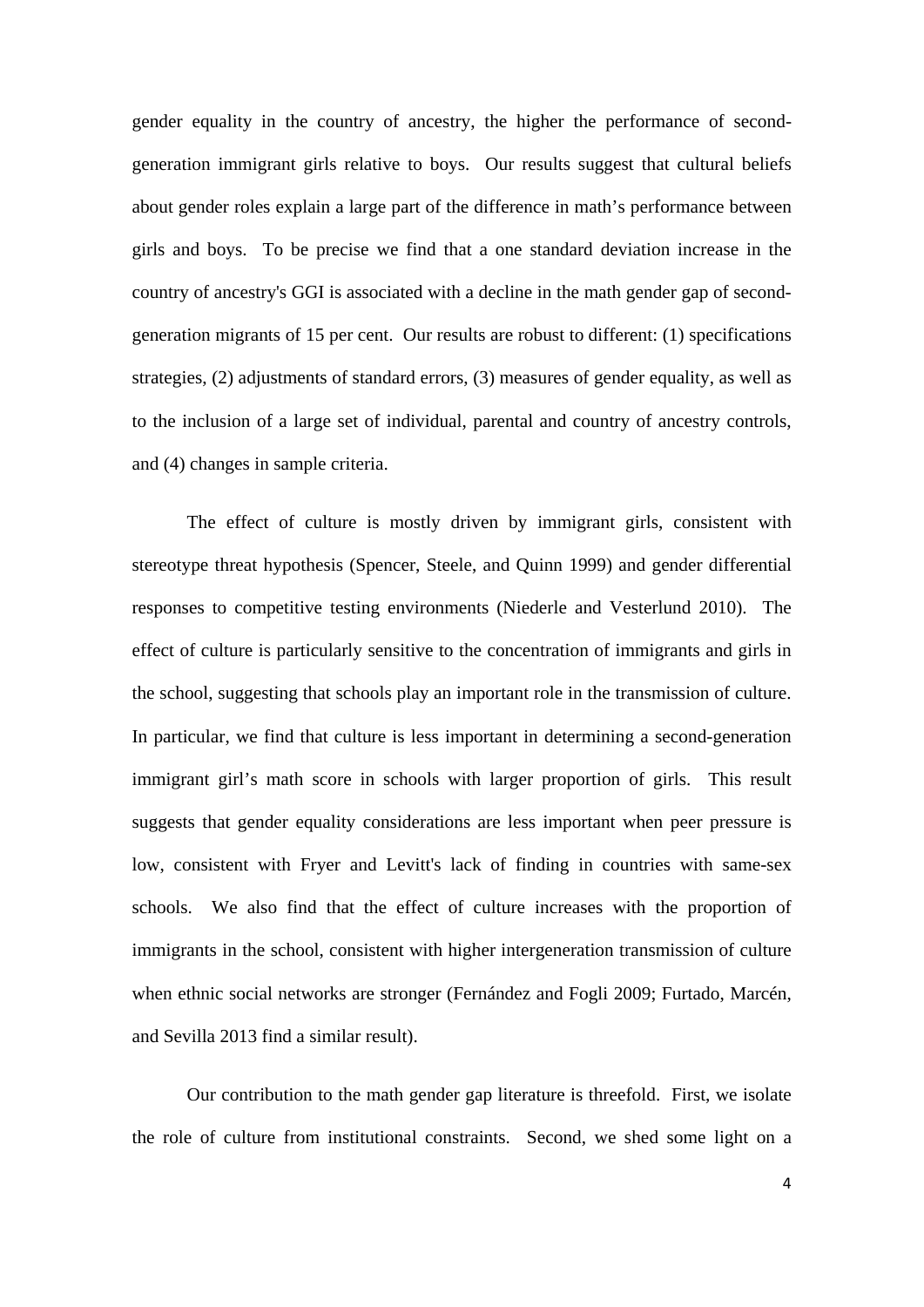causal interpretation of Guiso et al*.*'s, 2008, and Fryer and Levitt's, 2010, findings showing that the same pattern exists among second-immigration immigrants. Third, we identify schools as the most important channel through which culture may be transmitted.

The paper is organized as follows. Sections 2 and 3 describe the empirical strategy, and the data and sample selection, respectively. Sections 4 and 5 present the main results and the robustness checks, respectively. After presenting evidence on the channels through which gender identity may be transmitted in Section 6, we conclude in Section 7.

## **2. Empirical Strategy**

To distinguish the effect of culture from that of institutions and other environmental factors in explaining variation in math scores between girls and boys, our empirical approach makes use of the fact that all second-generation immigrants have been exposed to the host country´s markets and institutions. Thus, evidence that gender equality in the immigrant´s country of ancestry can explain math scores of secondgeneration immigrants is suggestive that the preferences and beliefs of the migrant's ancesters matter and have been transmitted to them by their parents and/or their ethnic community. We use OLS to estimate the following baseline specification:

 $E_{i j k t} = \alpha_l$ female<sub>i</sub> +  $\alpha_2$ (female<sub>i</sub> GE<sub>i</sub>) +  $\lambda_i$  +  $\lambda_k$  +  $\delta$ (female<sub>i</sub>  $\lambda_k$ ) +  $\lambda_t$  +  $X$ <sup>'</sup><sub>ijkt</sub> $\beta_1$  +  $(X$ <sup>'</sup><sub>ijkt</sub> $f$ emale<sub>i</sub>) $\beta_2$  + *εijkt (1)*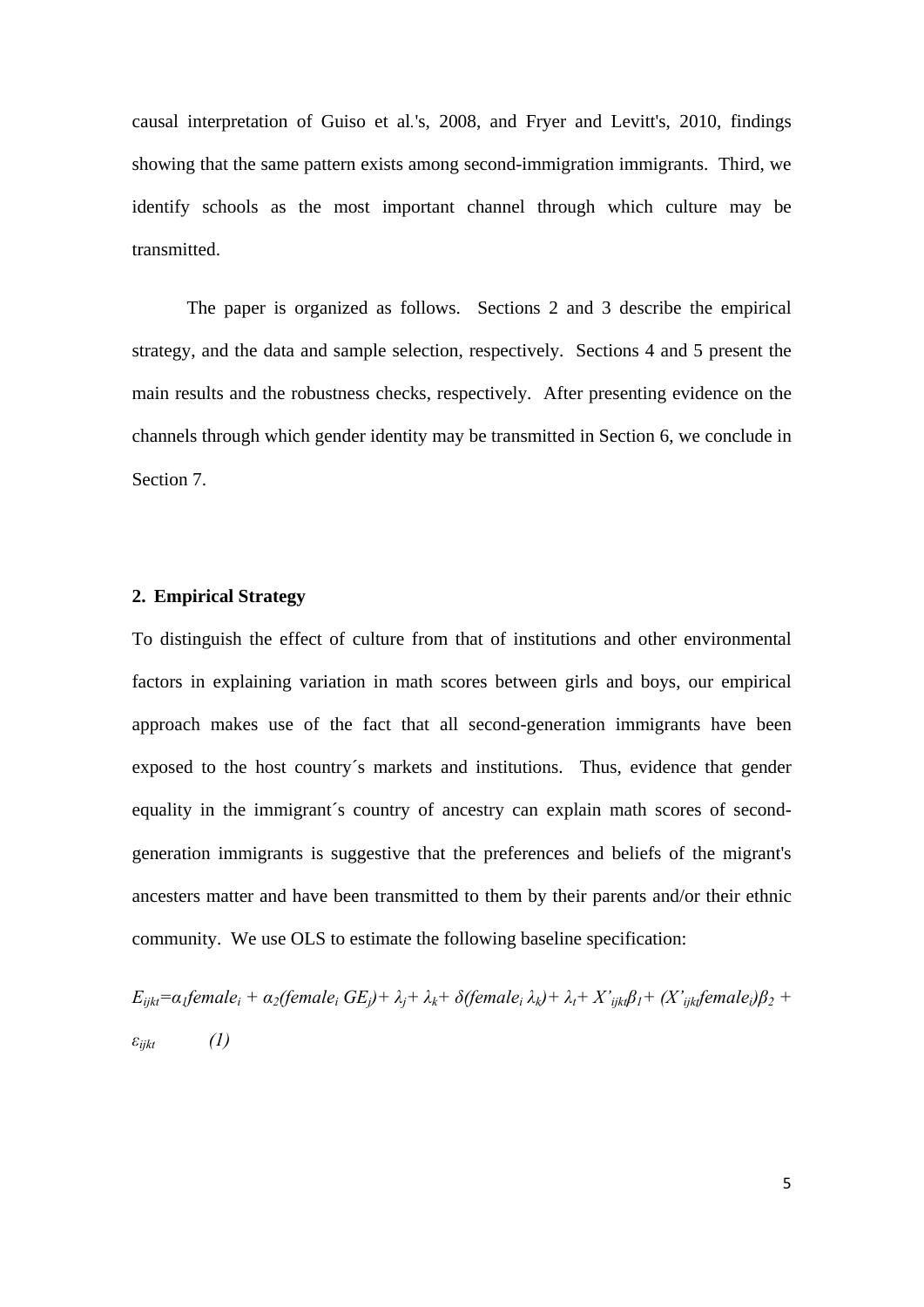where *i* is the individual who was born in the country *k* but whose country of ancestry is *j* and participates in PISA at time  $t^{10}$   $E_{ijkt}$  indicates individual's educational attainment in math test scores. To identify the differences in educational attainment between sexes, the variable *female<sub>i</sub>* is a dummy equal to one if the individual is a girl and zero otherwise.

The variable  $GE_i$  is a measure of gender equality from the immigrant's country of ancestry, such that a higher value is associated with a more egalitarian culture. Our coefficient of interest on the interaction between  $GE_i$  and the female dummy,  $\alpha_2$ , captures the role of gender equality in explaining the gender differences in the educational achievement of second-generation immigrants boys and girls. A positive and significant  $\alpha_2$  would suggest that more egalitarian attitudes in the immigrant's country of ancestry are associated with a higher relative performance of secondgeneration immigrant girls over boys, and thus smaller gender gap in children educational attainment. Thus, the gender gap in math scores between a boy and a girl from a country of ancestry *j* with more egalitarian gender roles (higher *GEj*) would be smaller than the gender gap between a boy and a girl from a country of ancestry with less egalitarian gender roles (lower *GEj*).

We also include country of ancestry fixed effects  $(\lambda_i)$  to account for characteristics in the immigrant's country of ancestry that may be related to gender roles and educational achievements of second-generation immigrants. We include year fixed effects  $(\lambda_t)$  to account for cohort differences and other time variation. In contrast to

<u>.</u>

 $10$  Throughout the paper we will refer to the country where each individuals was born and lives (k) as their "host country". Given that they are second-generation immigrants, the country where they were born and live is actually the host country of their parents.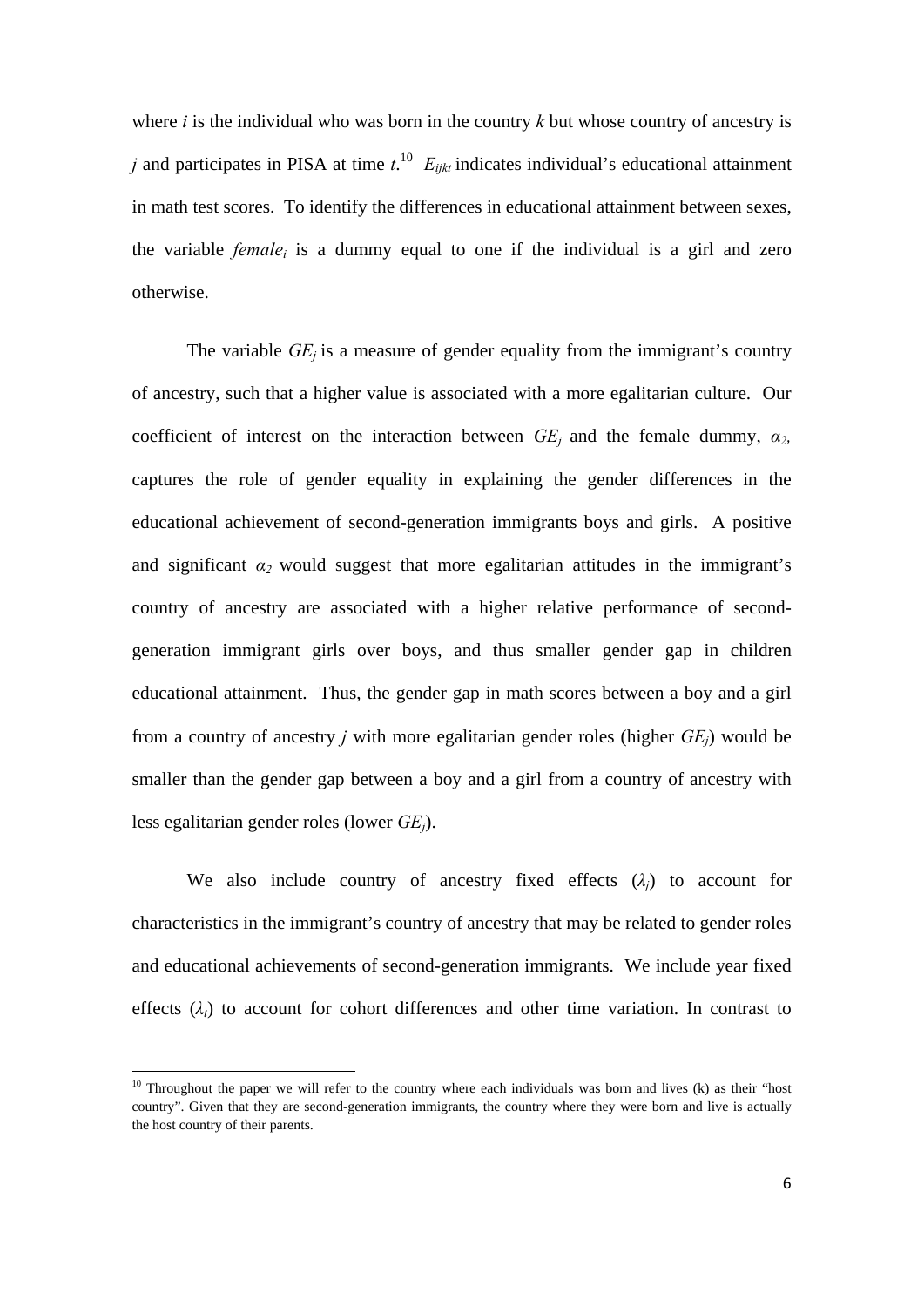previous studies using the epidemiological approach, which focus on second-generation immigrants living in one country (in general US or Canada), we need to include hostcountry fixed effects  $(\lambda_k)$  in our specification to account for host country's characteristics that may be related to educational attainment. Crucially, host country's dummies are interacted with the female dummy to account for variation in host country's educational gender gaps that may arise from cross-country differentials in cultural or institutional channels.

The vector  $X_{i,jkt}$  includes a set of individual characteristics, which may affect educational attainment for reasons unrelated to gender equality, and their interaction with female dummy. In our baseline specification we only include the age of the child at the time of the exam and, following Guiso et al. (2008), a dummy indicating whether the individual is in a grade different from the modal one in the country. Since all additional socio-demographic characteristics that we observe at age 15 are potentially endogenous, we do not to include them in our baseline specification (see specification 3 instead).

A second specification further includes GDP per capita (in logarithms) from the immigrant's country of ancestry interacted by the female dummy.<sup>11</sup> Including the interaction between the female dummy and the level of development of the country of ancestry ensures that our coefficient of interest  $\alpha_2$ , is capturing the effect of gender equality and not differences in the level of development that may affect an immigrant's

<u>.</u>

<sup>&</sup>lt;sup>11</sup> The gross domestic product per capita is expressed in real terms deflated with Laspeyres price index. Source: Alan Heston, Robert Summers and Bettina Aten, Penn World Table Version 7.0, Center for International Comparisons of Production, Income and Prices at the University of Pennsylvania, June 2011.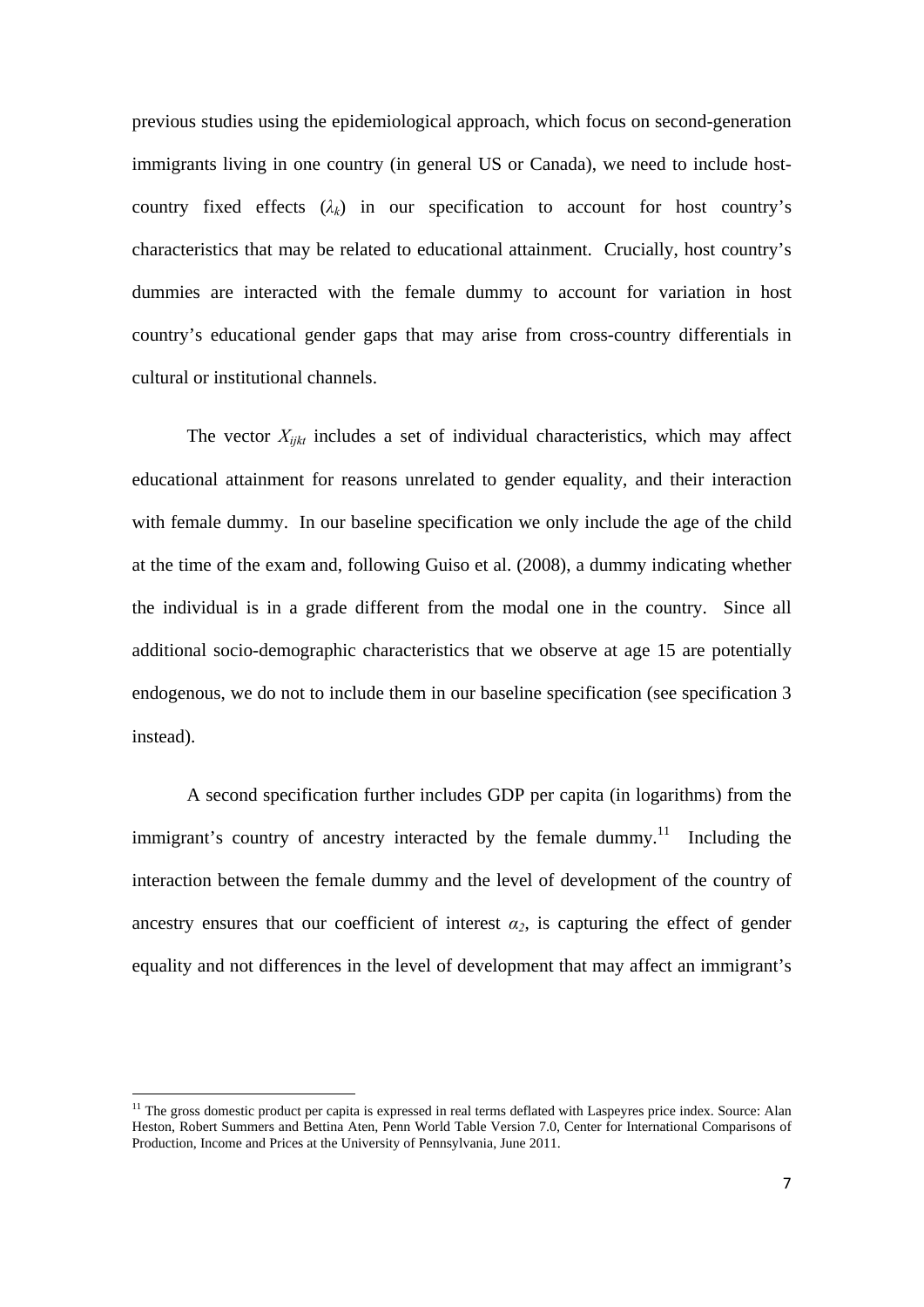test scores for reasons unrelated to gender equality.<sup>12</sup> Throughout the paper we will refer to this specification as our "preferred specification".

*Eijkt=α1femalei + α2(femalei GEj)+ α3(femalei lgdpj)+ λj+ λk+ δ1(femalei λk) + λt+*   $X'_{ijkl}\beta^l + (X'_{ijkl}\pmb{\textit{female}}_i)\beta^2 + \varepsilon_{ijkl}$  (2)

There are several sources of heterogeneity across individuals other than cultural beliefs on gender roles that may affect their educational attainment. To take this into account, a third specification additionally adds to equation (2) socio-demographic characteristics related to the immigrant's family and school (vector *Z)* and their interaction with the female dummy. In particular we include as controls family characteristics: mother's and father's highest educational attainment, an index indicating the highest level of occupation of parents, two indexes indicating the cultural and educational resources at home respectively and a dummy variable indicating whether the individual spoke a different language at home. Among school's characteristics we include: the percentage of girls enrolled at school, whether the school is publicly or privately financed, and whether the school is in a metropolitan area or not. Information on how these variables are defined and descriptive statistics are shown in Appendix Tables A.1.<sup>13</sup> Without these controls  $\alpha_2$  may be capturing spurious correlation between the individuals' unobserved factors and our measures of gender equality. For example, if more educated mothers increase the test performance of girls

 $12$  As a robustness test, we also estimate a specification in which we also control for the Human Development Index (HDI) as proxy of the level of development of the country of ancestry.

 $13$  To avoid losing observations due to item non-response in one or several of these questions, we impute the missing values following the MICE method of multiple multivariate imputation described by Van Buuren, Boshuizen, and Knook (1999). This multiple imputation approach is more appropriate when the assumption of random distribution of non-response is dubious. The basic idea is to create a small number of copies of the data (in our case 5), each of which has the missing values suitably imputed. To each imputation we use the command *mvis* in Stata and control for country of ancestry, year and country of birth. Then, estimates of the parameters of interest are averaged across the 5 copies to give a single estimate and standard errors are computed according to the "Rubin rules" (Rubin 1987).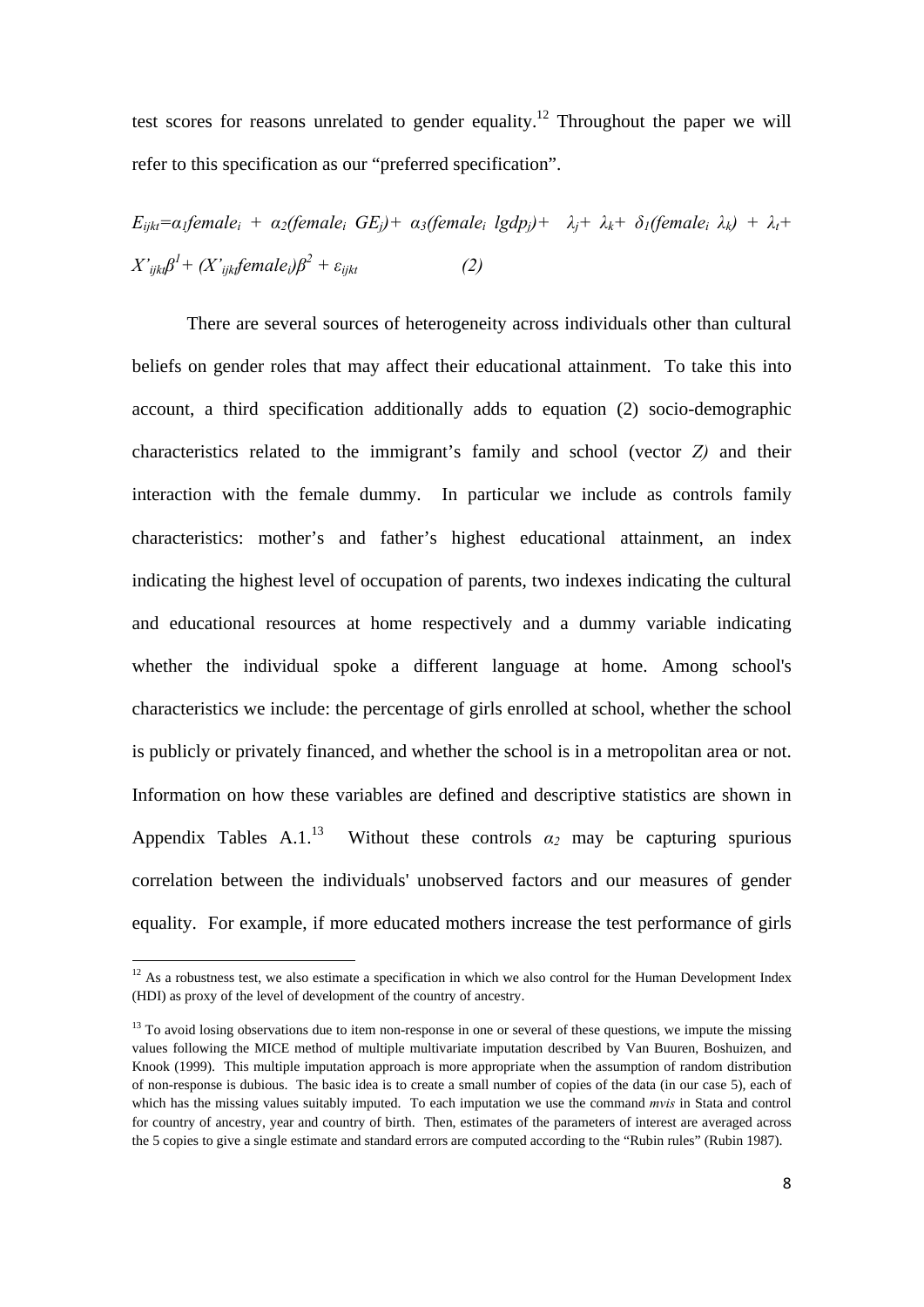relative to boys, and if it is less costly for a girl to perform relatively better in school if her parents come from an egalitarian country, then the correlation captured by  $\alpha_2$  would be due to the correlation between parental characteristics by country of ancestry and female education.

 $E_{i\hat{i}k\hat{i}} = \alpha_i$ female<sub>i</sub>+  $\alpha_2$ (female<sub>i</sub> *GE<sub>i</sub>*)+  $\alpha_3$ (female<sub>i</sub> *lgdp<sub>i</sub>*)+  $\lambda_i$ +  $\lambda_k$ +  $\delta_1$ (female<sub>i</sub>  $\lambda_k$ ) +  $\lambda_i$ +  $X'_{ijkt}$  $\beta^1$  +  $(X'_{ijkt}$ female<sub>i</sub>) $\beta^2$  +  $Z'_{ijkt}$  $\beta^3$  +  $Z'_{ijkt}$ female<sub>i</sub>) $\beta^4$  +  $\varepsilon_{ijkt}$  (3)

The fourth specification substitutes the interaction between the female dummy and the host country fixed effects in equation (2) by the interaction between the female dummy and gender equality  $(GE_k)$  and GDP per capita  $(lgdp_k)$  in the host country. In doing so this specification accounts for the fact that immigrants from countries of ancestry with less gender-equal culture may tend to settle in host countries with similar gender-equal culture and institutions. If this is the case, our coefficient of interest in equation 2 would be biased upwards as it would be capturing the effect of the host country's culture and institutions in addition to the effects of culture in the immigrant's country of ancestry.

$$
E_{ijk} = \alpha_1 \text{ female}_i + \alpha_2 \text{ (female}_i GE_j) + \alpha_3 \text{ (female}_i \text{ (gdp}_j) + \lambda_j + \lambda_k + \lambda_t + \delta_1 \text{ (female}_i GE_k) + \delta_2 \text{ (female}_i \text{ (gdp}_k) + X'_{ijk} \beta^1 + (X'_{ijk} \text{ female}_i) \beta^2 + \varepsilon_{ijk} \qquad (4)
$$

Because identification in our models comes from the variation of gender equality across country of ancestry, standard errors are clustered at this level.

#### **3. Data and Sample**

## *Program for International Student Assessment (PISA) Data*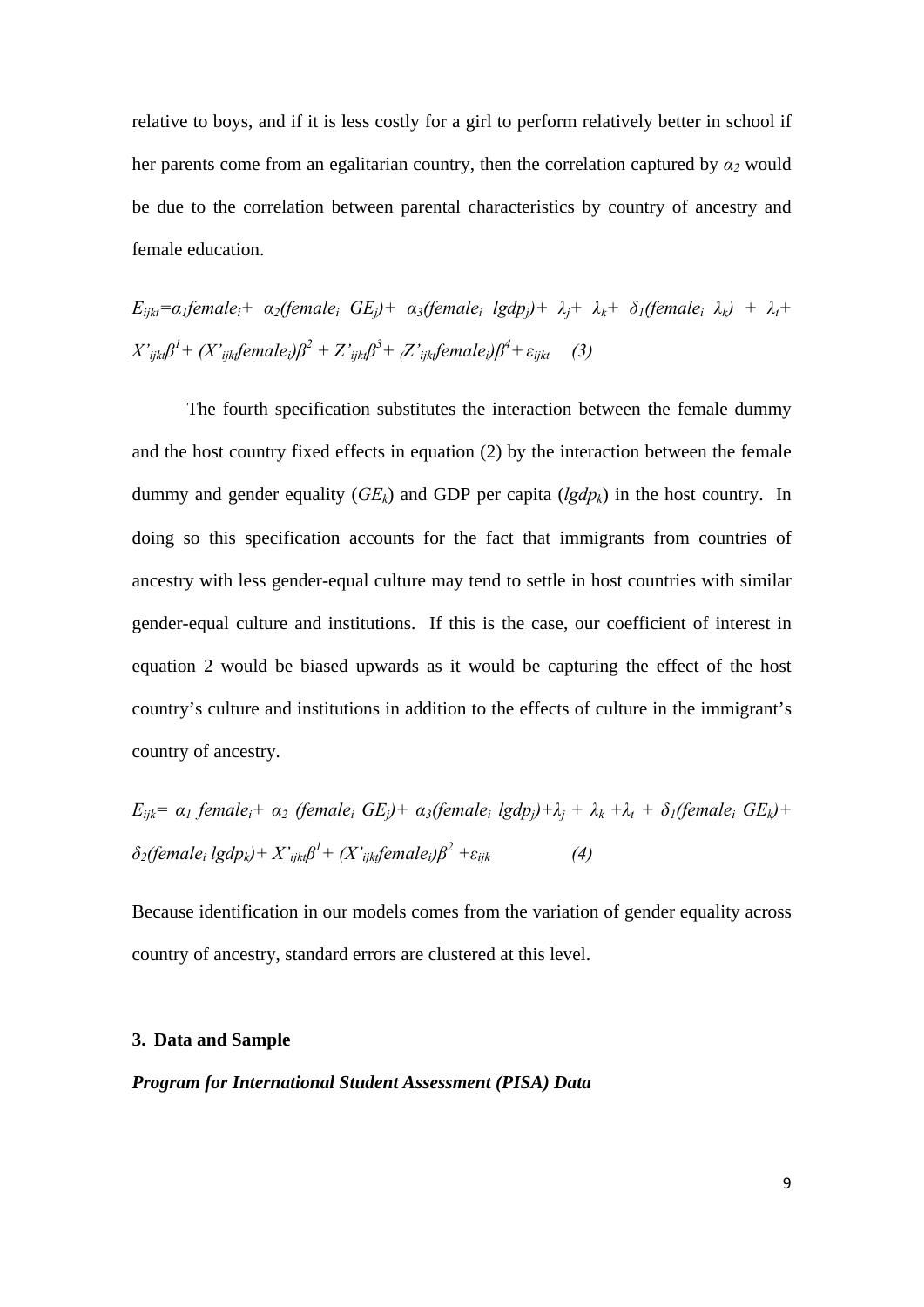Our main data set uses the 2003, 2006, 2009 and 2012 student-level data from the *Program for International Student Assessment* (PISA), an internationally standardized assessment conducted by the Organization for Economic Cooperation and Development (OECD) and administered to 15-year olds in schools every three years since 2000. In contrast to other international assessment, such as TIMSS which focuses on assessing what students have learned in the classroom, the purpose of PISA is to test whether students have acquired the knowledge and skills essential for full participation in society near the end of compulsory education. These skills include whether they can analyze, reason, and communicate effectively. According to the OECD the PISA math test assesses "*the capacity to identify and understand the role that mathematics plays in the world, to make well-founded judgments and to use and engage with mathematics in ways that meet the needs of that individual's life as a constructive, concerned and reflective citizen*" (OECD, 2004, p. 26). Else-Quest, Hyde, and Linn (2010) suggest that PISA may be more relevant to measure the math gender gap than TIMMS because it is a more challenging assessment. Even if we wanted to use TIMMS, the lack of information on country of ancestry of second-immigrants prevents us from doing so.<sup>14</sup>

PISA assesses a range of relevant skills and competencies in three main domains: mathematics, reading and science. In addition, students and school principals also answer questionnaires to provide information about the students' backgrounds, schools and learning experiences and about the broader school system and learning environment. Our analysis focuses on mathematics and begins in 2003 because questions entering the math scores are not comparable before and after that year. PISA tests are paper and pencil tests, lasting up to two hours for each student. Participation in

<u>.</u>

<sup>&</sup>lt;sup>14</sup> TIMSS is an international assessment of mathematics and science learning in eighth graders, conducted on a 4-year cycle by the International Association for the Evaluation of International Achievement (IEA), in collaboration with Statistics Canada and the Educational Testing Service.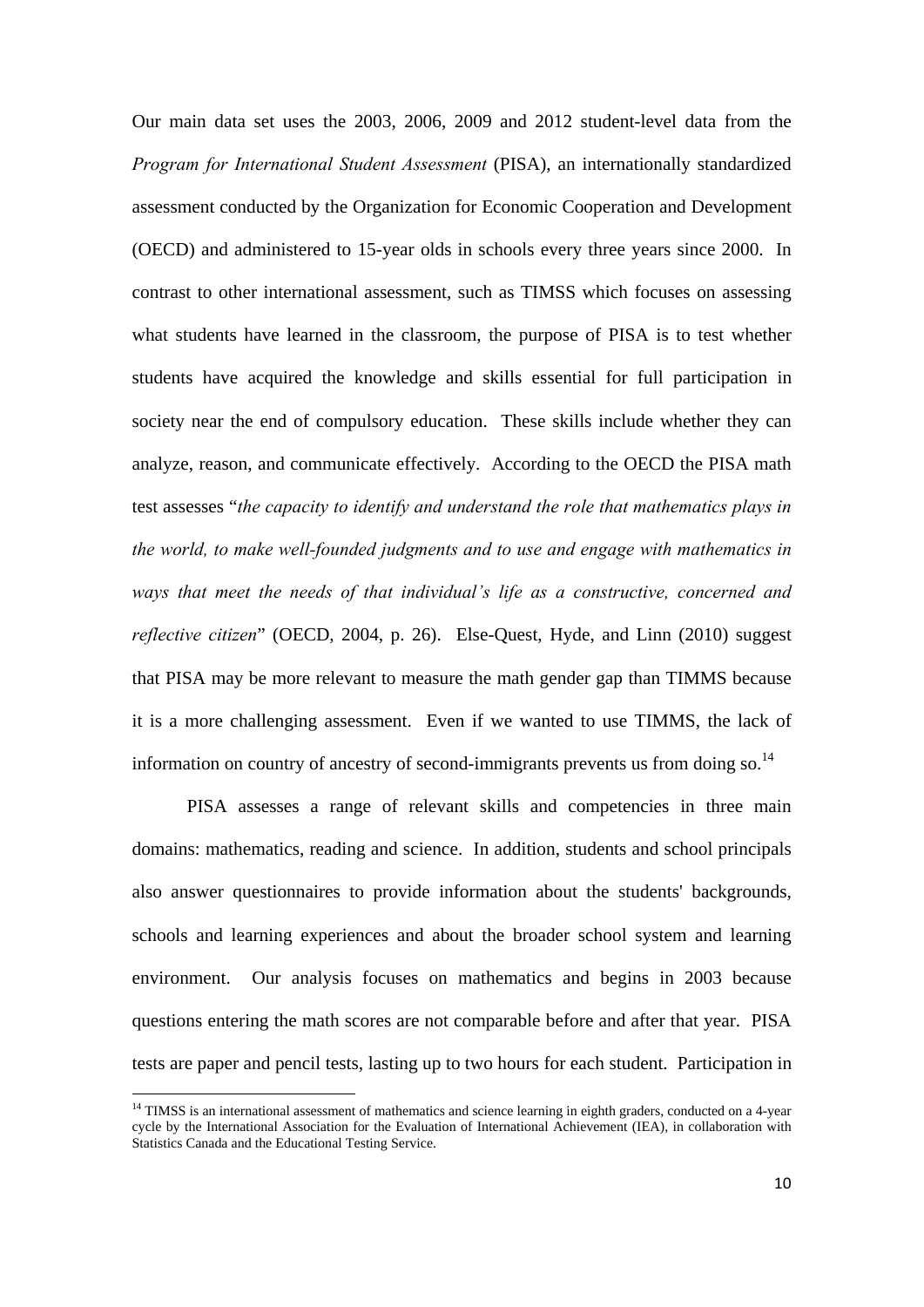PISA tests is voluntary for schools and students, although a minimum participation rate of 65 percent (80 percent) of schools (students) from the original sample is required for a country to be included in the international database. Each subject is tested using a broad sample of tasks with differing levels of difficulty to represent a comprehensive indicator of the continuum of students' abilities. The PISA program presents the tests scores standardized so that they have a mean of 500 test-score points and a standard deviation of 100 test-score points across the OECD countries.

PISA uses imputation methods, denoted as plausible values (hereinafter PV), to report student performance. In all of our analysis we use PV and follow the OECD recommendations that involve estimating one regression for each set of PV (there are five PV to each domain) and then report the arithmetic average of these estimates. In addition, PISA sample is stratified at two stages: first, schools are randomly selected and second, students at each school are randomly assigned to carry out the test in all three subjects. Our results are robust to applying the Fay's Balanced Repeated Replicated (BRR) methodology that takes into account this two-stage sample design (as shown in the results section).

#### *Gender Equality Measures*

To measure gender equality in an immigrant's country of ancestry, we follow Guiso et al. (2008) and use the Gender Gap Index and the Political Empowerment Index (henceforth GGI, PEI, respectively) from The World Economic Forum (Hausmann, Tyson, and Zahidi 2009). We also use female labor force participation in the immigrant's country of ancestry from the International Labour Organization. All these measures are standard in the literature (Fryer and Levitt 2010; Guiso et al. 2008). The GGI measures the relative position of women in a society taking into account the gap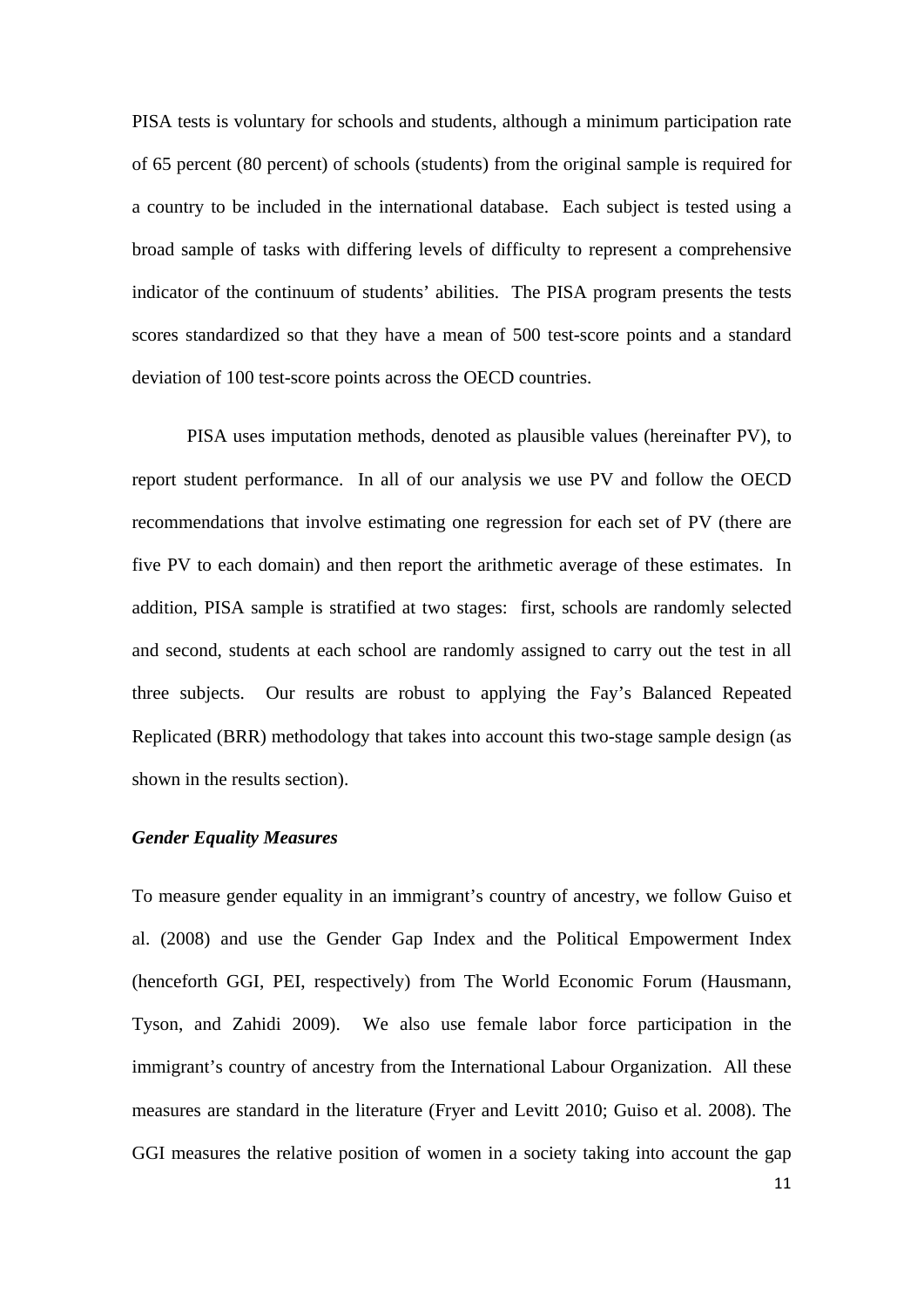between men and women in economic opportunities, economic participation, educational attainment, political achievements, health, and well-being. The PEI is a sub-index from the GGI and measures the gap between men and women in political participation based on the ratio women to men with seats in parliament, the ratio of women to men in ministerial level and the ratio of the number of years with a woman as head of state to the years with a man. Both indicators range from 0 to 1 and larger values point to a better position of women in society.

As an additional robustness check, in Section 5 we show that our results are robust to using an index of cultural attitudes towards women from the World Value Survey (also used in Guiso et al. 2008), and the ratio of young literate females to males (ages 15 to 24).<sup>15</sup> Appendix Table A.2 presents a detailed description of all the gender equality measures used in the analysis, as well as basic descriptive statistics.

Information of GGI and PEI is available beginning 2006. In such year, 115 countries were included in the indexes, in 2007 128, in 2008 130 and in 2009 134. In order to maximize the number of countries in our sample, we focus on 2009 values for all our gender equality indicators in the immigrant's country of ancestry. The use of contemporaneous measures of gender equality instead of the ones observed at the time parents migrate is a common practice in the literature. First, it is reasonable to expect that countries' aggregated preferences and beliefs about the role of women in society change slowly over time. Also, as Fernández and Fogli (2009) point out, "*one could argue that the values that parents and society transmit are best reflected in what their contemporaneous counterparts are doing in the country of ancestry*". Rather than trying to solve this debate on theoretical grounds, we take an empirical approach and

<u>.</u>

 $<sup>15</sup>$  Unfortunately these two variables are missing for many countries, precluding us from using it as main indicators.</sup>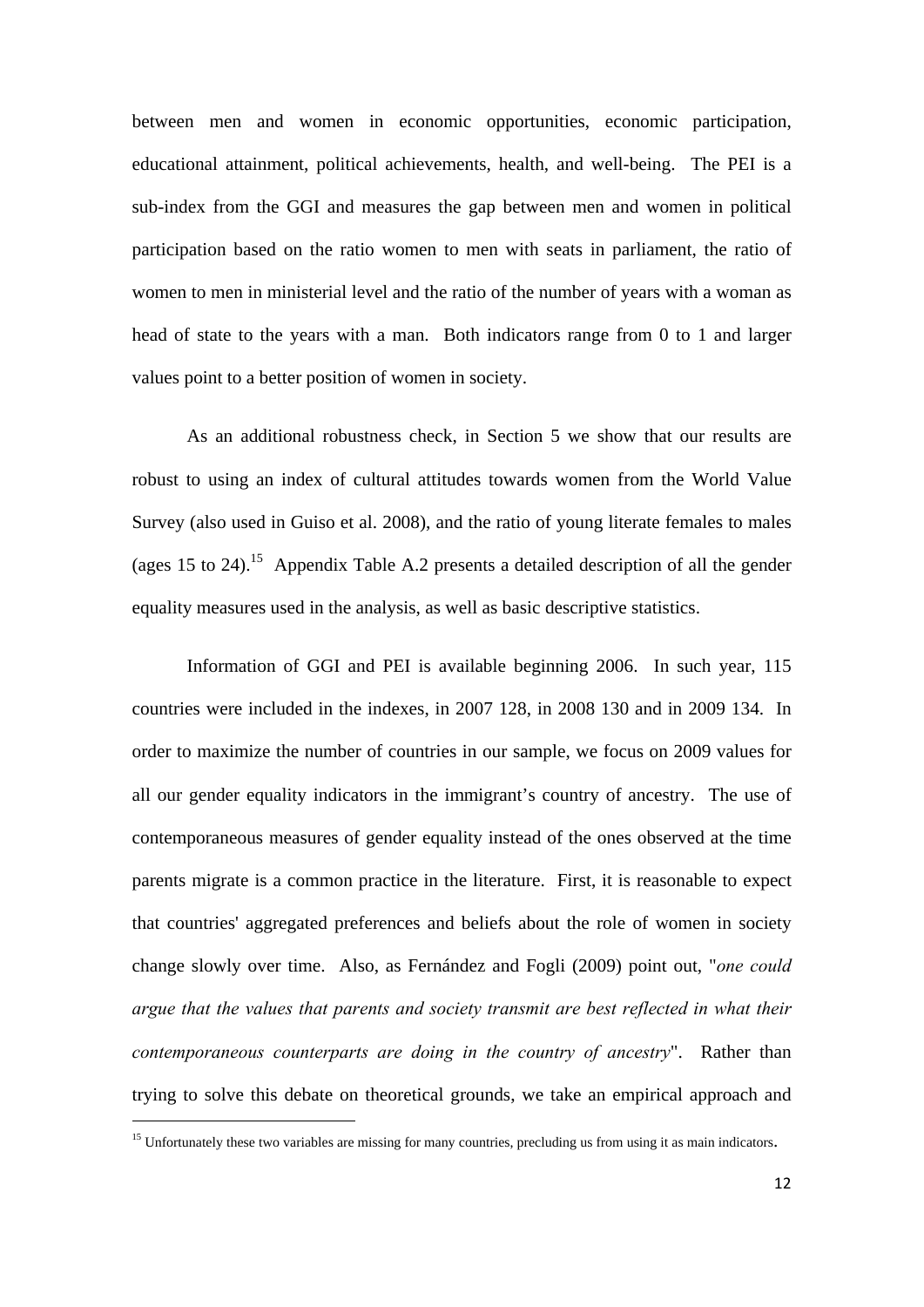also check the robustness of our results to using proxies of gender-equality measured in the 1990s (shown in the Results Section).

## *Sample*

1

Following the literature, our sample consists of second-generation immigrants who were born and reside in a participating host country but whose parents (both of them) were born in another country. We pool the 2003, 2006, 2009 and 2012 PISA waves so as to have the larger variation possible in terms of both host countries and countries of ancestry. To determine the students' country of ancestry, we need specific information on their parents' country of birth. This question is not consistently asked among participating countries. For instance, when asking about the country of origin, the US only provided the options "United States of America" and "another country". As a consequence, only data from those participating countries providing detailed information about the parents' birth place were used in the analysis.<sup>16</sup> Based on Blau et al. (2013) who find that the effect of mother's country of origin on second-generation immigrants girls tend to be stronger than the effect of the father's country of origin when parents come from different countries, we assign the mother's country of origin.<sup>17</sup> We restrict our sample to those individuals for whom we observe gender equality measures for both their country of ancestry and their host country, and focus our analysis on host countries with immigrants from at least four countries of ancestry to ensure that we do not compromise the identification in our model, which arises from variation in the gender equality in the immigrant's country of ancestry within a given

<sup>&</sup>lt;sup>16</sup>These are Australia, Austria, Belgium, Denmark, Finland, Germany, Greece, Latvia, Liechtenstein, Luxembourg, New Zealand, Norway, Portugal, Switzerland and Scotland in 2003, 2006, 2009 and 2012 PISA, Argentina, Czech Republic, Israel, Netherlands and Qatar in 2009 and 2012 PISA, and China, Costa Rica and Turkey in 2012.

 $R_{\text{in}}$  IT any case, 85 percent of the second-generation immigrants in our sample have parents who emigrate from the same country.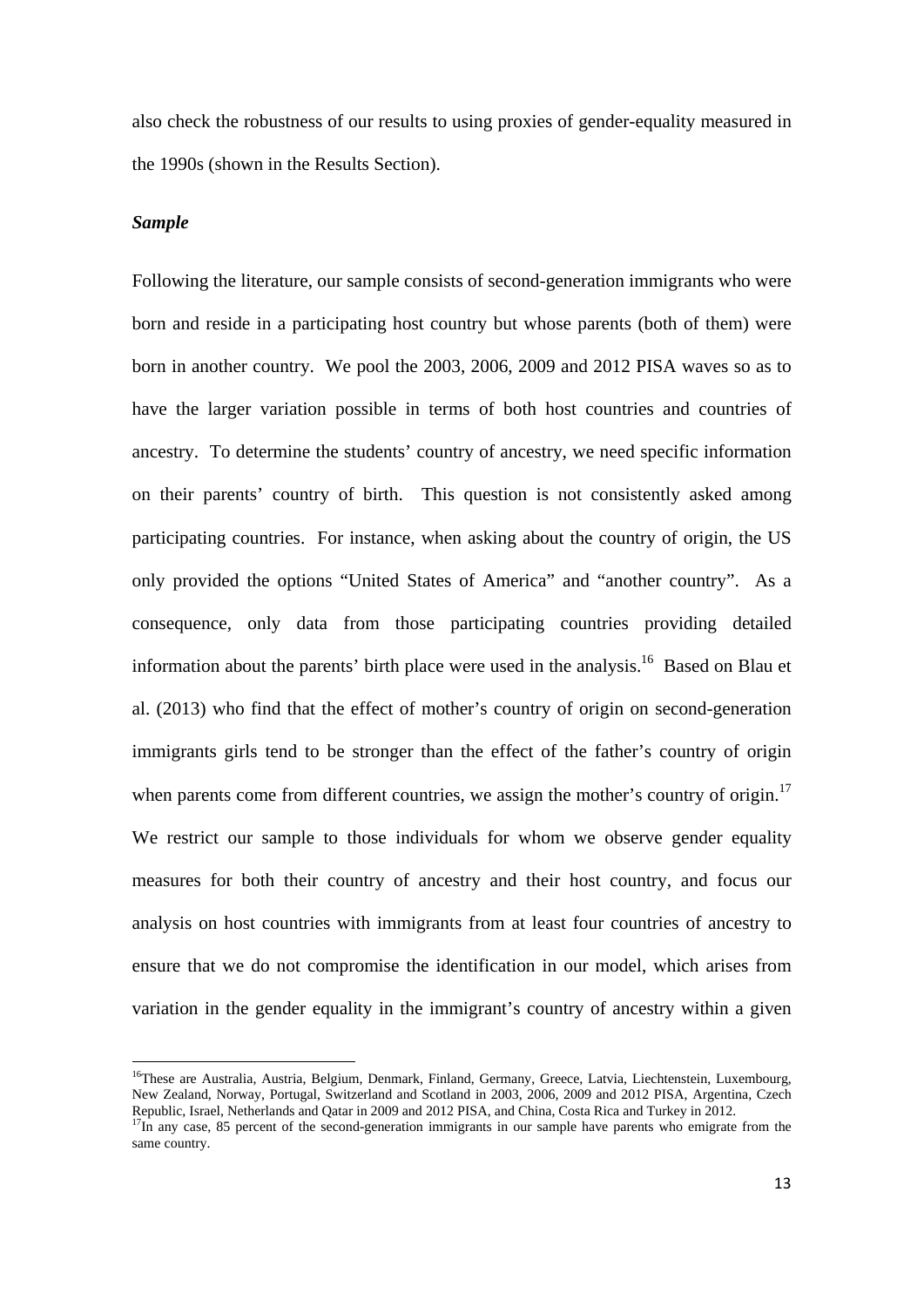host country.<sup>18</sup> We also drop second-generation immigrant children whose country of ancestry has fewer than five observations in a given host country.<sup>19</sup> In the robustness section we explore the robustness of our results to changes in sample criteria.

 Our final sample has 12,027 second-generation migrants from 45 different countries of ancestry and living in twelve host countries (as described in Appendix Table A.3). Host countries are mainly OECD countries, whereas countries of ancestry are from various continents and levels of development. Indeed, the countries of ancestry in our sample cover all continents, with many European (24 countries) and some transition economies (Albania, Poland, Russia and Ukraine), several countries in the Americas (Bolivia, Brazil, Chile, Paraguay, Suriname, United States and Uruguay), some in Asia (Bangladesh, China, India, Korea, Malaysia, Philippines, Vietnam), some in the Middle East (Iran, Egypt and Pakistan), some in Africa (Ethiopia, Morocco and South Africa), and some in Oceania (Australia and New Zealand). Second-generation immigrants whose country of ancestry is Portugal, Turkey or Italy represent 47 percent of the sample. Host countries with the highest sample of second-generation immigrants are Australia, Switzerland and Luxembourg (immigrants living in these countries represent 68 percent of the sample).

## *Descriptive Statistics*

<u>.</u>

 $18$ The lack of gender equality measures for all countries implies losing the following countries of ancestry: Afghanistan, Bosnia and Herzegovina, Cape Verde, Occupied Palestine, Iraq, Lebanon, Liechtenstein, Netherlands Antilles, Somalia, Somoa and Serbia-Montenegro (4,345 observations) and the host country of Liechtenstein (or 135 observations). In any case, most of the countries of ancestry we lose are from conflictive zones, which are commonly excluded from this kind of analysis (see Fernández and Fogli 2009, and Furtado, Marcen, and Sevilla 2013). In addition, by limiting our analysis to host countries with at least four different groups of immigrants we lose 3,983 observations from the following ten host countries (Costa Rica, China, Denmark, Germany, Greece, Latvia, Norway, Portugal, Qatar and Turkey), and seven countries of ancestry (Brazil, Bulgaria, Belarus, Jordan, Egypt, Nicaragua and Yemen).

 $19$  This is a common practice in the literature. For instance, Fernández and Fogli (2009) eliminate those countries of ancestry with fewer than 15 observations. Given that our regressions are run at the individual level, including or not these small numbers of observations does not affect our results. With this adjustment, we lose only 20 individuals and five different countries of ancestry (Colombia, Czech Republic, Denmark, Panama and Thailand).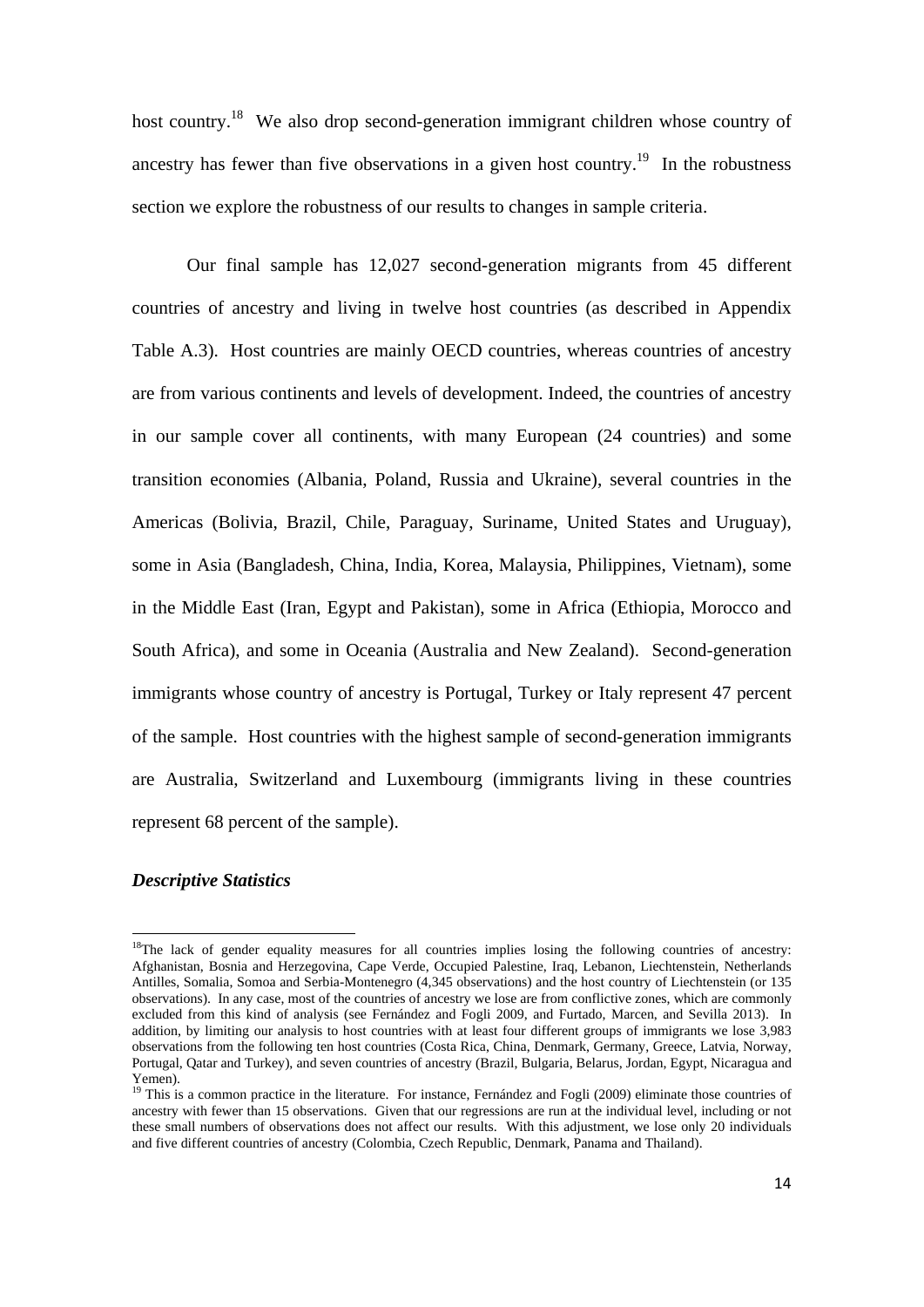Table 1 presents summary statistics of our main country of ancestry's gender equality measures for our sample of second-generation immigrants. Countries of ancestry are ordered from highest to lowest gender gaps in math test scores measured as the average boy's minus the average girl's scores. Panel A shows that there is a large variation in the gender gap in math scores across countries of ancestry. At the bottom 10 percent of the distribution of the math gender gap by country of ancestry, secondgeneration immigrant girls substantially underperform boys by 62 score points (0.6 standard deviation). Given that a difference of 40 points in PISA tests is equivalent to 1 year of schooling (OECD 2012), such a difference equivalent to about 1.5 years of schooling. At the top 10 percent of the math gender gap distribution, second-generation immigrant girls outperform boys by 34 scores points (0.3 standard deviation) or the equivalent to ten months of schooling.

 The average score of boys in our sample of second-generation immigrants is 491 points with a standard deviation of 110, whereas the average score of girls is 473 with a standard deviation of 99. Thus, the difference in math score between girls and boys across our sample is -18.29, which implies that girls underperform boys by 0.18 standard deviation, the equivalent to 5.5 months of schooling. This gender gap in math scores is quite similar to the one observed among all second-generation immigrants and natives living in the host countries included in our analysis, and not too distant from the ones showed when all countries participating in PISA assessments are considered (see Table A.4).

 Panel A also shows the different measures of gender equality by country of ancestry. The GGI takes values between zero and one and averages 0.68 with a standard deviation of 0.06. It varies from 0.55 in Pakistan to 0.81 in Sweden. The PEI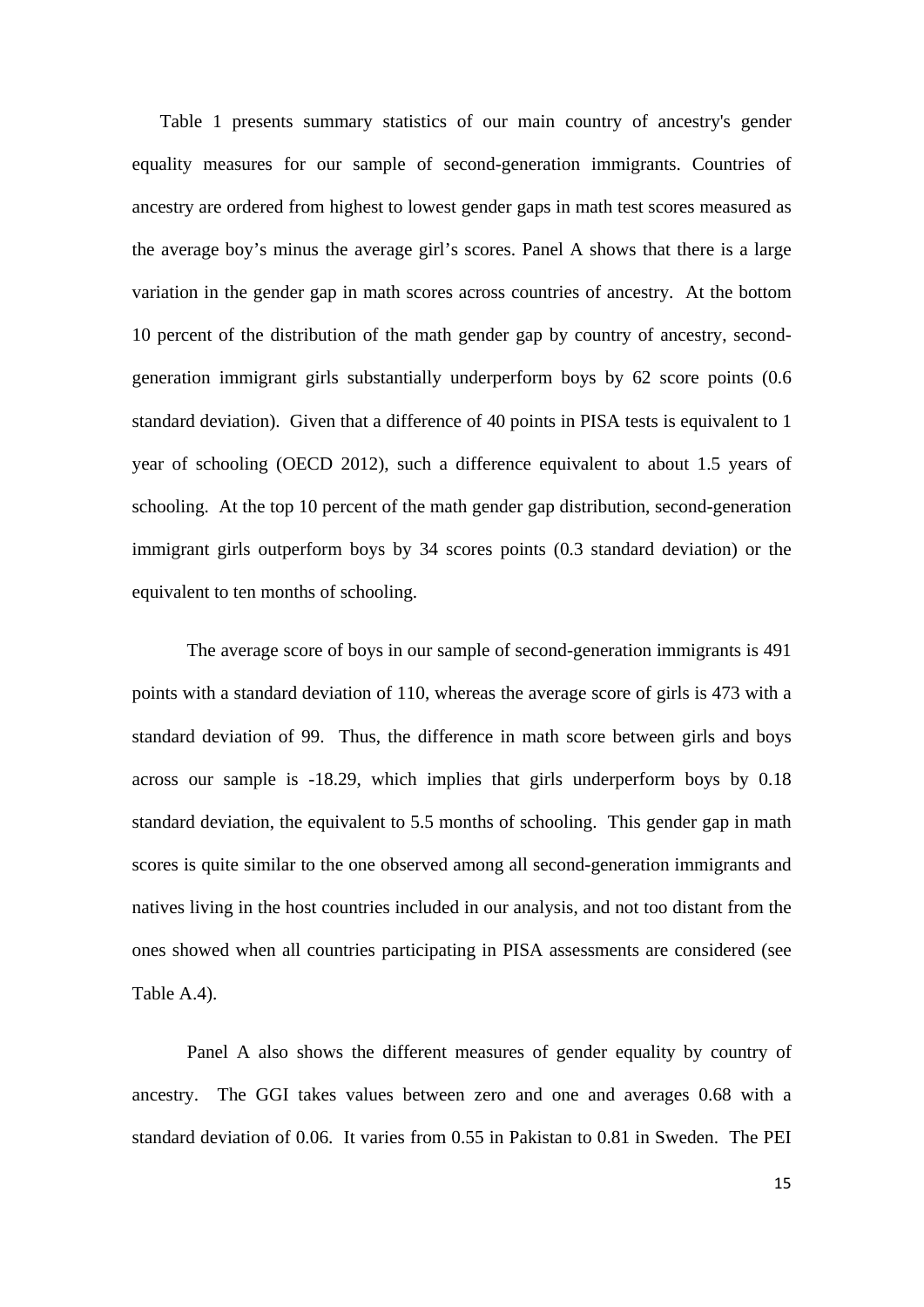displays also a high variation across countries with a minimum of 0.02 in Iran and a maximum of 0.50 in Sweden--it averages 0.16 with a 0.12 standard deviation in the whole sample. FLFP also varies widely by country, moving from 0.16 percent in Iran to over 78 percent in Ethiopia--the average FLFP in the sample is 49 percent with a standard deviation of 12 percent. Panel B shows the cross-country correlation across the difference gender equality measures. Not surprisingly, we find that these measures are correlated. The cross-country correlation between the GGI and PEI or the GGI and the FLFP is high, ranging between 0.78 and 0.67, while the PEI and FLFP have a crosscorrelation of 0.32.

 Figure 1 plots the average math gender gap of second-generation immigrants by country of ancestry (column 1 of Table 1) versus the three measures of gender equality: GGI, PEI, and FLFP (columns 2 to 4 of Table 1). Overall, the raw data show that the more gender equality in the country of ancestry the higher the relative performance in math scores of second-generation immigrant girls with respect to boys. The correlations range from 0.18 to 0.20 percent and are statistically significant at conventional levels (see column 1 in Panel B of Table 1).

## **4. Main Results**

#### *Can Gender Equality Explain the Gender Gap in Math Scores?*

Table 2 displays the coefficient on the interaction between female dummy and gender equality measure,  $\alpha_2$ , which informs us on the effect of gender equality on the gender gap in mathematics. Each column displays the results from estimating the different empirical specifications, while each row displays the results from using alternative measures of gender equality in the country of ancestry.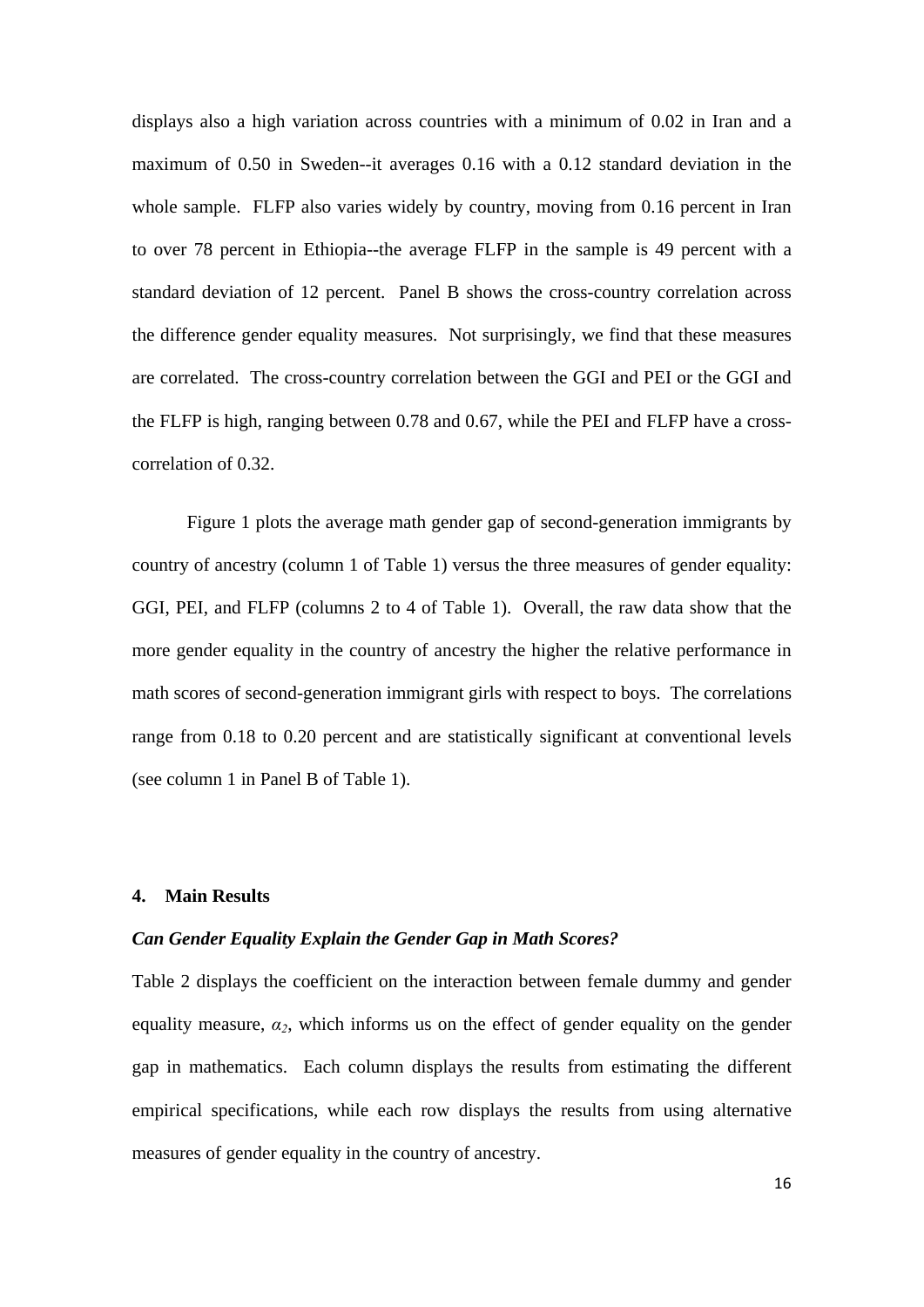Column 1 in Table 2 shows a positive and statistically significant coefficient on the interaction between the female dummy and gender equality measure,  $\alpha_2$  suggesting that the gender gap in mathematics narrows among children whose country of ancestry is one with more egalitarian attitudes towards women. Results are qualitatively the same in our preferred specification shown in column 2, which includes the interaction between the female dummy and the GDP per capita of the country of ancestry as in equation (2). The coefficient of interest,  $\alpha_2$ , remains positive and statistically significant. In fact, this coefficient increases in most specifications with respect to the coefficient estimated in column 1, suggesting that not taking into account differences in the economic development of the immigrant's country of ancestry could lead to a downward bias in the estimated effect of gender equality and the gap in math scores.<sup>20</sup>

The magnitude of the coefficient on the interaction between female dummy and gender equality measure,  $\alpha_2$ , suggests that gender identity may explain an important part of the variation in the gender gap in mathematics across immigrants from different countries of ancestry. For instance, the coefficient  $\alpha_2$  in the first row of column 2 estimates that an increase in the level of GGI by one standard deviation is associated with a reduction of 6.94 score points in the gender gap in mathematics, the equivalent of a bit over 2 months of schooling. It also accounts for a 15 percent of the variation in the gender gap across countries of ancestry.<sup>21</sup> Alternatively, if immigrants from Turkish descent, whose country of ancestry has a GGI of 0.58 and who present a gender gap in math scores of -13.82 score points, were characterized by the mean gender equality

 $20$  Guiso et al. (2008) also find that not taking into account differences in the economic development across countries leads to a downward bias of the estimate effect of gender equality in the math gap (Table S4, supporting material online).

<sup>&</sup>lt;sup>21</sup> Using values from Table 1 this effect was calculated as  $\frac{(\alpha_2 = 115.73)*(GGI_{StDev} = 0.06) = 6.94}{(Gap in Math_{StDev} = 47.51)} = 0.15$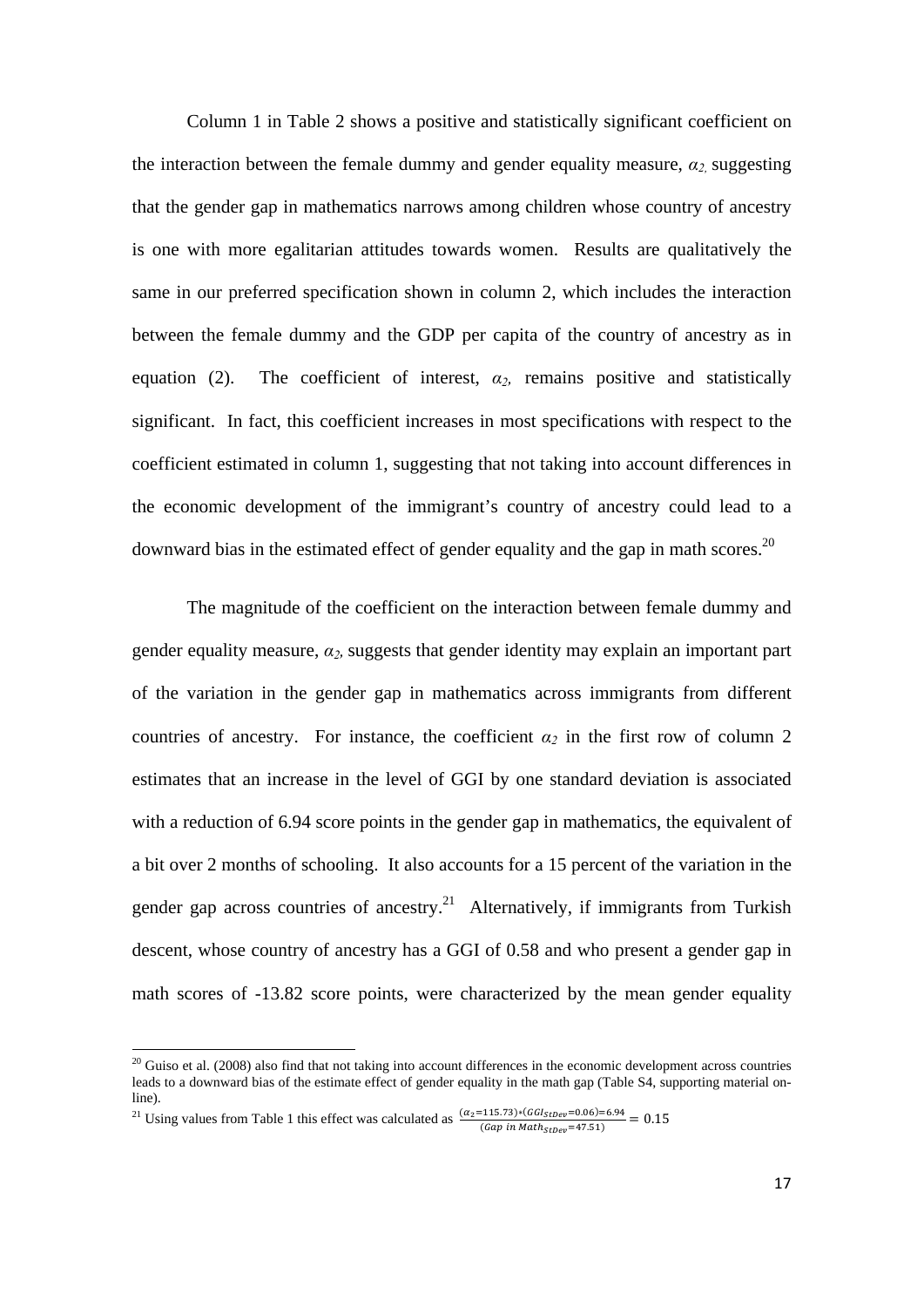$(GGI = 0.67)$ , our statistical model would suggest that the mean score performance in mathematics of second-generation Turkish girls relative to boys would increase by 10 score points, which would practically eliminate their gender gap. $^{22}$ 

 Similar results are obtained when we use the other measures of gender equality. According to the second row in column 2 of Table 2, an increase in the level of PEI by one standard deviation (across countries of ancestry) is associated with a reduction in the gender gap in mathematics of 7 score points, which is a 15 percent of the variation in gender gap across different ancestries. When we use the labor force participation rate to measure gender equality, we continue to find that the gender gap in math scores decreases with gender equality. The coefficient in rows 3 of column 2 indicates that an increase in the FLFP by one standard deviation is associated with a reduction in the gender gap in math scores of 3.8 score points, which is 8 percent of the variation in the gender gap across ancestries.<sup>23</sup>

Guiso et al.'s (2008) estimated effect of the gender equality measures over the gender gap in math scores is of 105.49, 29.1 or 45.0 when the GGI, PEI or FLFP indices are used as gender equality proxy, respectively. This implies that an increase in the level of each of these measures by one standard deviation is associated with a reduction in the gender gap across countries between 51 and 68 percent depending on the measure used.<sup>24</sup> While these magnitudes represent about four times our estimates, they are not

<sup>&</sup>lt;sup>22</sup> This is calculated as  $[GGI_{AVG} (0.67) - GGI_{TIR}(0.58) = 0.09] * \alpha_2(115.73) = 10.4$ .

<sup>&</sup>lt;sup>23</sup> This is calculated as  $\frac{(\alpha_2 = 31.56) * (FLFP_{StDev} = 0.12) = 3.79}{(Gap in Math_{StDev} = 47.51)} = 0.08$ 

 $24$  The cross-country standard deviation of the GGI, PEI and FLFP in Guiso et al. (2008)'s sample is 0.05, 0.15 and 0.09 respectively. Given the coefficients estimated by the authors, an increase of one standard deviation in the GGI  $(0.05)$  implies a reduction of 5.3 score points in the math gender gap, which represent a reduction of 68 percent of the variation in the gender gap across countries in the their sample (the cross-country standard deviation in the math gender gap is 7.74 according to our own calculation using 2003 PISA). Similarly, an increase of one standard deviation in the PEI and FLFP reduces the gap in math scores in 4.4 or 4.1 points or 56 (51) percent of the cross-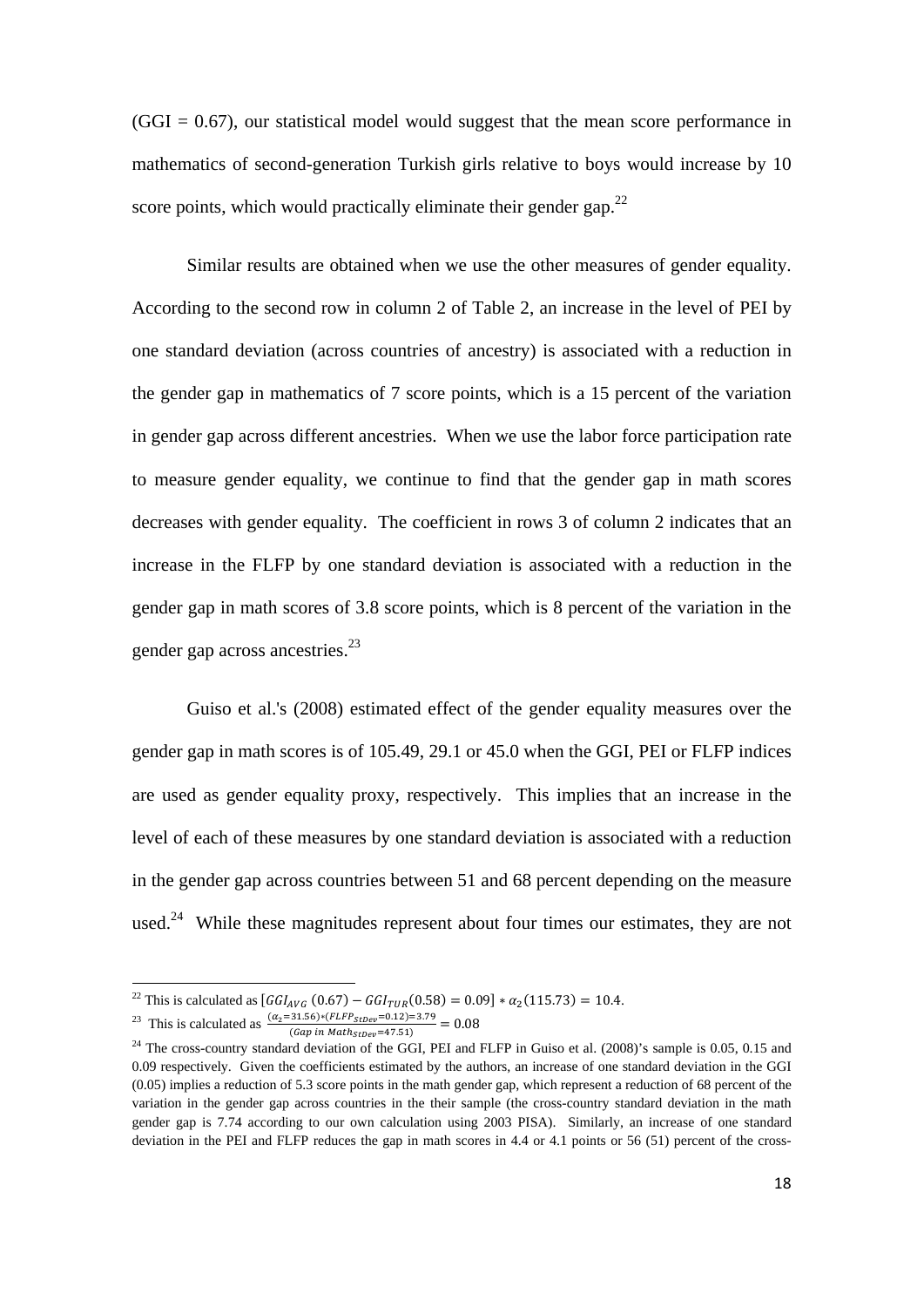directly comparable in that the identification across studies is different. In their analysis the identification comes from the variation of the level of gender equality across home countries using both natives and immigrants' gender differences in mathematics test scores. In contrast, in our models identification comes from the variation across country of ancestry *within* host country using *only* second-generation immigrant children. Having said this, we can compare our analysis to what we would have obtained using all individuals and exploiting only the cross-country of residence variation as in Guiso et al. (2008) with PISA 2003-2012 to get an approximation of how much of math gender gap across countries of residence is explained by culture versus institutional constraints. When we replicate Guiso et al. (2008) using all countries in PISA 2003, 2006, 2009 and 2012, we find that the effect of GGI over the gender gap in math scores is of 47.92 (standard error  $= 0.048$ ), implying that an increase in the level of this measure by one standard deviation is associated with a reduction in the gender gap across countries of 25 percent. Although this is only a back-of-the-envelope exercise it suggests that the transmission of beliefs and preferences accounts for 60 percent of the total effect $^{25}$ 

While the results from Guiso et al. (2008) suggest an important role for a country's culture and institutions (as opposed to biological explanations) influencing the relative performance of girls in mathematics, our results assess the relative importance of culture versus institutions, suggesting that the former has an important role in

country variation in gender gap in their sample. Information about standard deviations of each gender equality measure is available in their Supporting Online Material, available in (www.sciencemag.org/cgi/content/full/320/5880/1164/DC1). To make their results of FLFP comparable with ours, we divide their FLFP measure by 100 (and also their coefficient estimated).

 $25$  If this back of the envelope analysis is restricted to only host countries included in our analysis, we find a similar result. In particular, we find that the GGI the over the gender gap in math scores is of 26.55 (standard error = 0.036), implying that an increase in the level of each of these measures by one standard deviation is associated with a reduction in the gender gap across host countries of 22 percent.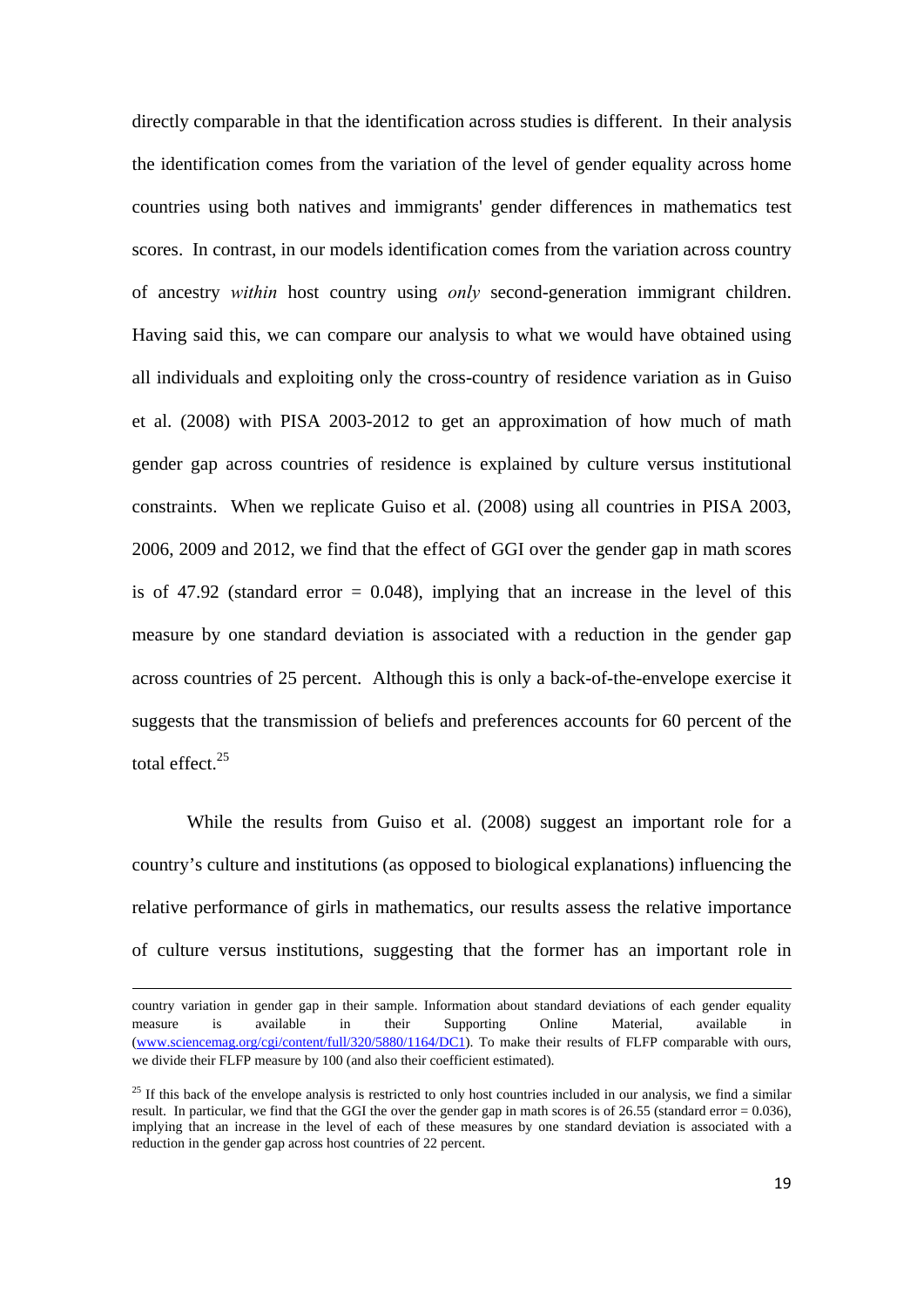explaining gender differences in mathematics. It is also important to highlight that because of our identification strategy, we only capture the effect of inter-generationally transmitted culture as opposed to the effect of culture in the host country, thus our estimates of the effect of culture ought to be considered as a downward bias of the total effect of culture.

## **5. Robustness Checks**

This section explores the robustness of these results to omitted variable bias, alternative specifications to account among other things for the self-selection of immigrants, clustering of the standard errors, alternative measures of gender equality, and changes in sample criteria.

### *Sensitivity Analysis*

One concern is that our results may be capturing educational differences in the country of ancestry rather than differences in gender equality. If those more egalitarian countries have also more advanced educational systems, the effect of gender equality measures on math gender gap would be upward bias. We check this possibility in column 3 of Table 2 by adding the interaction between the female dummy and the Human Development Index (HDI), which includes, in addition to income (as GDP per capita), measures of life expectancy and education (such as mean years of schooling and expected years of schooling). As can be seen, adding this variable has little effect when using GGI or PEI, and reduces precision when using FLFP.

 As explained in section 2, without individual controls, *α2* may still be capturing spurious correlation between the individuals' unobserved factors and our measures of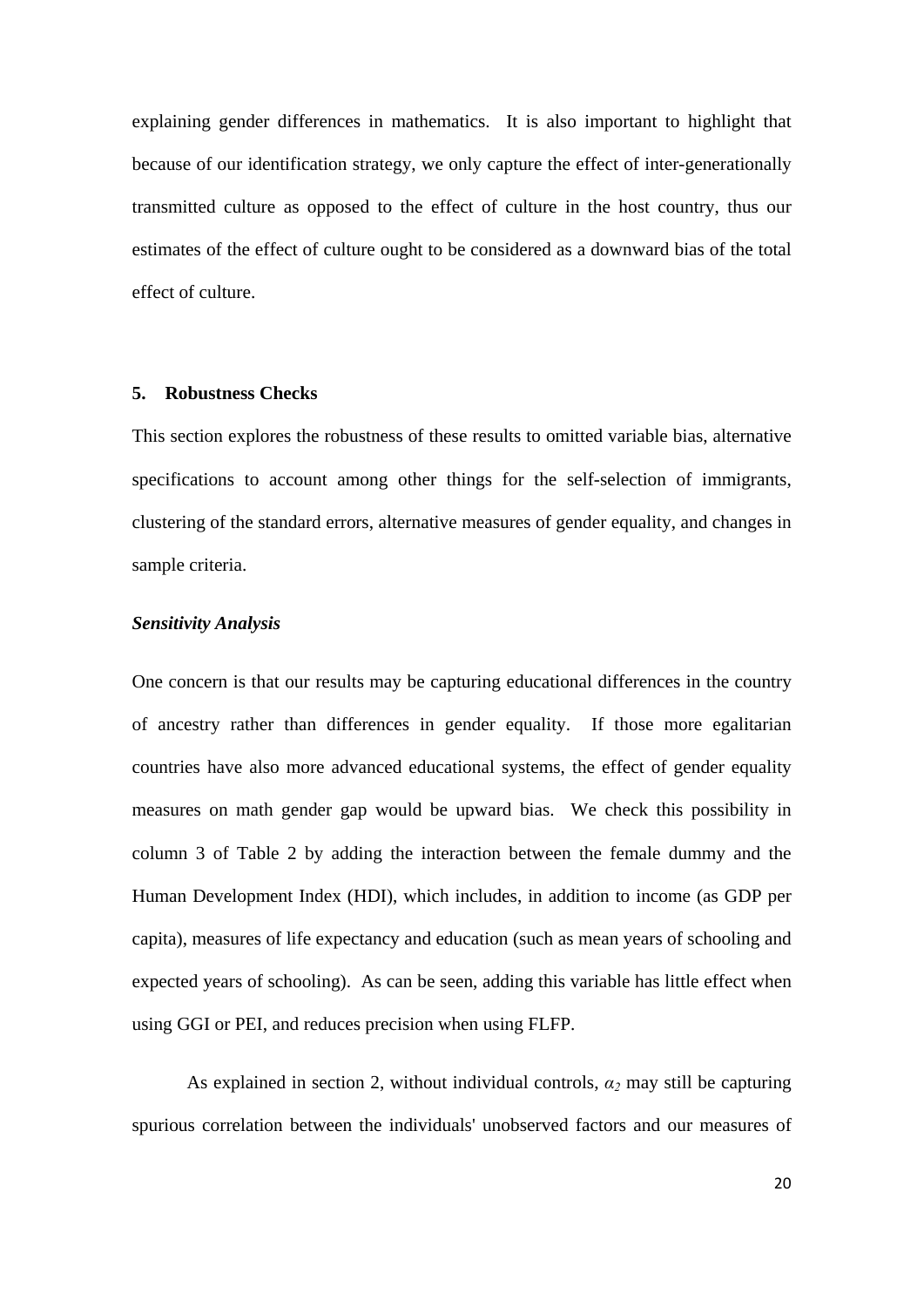gender equality. To explore whether omitted variable bias is an issue, results from equation (3) are reported in columns 4 and 5 of Table 2 where family and school characteristics are controlled for, respectively. Column 6 includes both family and school covariates. After controlling for the immigrants' family and school characteristics, the coefficient  $\alpha_2$  remains positive and statistically significant.

 Column 7 in Table 2 also shows that our results remain practically unchanged when we adopt even a more flexible specification where each year fixed-effect is interacted by the female dummy to allow different math gender gaps by cohort assessed in different PISA waves.

Columns 8 and 9 in Table 2 evaluate to what extent our results are biased due to self-selection of migrants into host countries which are similar in terms of gender equality by substituting the interaction between the female dummy and host country dummies with interactions between the female dummy and gender equality measures and log GDP per capita in the host country. To do so, column 8 estimates equation (4). In terms of gender equality measures, we include the GGI, the PEI, the total FLFP and the labor force participation for women between 35 and 54 years old, which captures the cohort of women with the same age interval as the mothers of the PISA students under analysis. The idea behind including all these host country gender equality measures is to capture as many dimensions of gender equality as possible in the host country. If those immigrants from countries with less gender-equal cultures tend to also settle in host countries with less gender-equal cultures and institutions, our coefficient of interest may be capturing the effect of the host country laws and institutions rather than the effect of the culture of ancestry. While the results in column 8 are smaller and less precise than those in our preferred specification (shown in column 2), they are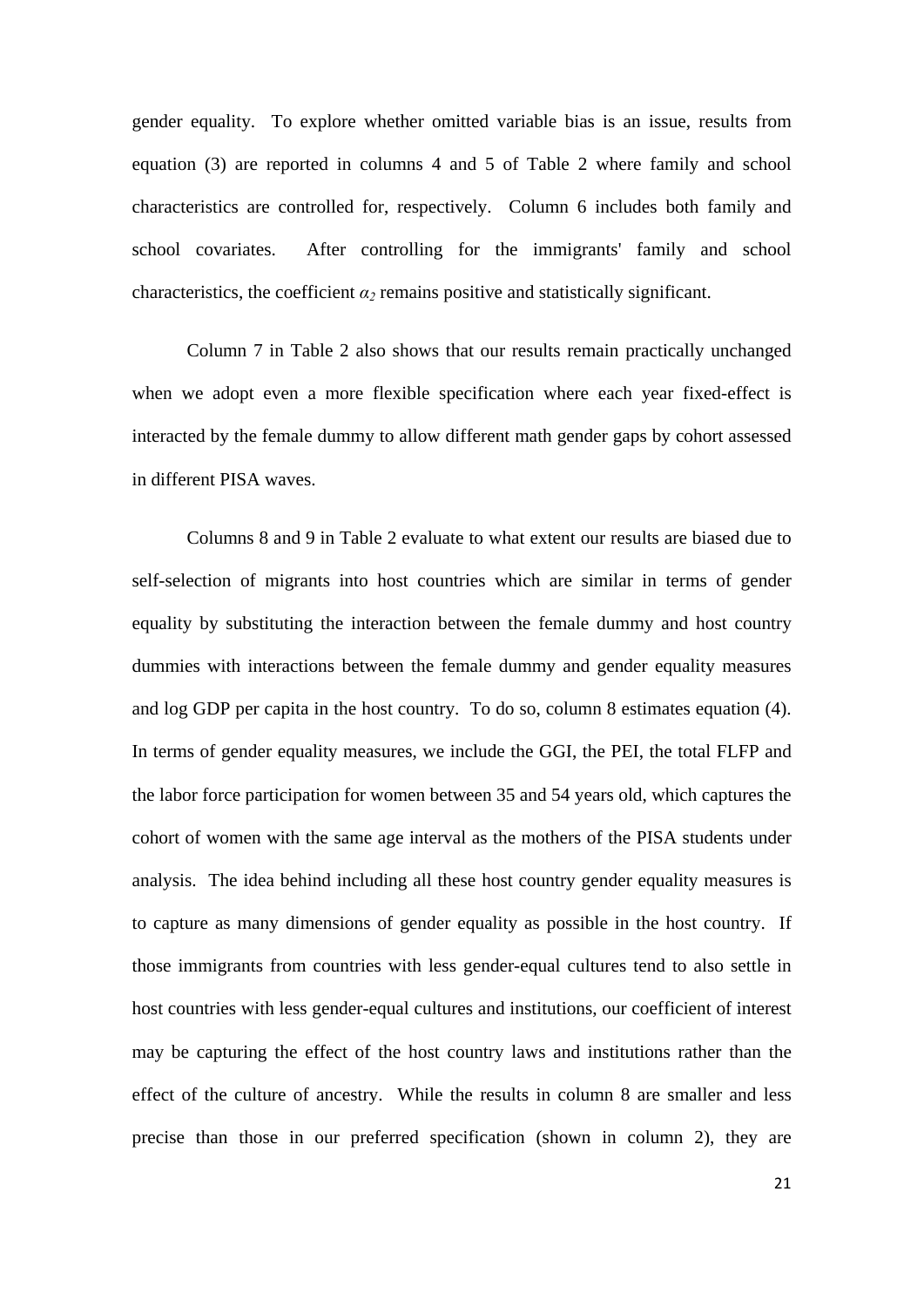consistent with beliefs' from the ancestry country explaining the math gender gap. Column 9 shows that the results are also robust to adding the interaction between the female dummy and host country's HDI to the specification in equation (4).

As explained in Section II, all of our estimates are calculated by clustering standard errors at the country of ancestry level. However, because of the double stratification of the sampling design employed by PISA, column 10 of Table 2 shows a specification that applies the Fay's Balanced Repeated Replicated (BRR) methodology. Again, the results are robust to this alternative adjustment of the standard errors when we use the GGI or PEI indices, but we lose precision with the FLFP.

## *Alternative Measures of Gender Equality*

Table 3 displays the results from estimating our main specification using alternative measures of gender equality. Panel A tests the robustness of our results to the use of gender equality indexes measured in the 1990s. In particular we use the proportion of seats held by women in national parliaments in 1990-1997, and female labor participation rates in 1990. As can be seen, the effect remains positive in both cases, but it loses significance when using female labor force participation rates measured in 1990. Following Guiso *et al.* (2008), panel B checks the robustness of our results to using two alternative proxies of gender equality in the country of ancestry, namely an indicator elaborated from a series of questions about gender roles included in the World Values Survey (WVS). Alternatively, panel B also shows a specification in which the gender equality measure is captured by the gender gap in the literacy rate, which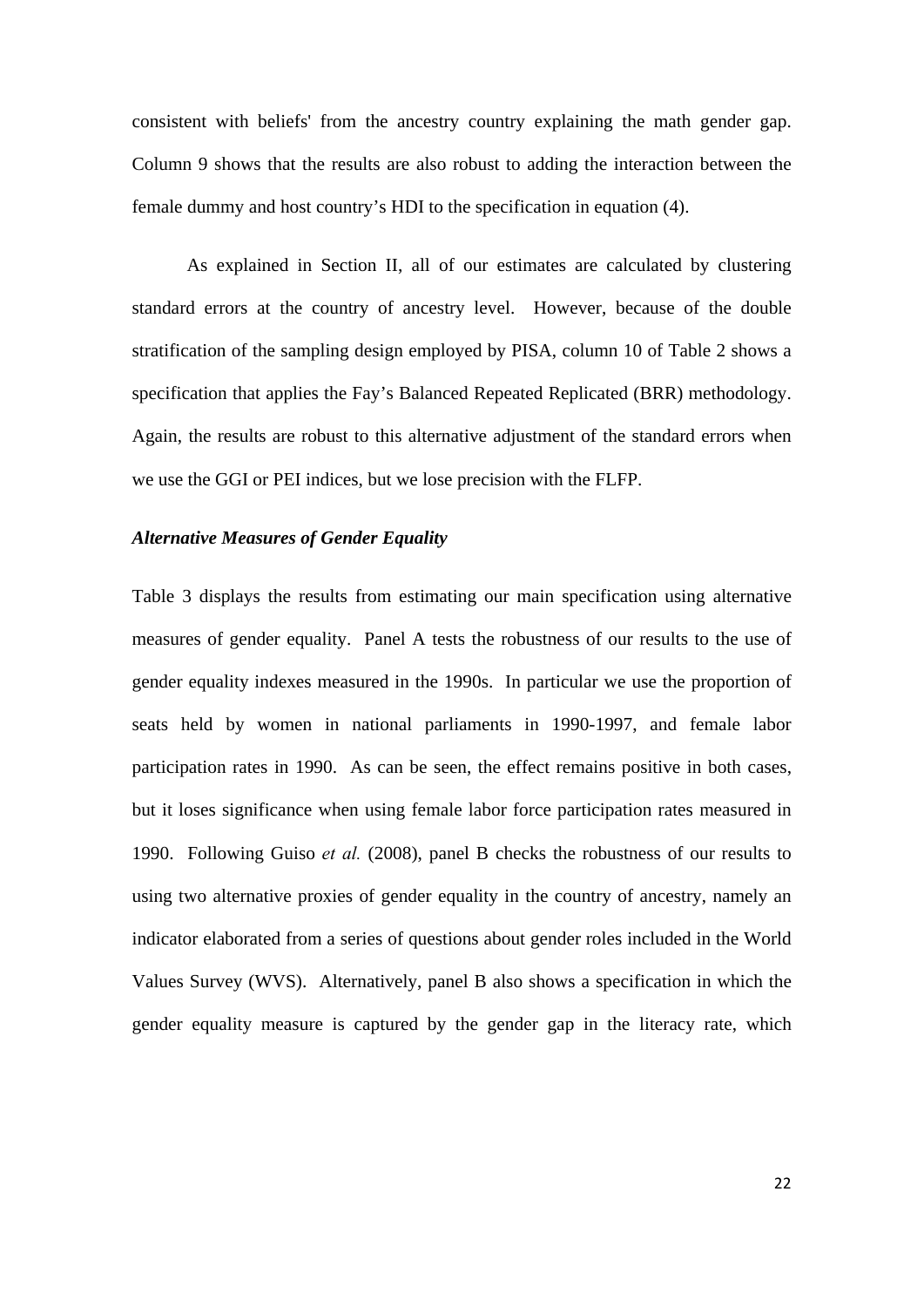constitutes a good proxy of gender inequality in the access to the educational system.<sup>26</sup> In both cases, our main results holds and remains statistically significant. Most importantly, the magnitude of the effect remains consistent with our main findings. In particular, an increase by one standard deviation in each of these gender equality measures is associated with a reduction in the gender gap in mathematics of 5.55, 3.35, 5.87 or 5.89 score points, respectively, which accounts for a 12, 7, 11 and 14 percent of the cross country variation in the gender gap in mathematics.<sup>27</sup>

## *Changes in Sample Criteria*

Table 4 shows that our results are not driven by the main group of immigrants (the Portuguese) or the host country with the largest sample of immigrants (Switzerland)- shown in panels A and B. Panel C shows that the effect remains when only one host country is used (although the coefficient is not longer statistically significant in the case of Switzerland). Also, the fact that our results remains when using alternative measures only available for a smaller number of countries of ancestry as in Panel B of Table 3, represents additional evidence that our results are not sensitive to changes in sample criteria.

## **6. Cultural Transmission Mechanisms**

1

This section looks at the transmission mechanisms of culture. We first look at whether the effect of culture on closing the gender gap in math is due to more positive attitudes

<sup>&</sup>lt;sup>26</sup> Both measures are described in Appendix Table A.3. Note that these measures are not available for many of the countries of ancestry in our dataset, precluding their use in main analysis. In the case of the WVS indicator we lose nine of the 45 countries of ancestry, while with the literacy rate we lose 28 countries of ancestry.<br><sup>27</sup> Columns 3 and 4 of Table 3 display the cross-country standard deviation of each of these alternative measures and

of the math gender gap used to these calculations. Bear in mind that the countries of ancestry varies depending on the measure used.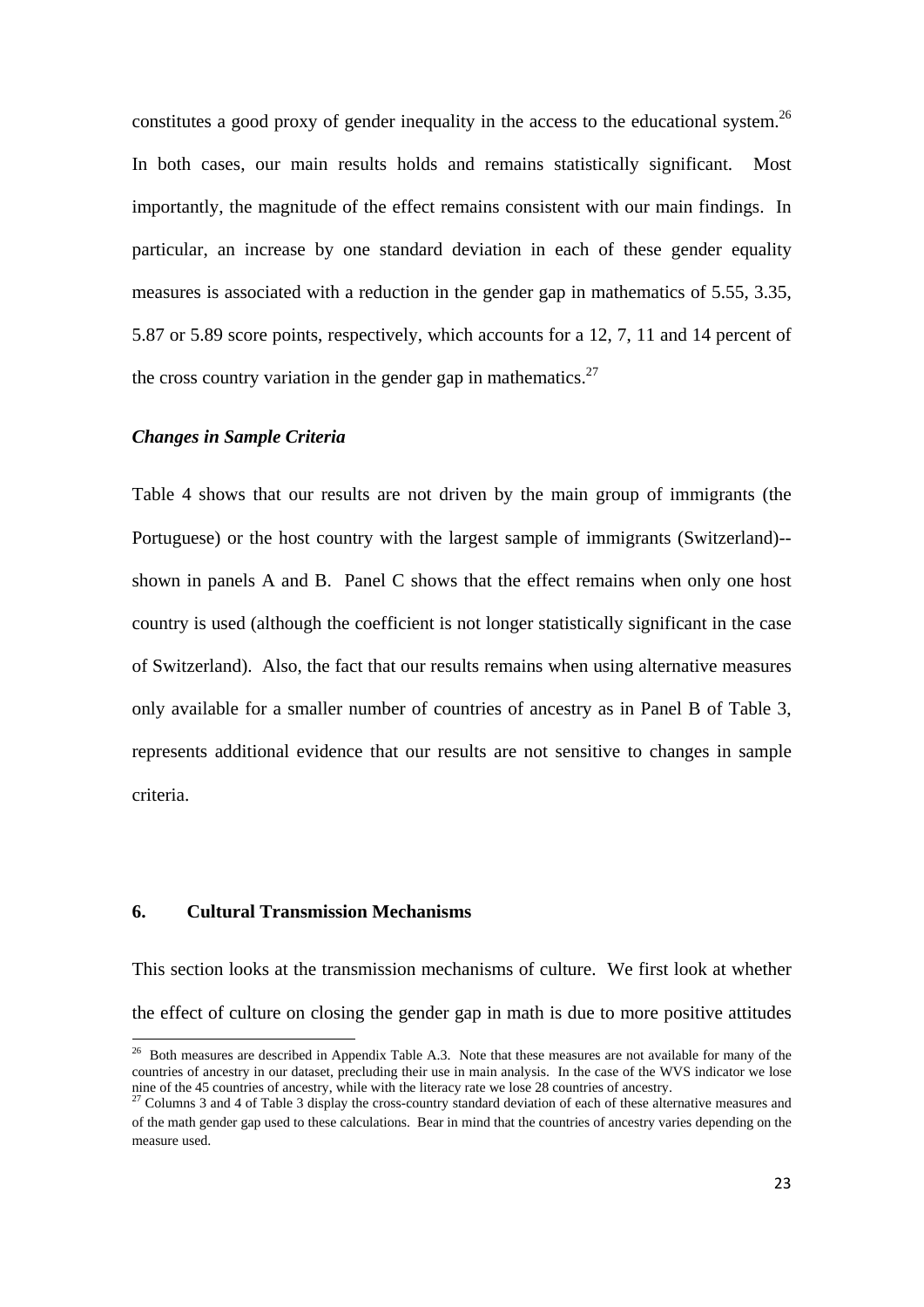about the role of women in society increasing a girl's math scores as opposed to decreasing a boy's. Exceeding at mathematics is not considered to be part of a girl's identity. Cvencek, Meltzoff, and Greenwald (2011) show, using a sample of adults and children, that 'Girls don't do math' is a widespread cultural stereotype.<sup>28</sup> This stereotype works in an asymmetric way, particularly affecting girls who deviate from the norm, as opposed to boys (Spencer, Steele, and Quinn 1999). This asymmetry has also been shown in studies looking at the impact of teacher's gender on girls and boys math performance. For example, Carrell, Page, and West (2010) find a differential effect of professor's gender on the performance of boys and girls, which can be rationalized by girls being affected when female students are reminded about the belief that they are not supposed to be good at math when being taught by a male teacher. In contrast, boys are not necessarily affected when reminded that they are supposed to be good when taught by a male teacher. Similarly, Gneezy, Niederle, and Rustichini (2003) present experimental evidence that women's performance in competitive environments substantially decreases when competing against males, while the performance of men in single-sex tournaments is not significantly different than in mixed-sex tournaments.

Table 5 presents the results from estimating Equations (1) to (4) separately for boys and girls. As can be seen in Panel A, the effect of gender equality in the country of ancestry on girls' math tests scores is always positive and statistically significant. An increase of one standard deviation of the GGI index increases girls' score in mathematics by 15 points, explaining almost 25 percent of the cross-country variation in

<sup>&</sup>lt;sup>28</sup> Anecdotally, in 1994 Mattel created a Barbie<sup>™</sup> doll that said, "Math is hard."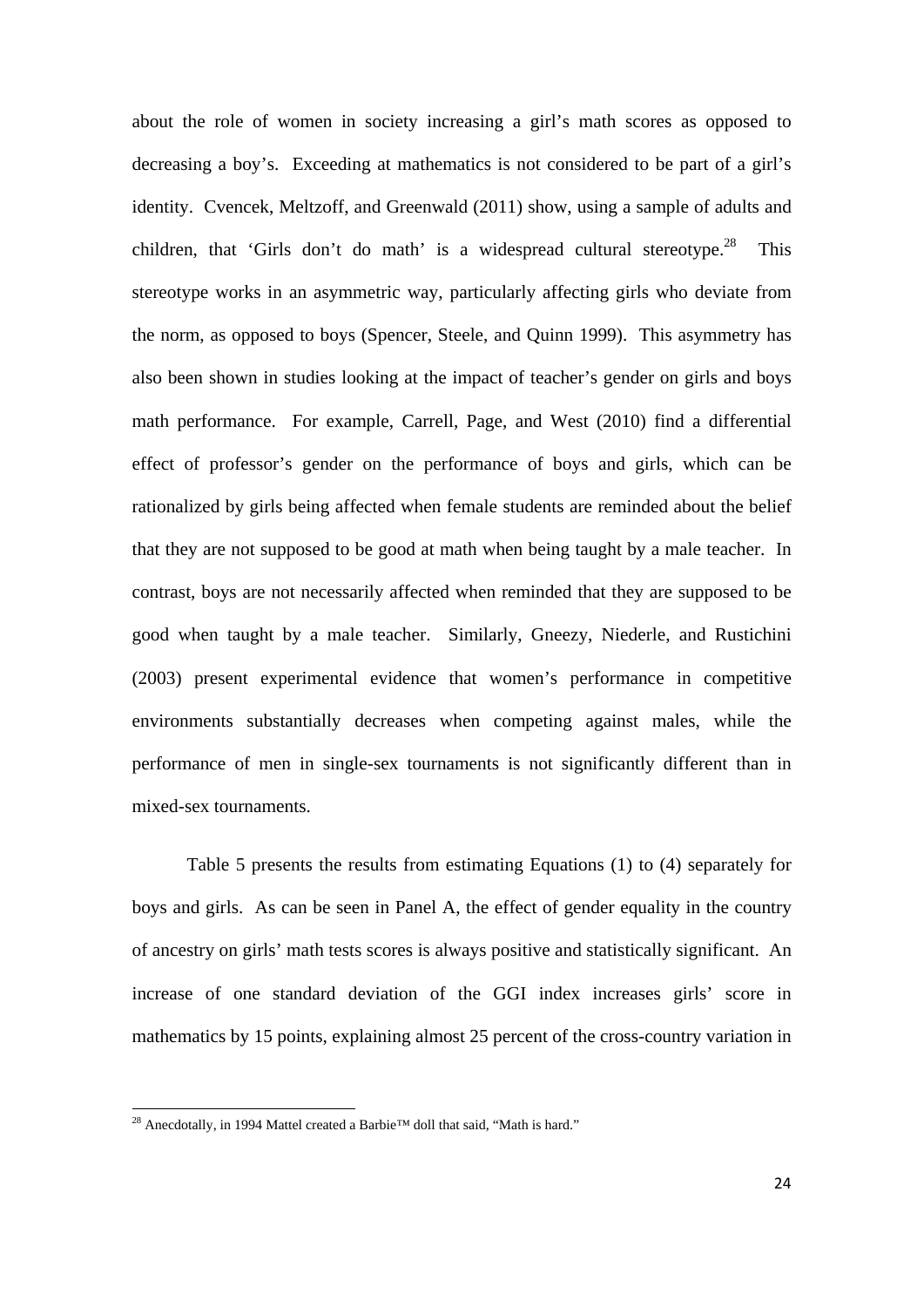girls' test scores  $29$  In contrast to what we find for girls, Panel B of Table 5 shows that the effect of culture on boys' math test scores is smaller and not statistically significant. These findings corroborate the asymmetric effect of culture and show that the reduction of the gender gap found in Table 1 as a result from more egalitarian cultural attitudes toward women comes primarily from girls performing differentially better than boys.

To explore the cultural mechanisms which prompt girls from more equal cultures to perform differentially better at math, we look at how culture is transmitted. First panel A in Table 6 looks at transmission mechanisms of culture within the school. For example, Booth and Nolen (2012) and Booth (2009) show that school gender peer effects can explain why girls in only-girls school behave more like boys taking on more risks. They also find that college female students attending female-only classes perform better relative to female students attending mixed-sex classes. Here we test whether the effect of more egalitarian attitudes toward women in the country of ancestry on girls' math scores remains after controlling for school peer effects, and whether the effect of culture through peer effects is greater when there is a higher proportion of boys in the school.

In panel A we look at the proportion of girls in the school (as recorded by the school's principal) and at schools that are single-sex (where 95 percent or more pupils are girls).30 The GGI coefficient remains positive and significant after controlling for school gender composition. Crucially, the effect of gender equality is not so important for girls with a higher proportion of girls in the school, as shown by the coefficient on

<sup>&</sup>lt;sup>29</sup> The cross-country standard deviation of girl's math tests scores is 61.99, so that 15 divided by 61.99 is equal to 0.242

 $30$  See Appendix Table A 5 for definition and descriptive statistics of these variables.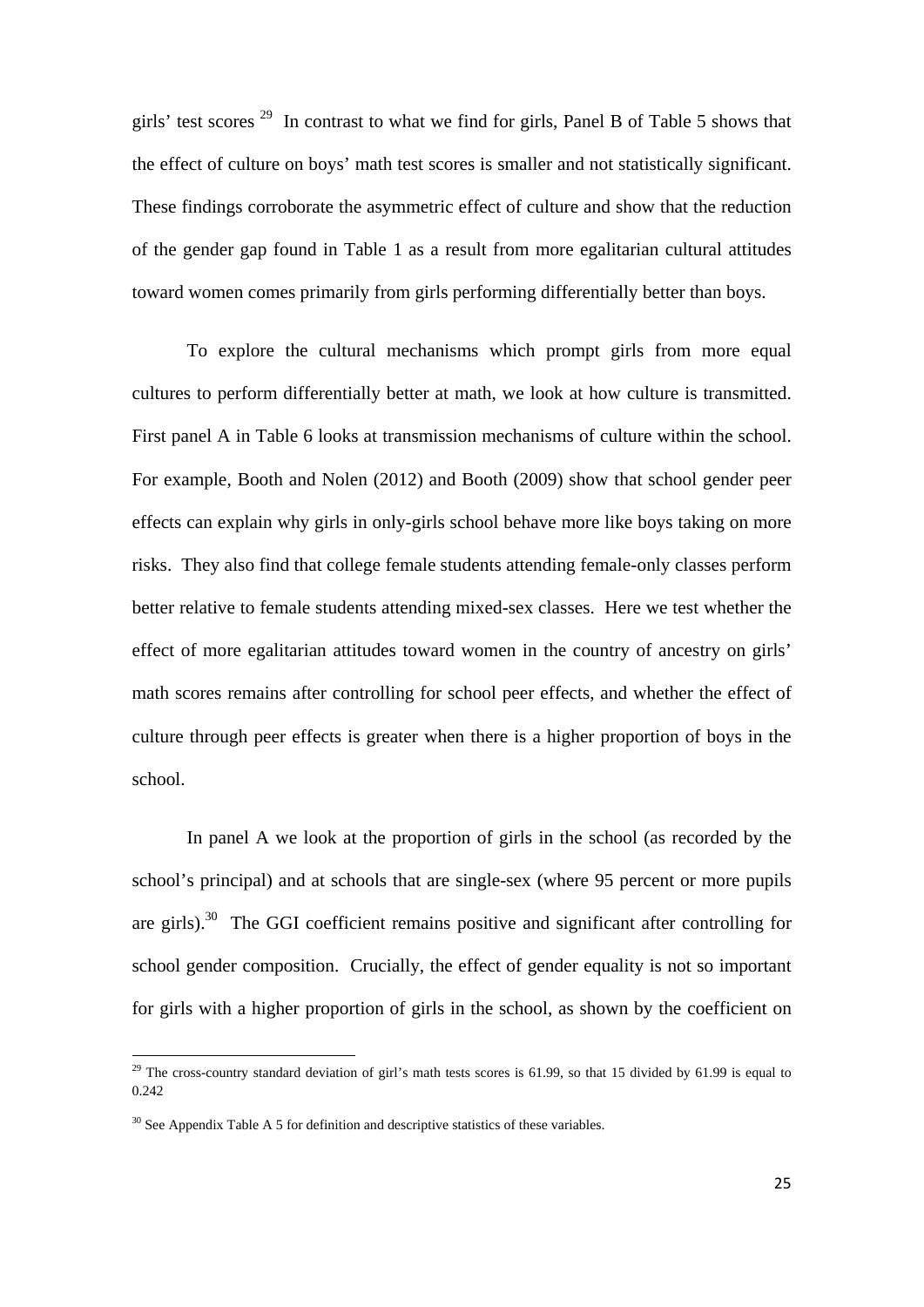the interaction between the GGI index and the proportion of girls in the school (panel A.1) and the single-sex dummy (panel A.2). For example, an increase in the GGI index by one standard deviation increases a girl's math test scores by 16 points if attending a co-educational school, whereas the effect almost halves to 9 points when attending a single-sex school. This evidence is consistent with Fryer and Levitt's lack of finding in countries with same-sex schools, and can be rationalized by the fact that in single-sex schools girls do not fear being perceived as different and thus the cultural effect from the beliefs that girls are worse at math than boys on girls' performance is less important. In line with the above literature of gender peer effects in schools, we also find that more girls in a school and attendance to a single-sex school is associated with higher math scores for girls.

Panel B looks at the transmission within local communities by assessing to what extent culture is more important for second-generation immigrant girls having a greater exposure to the cultural norms in the country of ancestry. Fernández and Fogli (2009) show that the impact of culture appears to be greater for the descendants of those immigrant groups that have a greater tendency to cluster in the same communities.<sup>31</sup> In particular, they argue that an immigrant ethnic network may be crucial for transferring and protecting cultural beliefs, independently of the human capital externalities derived from an immigrant's neighborhood effects (as argued by Borjas 1995). In our context it is natural to think of an immigrant's network as school communities. In particular, there is evidence that the scores of immigrant children are different depending on the

<sup>&</sup>lt;sup>31</sup> Although the literature generally refers to immigrant concentration from the same ethnicity, we cannot undertake the analysis by ethnicity at the school level as sample sizes are very small. Rather we use the concentration of immigrants in a given school as a proxy for the concentration of immigrants from the same ethnicity. To the extent that immigrants are different from natives in a systematic way, independently of the ethnicity, this is not a very strong assumption.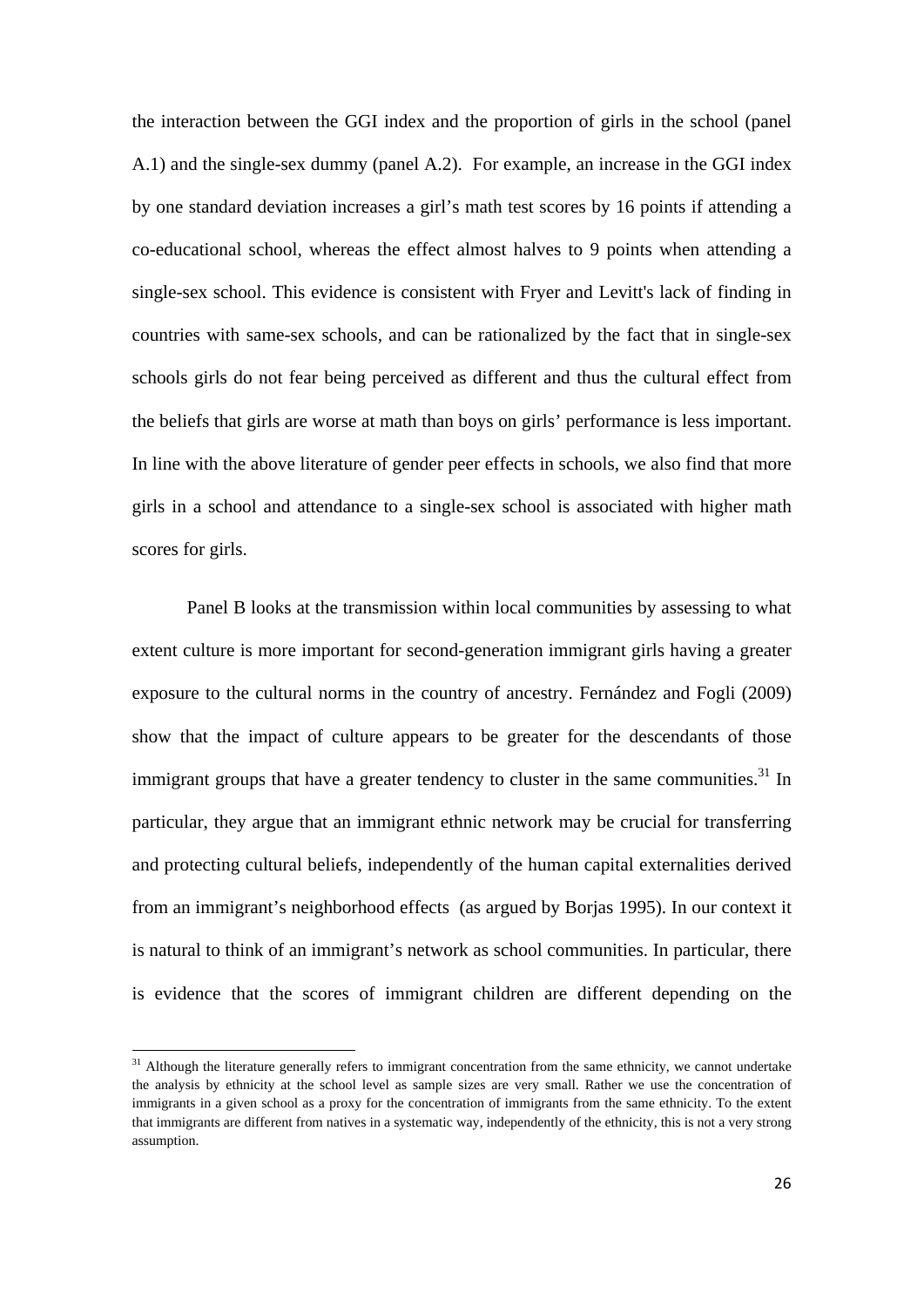immigrant concentration in the school although the direction of the effect is still unclear (see for instance Jensen and Rasmussen 2011, and Schnepf 2007). Panel B in Table 6 explores what the implications for girls' attainment of having more immigrants in the school are, and whether the effect of culture depends on how many immigrants there are in the school. To that end we include the concentration of immigrants in the school and its interaction with the culture proxy (GGI) in Panel  $B<sup>32</sup>$ .

The estimates presented in Column (2) of Panel B show that the culture coefficient remains positive and significant after controlling for the proportion of immigrants in the school. Interestingly, when the interaction between the GGI index and the proportion of immigrants in the school is included in Column (3), we see that the effect of culture is higher for those second-generation immigrant students in schools with a higher proportion of immigrants. For example, an increase in the GGI by one standard deviation is associated with an increase of 18 points in the math scores for girls attending schools with a proportion of immigrants one standard deviation above the median (46 per cent), which is 4 points higher than the increase experimented for those girls attending schools with the mean proportion of immigrants (34 per cent). The coefficient on the proportion of immigrants in the school is negative, suggesting that second generation immigrant girls perform worse in math the higher the concentration of immigrants. 33

 $32$  We follow Schnepf (2007) and calculate the proportion of immigrants in each school from PISA. We include both, first and second-generation immigrants and use final student weights included in PISA data. Given that schools and students participating in PISA are chosen randomly, this ratio should be representative (see Appendix Table A 5).<br><sup>33</sup> It is important to take into account that immigrants (both first and second generation) living in the h

included in our analysis have, on average, a lower score in math tests than natives: 470.56 (standard deviation 104.71) versus 490.77 (standard deviation 98.77).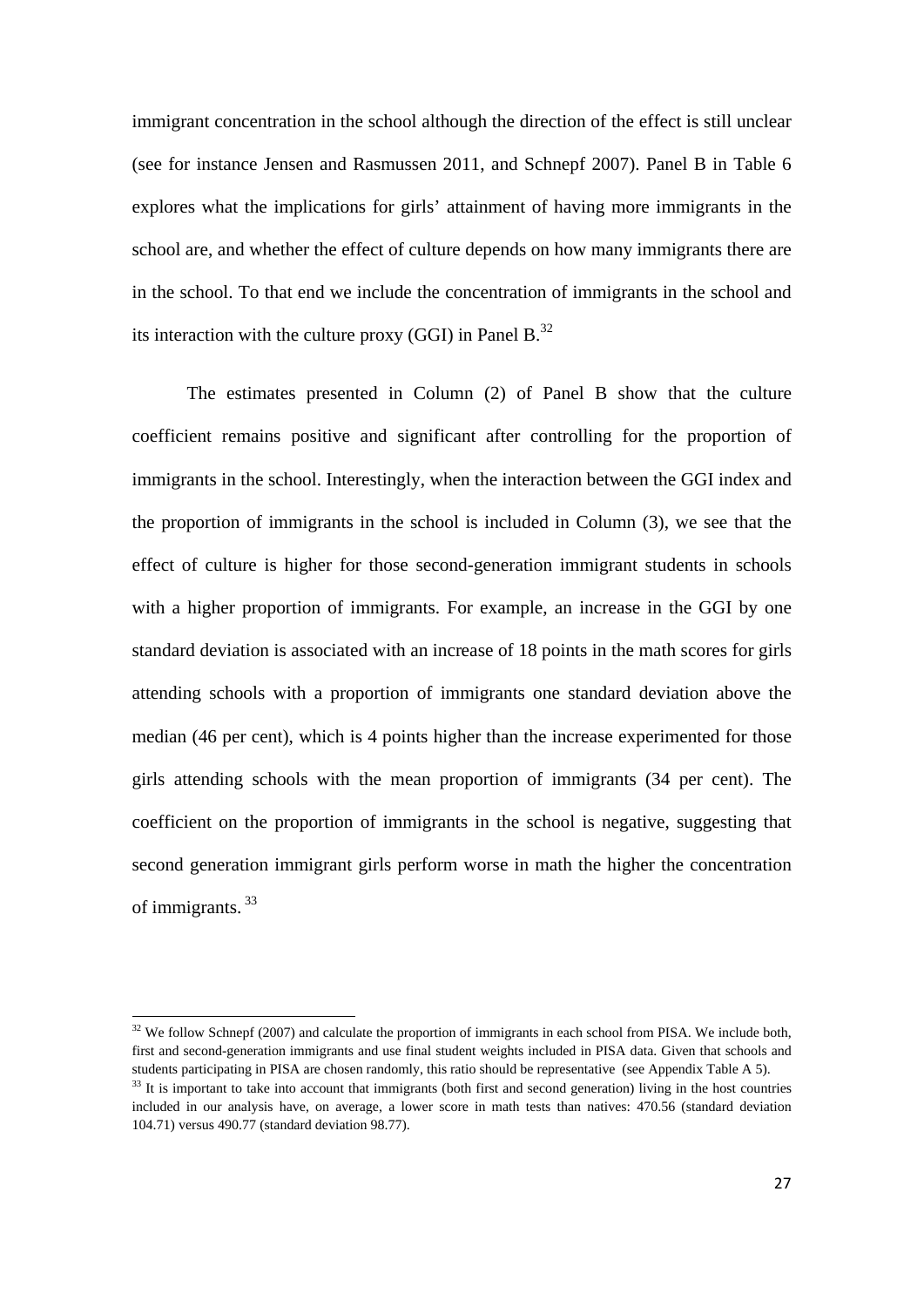Panel C explores transmission of gender identity from parents to children, a channel that has been extensively documented in the literature (Bisin and Verdier 2001; Farré and Vella 2013). Using the 1995–2011 March Current Population Survey and 1970– 2000 Census data Blau et al. (2013) find evidence of intergenerational transmission of gender roles among the immigrant population from parents to children, and in particular from mothers to daughters in issues related to fertility and labor force participation.

To test to what extent the effect of cultural norms persist after controlling for mother characteristics and whether there is a different effect of culture depending on mother's characteristics, we include the mother's educational level and the mother's labor status and its interactions with our culture proxy in Panel C of Table 6. The proportion of second-generation immigrant girls in our sample who have a mother working is relatively high (81 percent), although mother's educational level is on average below upper secondary school. Results in Panel C of Table 6 show that the coefficient on culture remains positive and statistically significant after controlling for mother's characteristics. Similarly, having a mother who works is positively associated with higher girl's math scores. Interestingly however, the coefficient for the interaction between the GGI and mother's characteristics is not statistically significant. Although the interaction of the GGI index with the mother's work dummy is negative, suggesting that for those girls whose mother is working the role of culture in determining a girl's math scores is less important, the coefficient is not precisely estimated.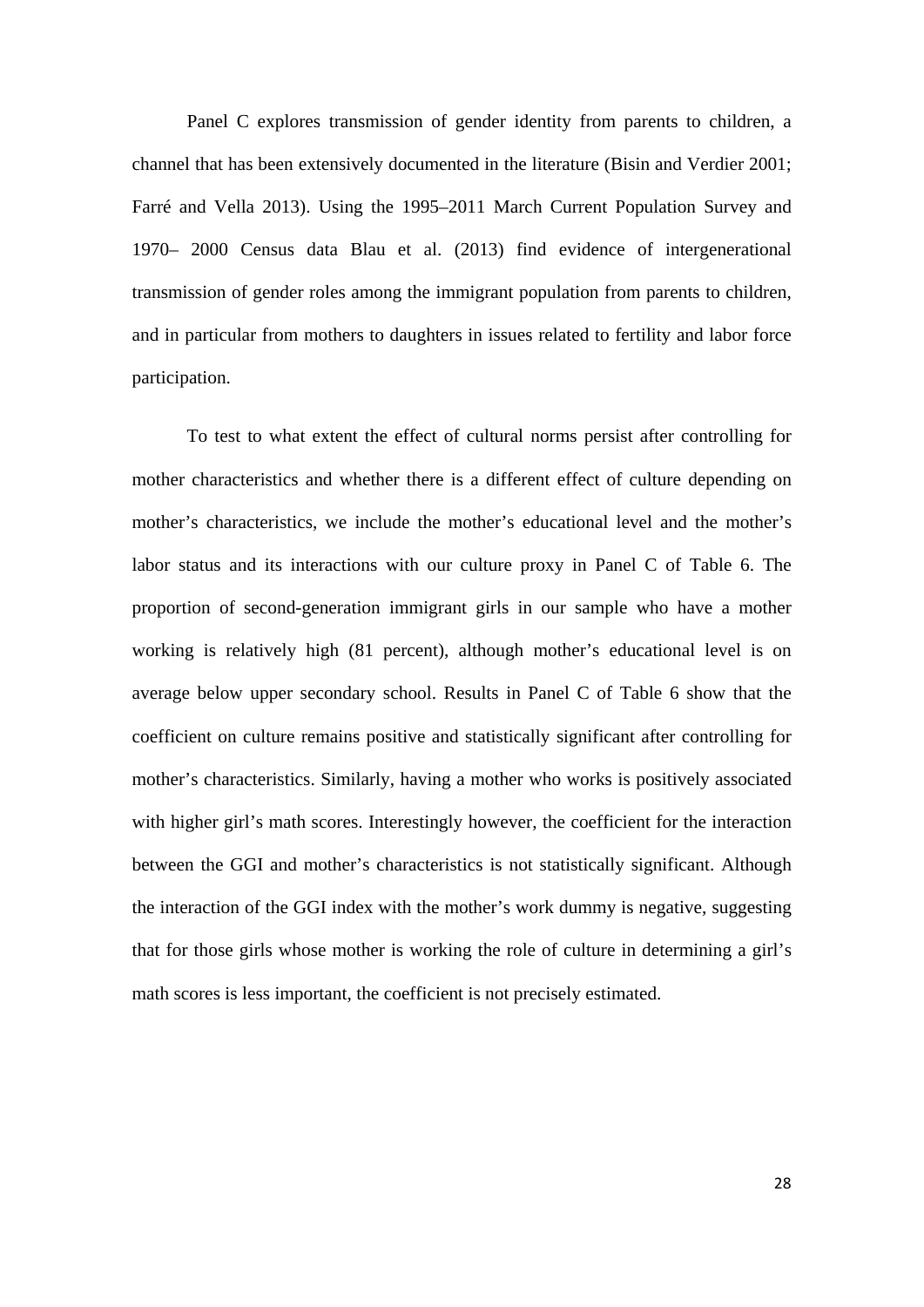#### **6. Conclusion**

This paper aims to rigorously disentangle the effects of markets and institutions from the effects of culture in determining gender differences in educational attainment in mathematics. Second-generation immigrants live in the host country and absorb their country of ancestry's culture from their parents and ethnic communities, but are exposed to the host country's laws and institutions. We thus interpret the estimated effect of gender equality in the country of ancestry on math scores of second-generation immigrants as evidence of the role of culture.

 We find that the higher degree of gender equality in the country of ancestry improves the performance of second-generation immigrant girls relative to boys. In particular, the gender gap disappears among immigrants from more gender-equal cultures. Our results are robust to a battery of sensitivity tests. We also rule out alternative explanations for the result such as self-selection of immigrants from countries of ancestry with more gender-equal cultures living in host countries with lower gender gaps in math scores. Our findings are consistent with those of Guiso et al*.*'s (2008), and Fryer and Levitt's (2010), using cross-country variation in cultural attitudes toward women. Our findings show that the same pattern exists among secondimmigration immigrants, and that previous evidence on the importance of culture was not driven by differences in institutional factors across countries.

 We also explore the mechanisms through which culture is transmitted. We first show that the effect of culture on closing the gender gap in math is due to more positive attitudes about the role of women in society increasing a girl's math scores as opposed to decreasing a boy's. We find that whereas the effect of culture on a girl's math test scores is independent of whether the mother works, positive cultural views toward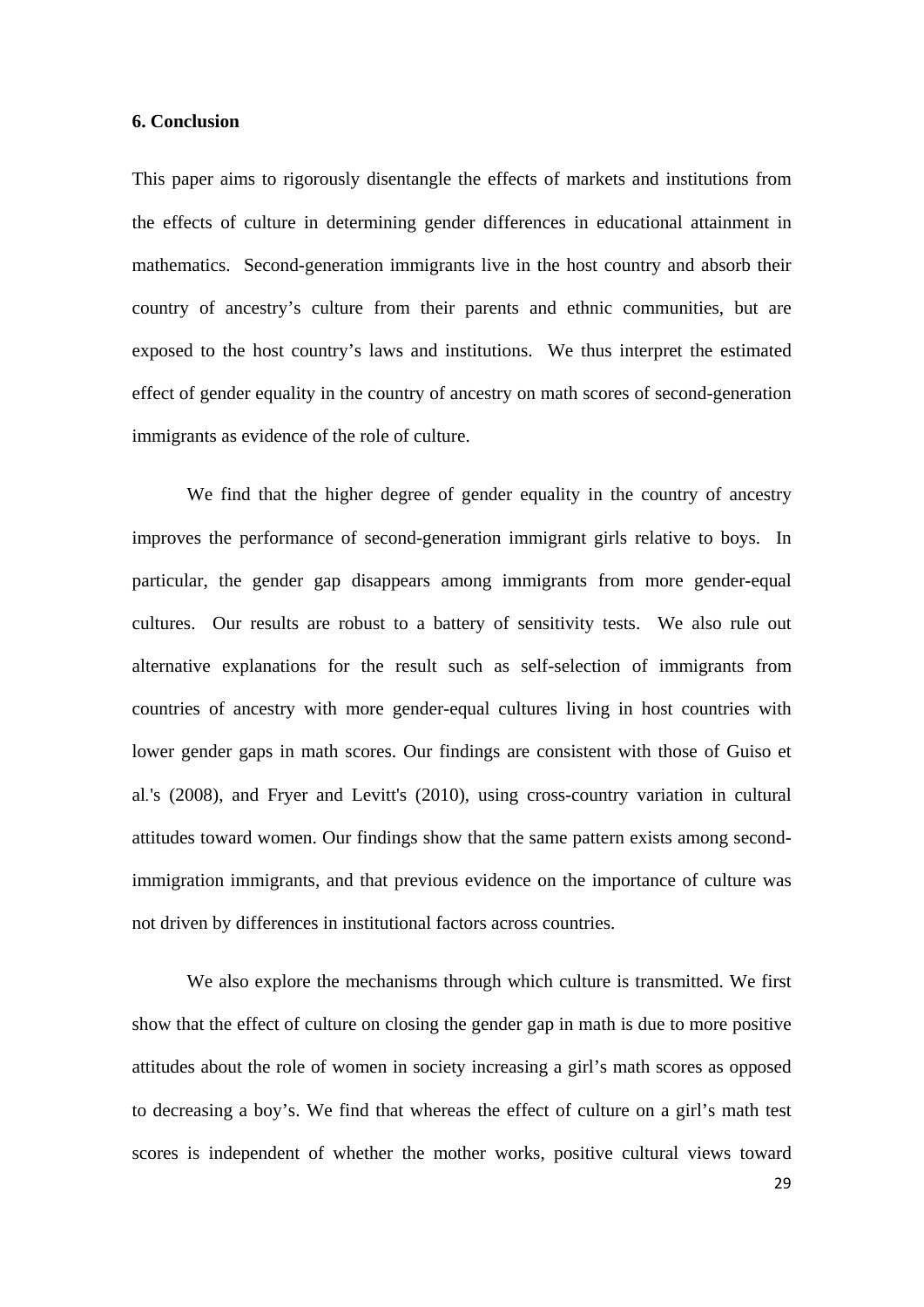women seem to be more important in increasing a girl's math record if she attends a school where the concentration of immigrants and the ratio of boys to girls are greater. The transmission channels seem to be operating within the school and among peers, as opposed to between mothers and daughters within the family. However, we cannot rule out that more egalitarian parents send their children to schools with higher concentration of immigrants and boys.

Our findings that a more gender-equal culture affects girls' academic achievement with respect to boys yield support to policies that alter the believes about gender roles early in life (see for example work on the transmission of preferences from mothers to daughters and sons (Blau et al. 2013; Farré and Vella 2013; R Fernández, Fogli, and Olivetti 2004). Our findings may also explain why similar educational systems may have a differential impact on the relative performance on math for girls and boys, and point to the interplay between culture and institutions as the key factor.

### **References**

- Akerlof, GA, and RE Kranton. 2000. "Economics and Identity." *The Quarterly Journal of Economics* CXV(3): 715–53.
- Albanesi, Stefania, and Claudia Olivetti. 2009. "Home Production, Market Production and the Gender Wage Gap: Incentives and Expectations." *Review of Economic Dynamics* 12(1): 80–107.
- Almond, Douglas, Lena Edlund, and Kevin Milligan. 2013. "Son Preference and the Persistence of Culture: Evidence from South and East Asian Immigrants to Canada." *Population and Development Review* 39(1): 75–95. http://dx.doi.org/10.1111/j.1728-4457.2013.00574.x.
- Antecol, H. 2000. "An Examination of Cross-Country Differences in the Gender Gap in Labor Force Participation Rates." *Labour Economics* 7(4): 409–26.
- Bedard, Kelly, and Insook Cho. 2010. "Early Gender Test Score Gaps across OECD Countries." *Economics of Education Review* 29(3): 348–63.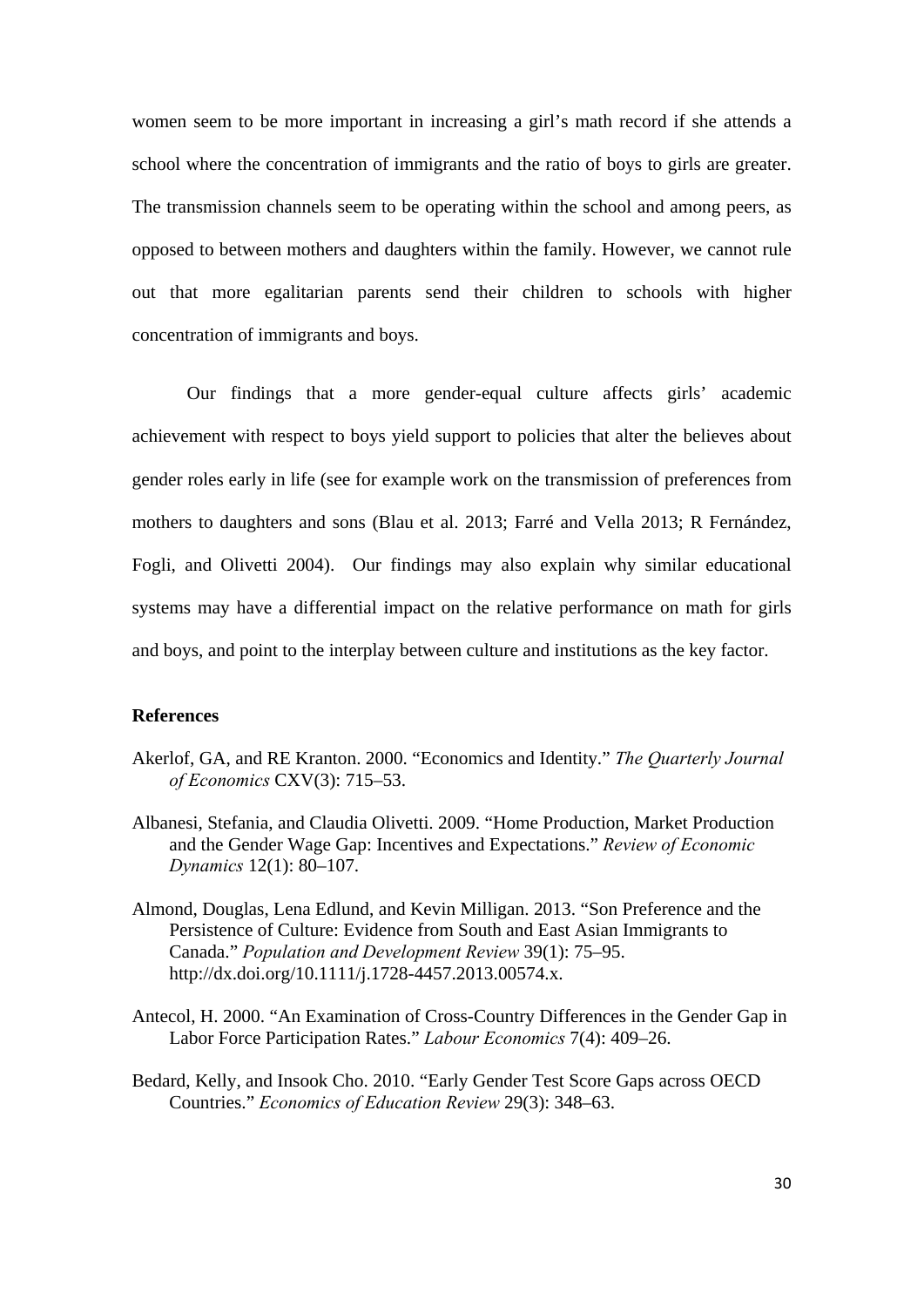- Bisin, Alberto, and Thierry Verdier. 2001. "The Economics of Cultural Transmission and the Dynamics of Preferences." *Journal of Economic Theory* 97(2): 298–319.
- Black, Dan A, Amelia M Haviland, Seth G Sanders, and Lowell J Taylor. 2008. "Gender Wage Disparities among the Highly Educated." *Journal of Human Resources* 43(3): 630–59.
- Blau, FrancineD., LawrenceM. Kahn, AlbertYung-Hsu Liu, and KerryL. Papps. 2013. "The Transmission of Women's Fertility, Human Capital, and Work Orientation across Immigrant Generations." *Journal of Population Economics* 26(2): 405–35. http://dx.doi.org/10.1007/s00148-012-0424-x.
- Booth, Alison L. 2009. "Gender and Competition." *Labour Economics* 16(6): 599–606.
- Booth, Alison L., and Patrick Nolen. 2012. "Gender Differences in Risk Behaviour: Does Nurture Matter?" *The Economic Journal* 122(558): 56–78.
- Borias, GJ. 1995. "Ethnicity, Neighborhoods, and Human-Capital Externalities." *American Economic Review* 85: 365–90.
- Van Buuren, S, H.C. Boshuizen, and D. L. Knook. 1999. "Multiple Imputation of Missing Blood Pressure Covariates in Survival Analysis." *Statistics in Medicine* 18: 681–94.
- Carrell, SE, ME Page, and JE West. 2010. "Sex and Science: How Professor Gender Perpetuates the Gender Gap." *The Quarterly Journal of Economics* 125(3): 1101– 44.
- Carroll, CD, BK Rhee, and C Rhee. 1994. "Are There Cultural Effects on Saving? Some Cross-Sectional Evidence." *The Quarterly Journal of Economics* 109(3): 685–99.
- Cvencek, Dario, Andrew N Meltzoff, and Anthony G Greenwald. 2011. "Math-Gender Stereotypes in Elementary School Children." *Child development* 82(3): 766–79.
- Ellison, Glenn, and Ashley Swanson. 2010. "The Gender Gap in Secondary School Mathematics at High Achievement Levels: Evidence from the American Mathematics Competitions." *Journal of Economic Perspectives* 24(2): 109–28.
- Else-Quest, Nicole M, Janet Shibley Hyde, and Marcia C Linn. 2010. "Cross-National Patterns of Gender Differences in Mathematics: A Meta-Analysis." *Psychological bulletin* 136(1): 103–27.
- Eugster, Beatrix, Rafael Lalive, Andreas Steinhauer, and Josef Zweimüller. 2011. "The Demand for Social Insurance: Does Culture Matter?" *The Economic Journal* 121: 413–48.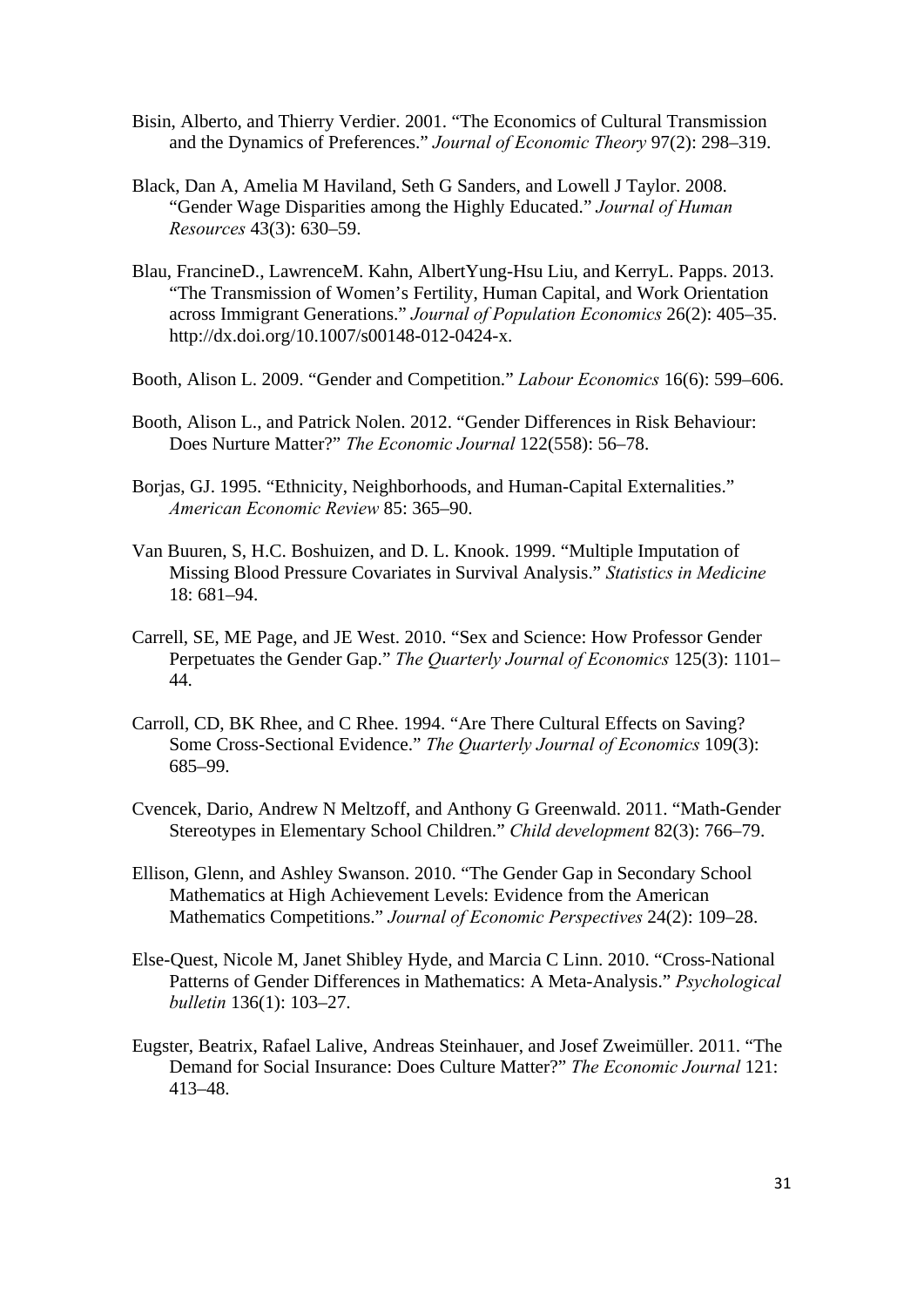- Farré, Lídia, and Francis Vella. 2013. "The Intergenerational Transmission of Gender Role Attitudes and Its Implications for Female Labour Force Participation." *Economica* 80(318): 219–47.
- Fernández, R, A Fogli, and C Olivetti. 2004. "Mothers and Sons: Preference Formation and Female Labor Force Dynamics." *The Quarterly Journal of Economics* 119(4): 1249–99.
- Fernández, Raquel. 2007. "Women, Work and Culture." *Journal of the European Economic Association* 24(4): 329–30.

———. 2011. "Does Culture Matter?" In *Handbook of Social Economics*, Elsevier Ltd, 481–510.

- Fernández, Raquel, and A Fogli. 2006. "Fertility: The Role of Culture and Family Experience." *Journal of the European Economic Association* 4(2-3): 552–61.
- Fernández, Raquel, and Alessandra Fogli. 2009. "Culture: An Empirical Investigation of Beliefs, Work, and Fertility." *American Economic Journal: Macroeconomics* 1(1): 146–77.
- Fryer, Ronald, and Steven Levitt. 2010. "An Empirical Analysis of the Gender Gap in Mathematics." *American Economic Journal: Applied Economics* 2(April): 210–40.
- Furtado, Delia, Miriam Marcén, and Almudena Sevilla. 2013. "Does Culture Affect Divorce? Evidence from European Immigrants in the United States." *Demography* 50(3): 1013–38.
- Ganzeboom, HBG, PM De Graaf, and DJ Treiman. 1992. "A Standard International Socio-Economic Index of Occupational Status." *Social science research* 21: 1–56.
- Geary, David C. 1998. *Male, Female: The Evolution of Human Sex Differences, Second Edition*. American Psychological Association.
- Giuliano, Paola. 2007. "Living Arrangements in Western Europe: Does Cultural Origin Matter?" *Journal of the European Economic Association* 5(September): 927–52.
- Gneezy, U, M Niederle, and A Rustichini. 2003. "Performance in Competitive Environments: Gender Differences." *The Quarterly Journal of Economics* 118(3): 1049–74.
- González de San Román, Ainara, and Sara de la Rica. 2012. "Gender Gaps in PISA Test Scores: The Impact of Social Norms and the Mother's Transmission of Role Attitudes." *IZA Discussion Papers* (6338).
- Guiso, Luigi, Ferdinando Monte, Paola Sapienza, and Luigi Zingales. 2008. "Culture, Gender, and Math." *Science (New York, N.Y.)* 320: 1164–65.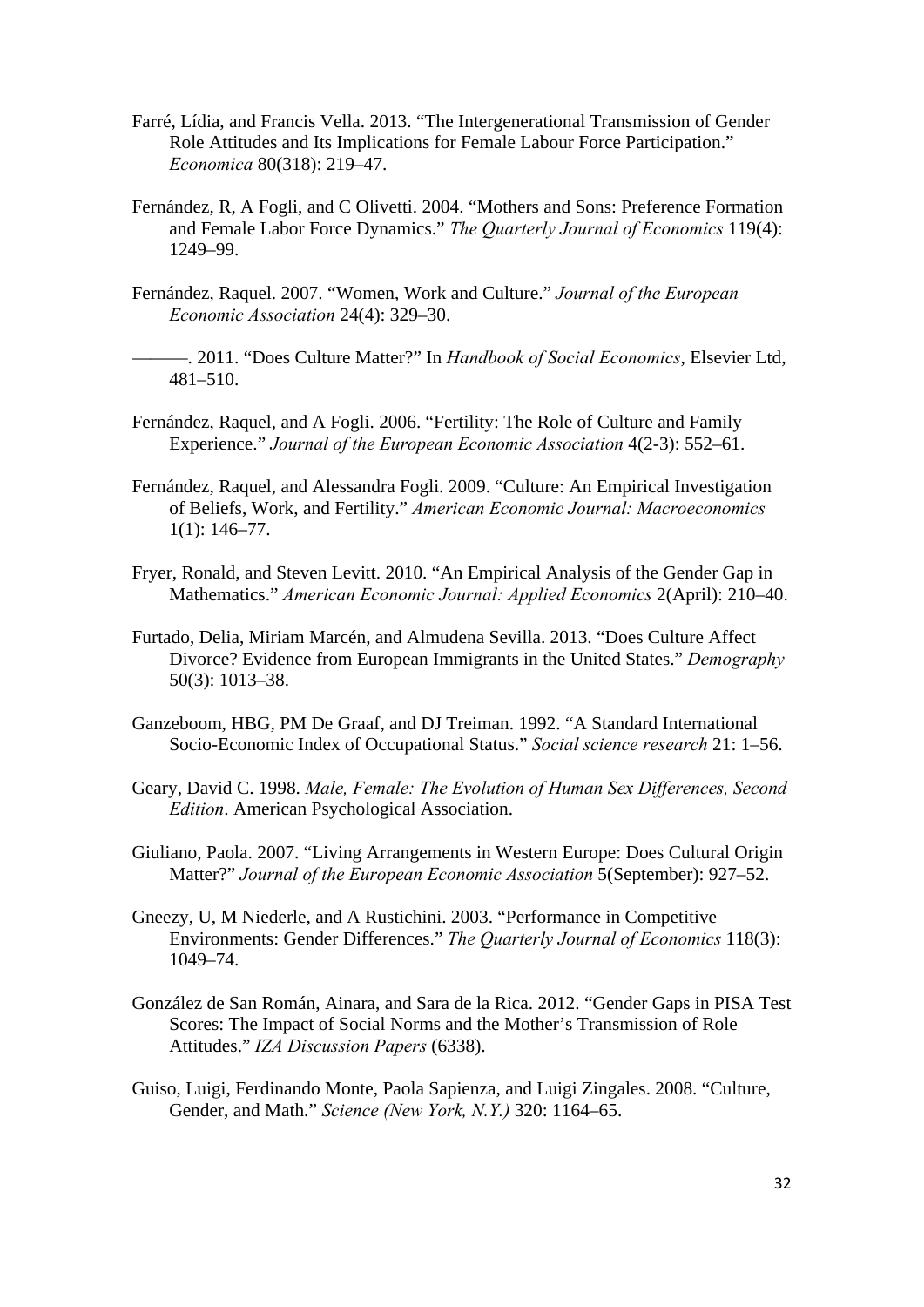- Halpern, Diane F. 2000. *Sex Differences in Cognitive Abilities*. Psychology Press; 3 edition.
- Hausmann, Ricardo, LDA Tyson, and Saadia Zahidi. 2009. *The Global Gender Gap Report 2008*. World Economic Forum.
- Hyde, Janet S, and Janet E Mertz. 2009. "Gender, Culture, and Mathematics Performance." *Proceedings of the National Academy of Sciences of the United States of America* 106(22): 8801–7.
- Jensen, Peter, and AW Rasmussen. 2011. "The Effect of Immigrant Concentration in Schools on Native and Immigrant Children's Reading and Math Skills." *Economics of Education Review* 30(6): 1503–15.

Kimura, Doreen. 2000. *Sex and Cognition*. MIT Press.

- Machin, Stephen, and Patrick A Puhani. 2003. "Subject of Degree and the Gender Wage Differential: Evidence from the UK and Germany." *Economics Letters* 79(3): 393– 400.
- Niederle, Muriel, and Lise Vesterlund. 2010. "Explaining the Gender Gap in Math Test Scores: The Role of Competition." *Journal of Economic Perspectives* 24(2): 129– 44.
- Paglin, M, and AM Rufolo. 1990. "Heterogeneous Human Capital, Occupational Choice, and Male-Female Earnings Differences." *Journal of Labor Economics* 8(1): 123–44.
- Rubin, Donald B. 1987. *Multiple Imputation for Nonresponse in Surveys*. John Wiley & Sons.
- Schnepf, Sylke Viola. 2007. "Immigrants' Educational Disadvantage: An Examination across Ten Countries and Three Surveys." *Journal of Population Economics* 20(3): 527–45.
- Spencer, SJ, CM Steele, and DM Quinn. 1999. "Stereotype Threat and Women's Math Performance." *Journal of Experimental Social Psychology* 35: 4–28.
- Turner, Sarah E, and William G Bowen. 1999. "CHOICE OF MAJOR: THE CHANGING (UNCHANGING) GENDER GAP." *Industrial & Labor Relations Review* 52(2): 289–313.
- Xie, Yu, and KA Shauman. 2003. *Women in Science: Career Processes and Outcomes*. Harvard University Press.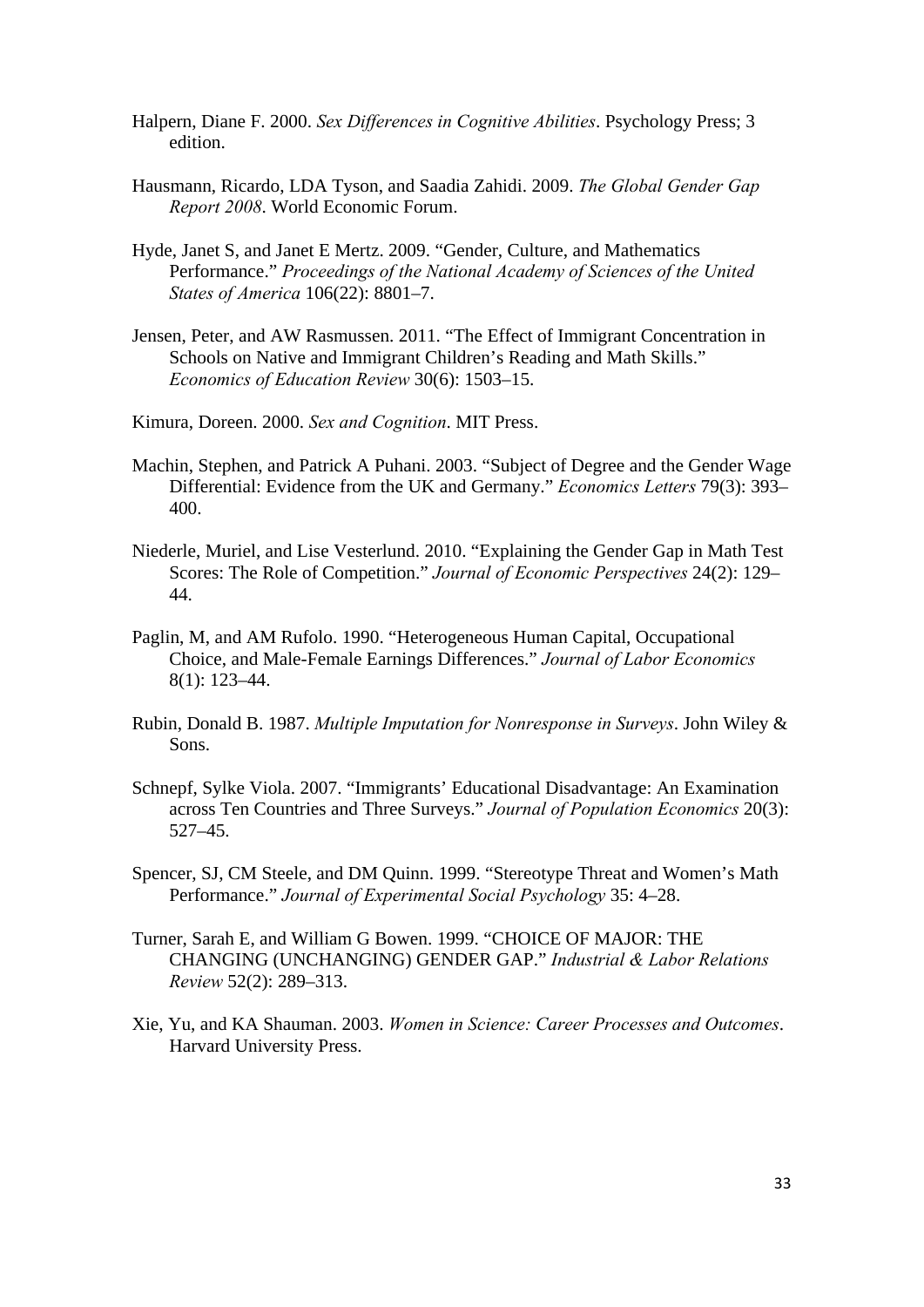|                |                       |                    | <b>PANEL A</b> |         |              |                  |
|----------------|-----------------------|--------------------|----------------|---------|--------------|------------------|
|                | Country               | Math<br>Gender Gap | GGI            | PEI     | <b>FLFP</b>  | $\boldsymbol{N}$ |
| 1              | Ukraine               | $-174.97$          | 0.69           | 0.06    | 0.53         | $\overline{5}$   |
| $\overline{2}$ | Korea                 | $-78.24$           | 0.61           | 0.07    | 0.49         | 46               |
| 3              | Bangladesh            | $-77.60$           | 0.65           | 0.29    | 0.57         | $\boldsymbol{7}$ |
| $\overline{4}$ | Macedonia             | $-72.64$           | 0.69           | 0.16    | 0.42         | 20               |
| 5              | Slovenia              | $-62.05$           | 0.70           | 0.10    | 0.53         | 6                |
| 6              | Uruguay               | $-40.31$           | 0.69           | 0.14    | 0.55         | 17               |
| 7              | Fiji                  | $-38.99$           | 0.64           | 0.06    | 0.39         | 35               |
| $\,$ 8 $\,$    | Greece                | $-35.53$           | 0.67           | 0.09    | 0.44         | 46               |
| 9              | Malaysia              | $-35.19$           | 0.65           | 0.06    | 0.44         | 34               |
| 10             | <b>United States</b>  | $-34.75$           | 0.72           | 0.14    | 0.58         | 111              |
| 11             | Croatia               | $-31.74$           | 0.69           | 0.16    | 0.47         | 77               |
| 12             | Morocco               | $-31.70$           | 0.59           | 0.10    | 0.26         | 192              |
| 13             | Sweden                | $-31.38$           | 0.81           | 0.50    | 0.59         | 9                |
| 14             | Romania               | $-30.52$           | 0.68           | 0.04    | 0.48         | 58               |
| 15             | Spain                 | $-25.55$           | 0.73           | 0.37    | 0.51         | 246              |
| 16             | Albania               | $-25.51$           | 0.66           | 0.04    | 0.50         | 136              |
| 17             | <b>United Kingdom</b> | $-24.78$           | 0.74           | 0.28    | 0.55         | 838              |
| 18             | India                 | $-24.71$           | 0.62           | 0.27    | 0.30         | 168              |
| 19             | China                 | $-22.72$           | 0.69           | 0.14    | 0.68         | 608              |
| 20             | Italy                 | $-22.65$           | 0.68           | 0.16    | 0.38         | 1,083            |
| 21             | Poland                | $-20.11$           | 0.70           | 0.18    | 0.47         | 47               |
| 22             | Russian Fed.          | $-17.16$           | 0.70           | 0.08    | 0.56         | 592              |
| 23             | Belgium               | $-15.56$           | 0.72           | 0.24    | 0.47         | 159              |
| 24             | Bolivia               | $-14.36$           | 0.67           | 0.15    | 0.63         | 131              |
| 25             | Turkey                | $-13.82$           | 0.58           | 0.07    | 0.27         | 1,783            |
| 26             | Hungary               | $-12.50$           | 0.69           | 0.11    | 0.43         | $\boldsymbol{7}$ |
| 27             | Ethiopia              | $-10.69$           | 0.59           | 0.11    | 0.78         | 151              |
| 28             | Suriname              | $-10.39$           | 0.67           | 0.16    | 0.40         | 107              |
| 29             | Pakistan              | $-9.95$            | 0.55           | 0.15    | 0.22         | 36               |
| 30             | Philippines           | $-9.66$            | 0.76           | 0.29    | 0.49         | 240              |
| 31             | Portugal              | $-8.53$            | 0.70           | 0.16    | 0.56         | 2,846            |
| 32             | South Africa          | $-7.12$            | 0.77           | 0.45    | 0.45         | $70\,$           |
| 33             | France                | $-6.43$            | 0.73           | 0.29    | 0.51         | 614              |
| 34             | Viet Nam              | $-2.95$            | 0.68           | 0.12    | 0.73         | 359              |
| 35             | Germany               | $-1.75$            | 0.74           | 0.31    | 0.53         | 398              |
| 36             | New Zealand           | 2.42               | 0.79           | 0.39    | 0.62         | 376              |
| 37             | Estonia               | 6.35               | 0.71           | 0.16    | 0.56         | 55               |
| 38             | Paraguay              | 12.61              | 0.69           | 0.10    | 0.57         | 63               |
| 39             | Australia             | 32.26              | 0.73           | 0.19    | 0.59         | 36               |
| 40             | Austria               | 32.29              | 0.70           | 0.27    | 0.54         | 46               |
| 41             | Chile                 | 33.52              | 0.69           | 0.26    | 0.43         | 24               |
| 42             | Slovakia              | 37.23              | 0.68           | 0.11    | 0.50         | 70               |
| 43             | Iran                  | 38.89              | 0.58           | 0.02    | 0.16         | 6                |
| 44             | Netherlands           | 43.98              | 0.75           | 0.34    | 0.60         | 62               |
| 45             | <b>Brazil</b>         | 180.38             | 0.67           | 0.06    | 0.59         | $\mathcal{I}$    |
|                |                       | $-18.29$           | 0.67           | 0.16    | 0.49         | 12,027           |
|                | mean<br>sd            | 47.51              | $0.06\,$       | 0.12    | 0.18         |                  |
|                |                       |                    | <b>PANEL B</b> |         |              |                  |
|                | Math Gap              | $\,1$              |                |         |              |                  |
|                | GGI                   | $0.19*$            | $\mathbf{1}$   |         |              |                  |
|                | PEI                   | $0.18*$            | $0.78*$        | 1       |              |                  |
|                | <b>FLFP</b>           | $0.20*$            | $0.67*$        | $0.32*$ | $\mathbf{1}$ |                  |

**Table 1. Gender Gap in Math Scores and Gender Equality by Country of Ancestry** 

*Notes:* Panel A displays the means of math gender gap and gender equality measures by country of ancestry estimated using our sample of second generation immigrants from 2003, 2006, 2009 and 2012 PISA. Countries are ordered by the gender gap in math scores. It was obtained from estimating a linear regression using the Plausible Values provided by the PISA data sets as LHS variable and a female dummy as RHS (we estimated one regression for each PV and present the average of the 5 coefficients estimated). See Appendix Table A.2 for details about gender equality measures. The last two rows of Panel A display the mean and cross-country standard deviation. Panel B display Pearson correlations between variables. \*Indicates a correlation statistically significant at 95 per cent.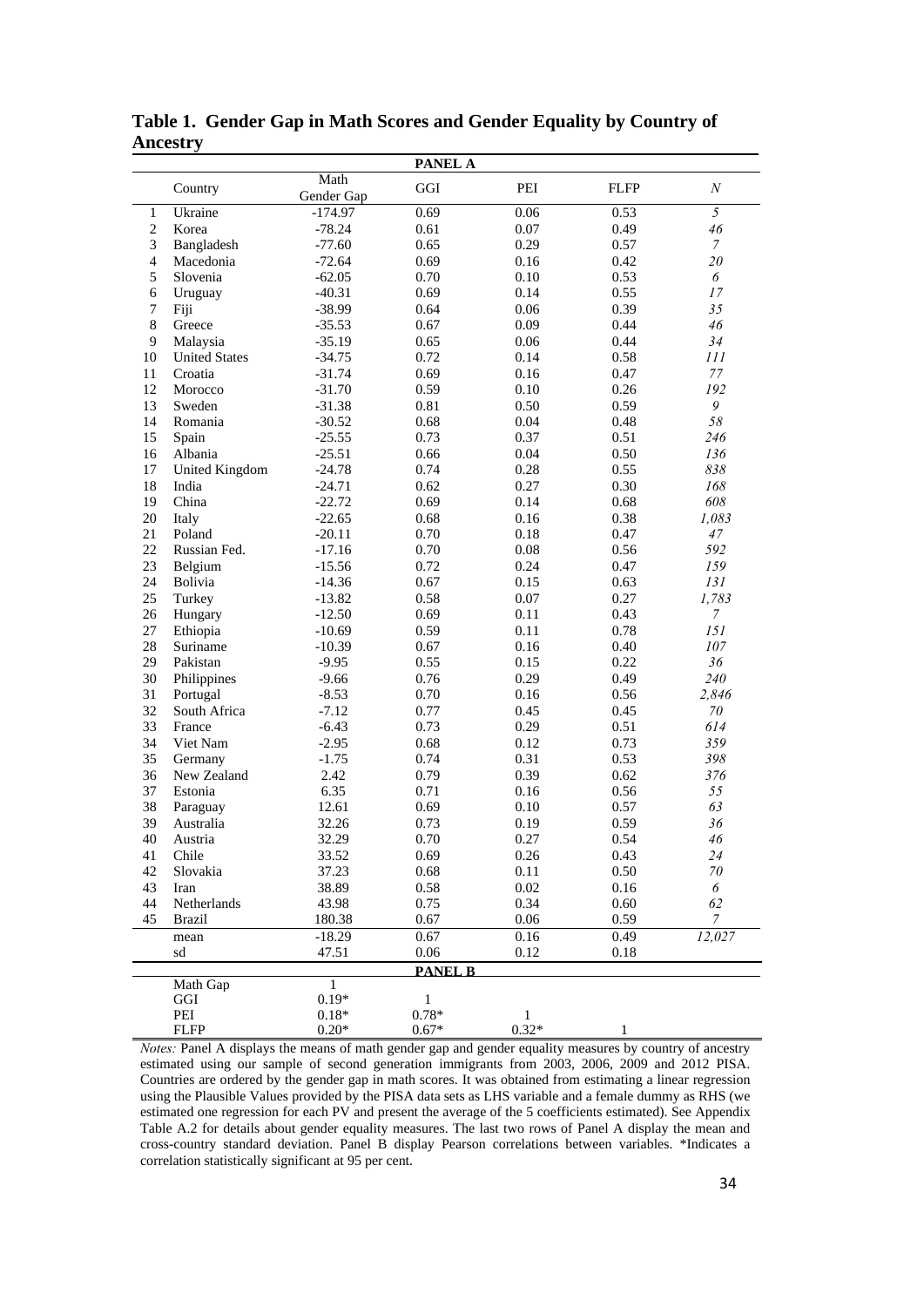

**Figure 1. Gender Gap in Math Scores of Second-generation Immigrants and Gender Equality in Countries of Ancestry** 

*Notes:* The figure displays the correlation between the average math gender gap among second-generation immigrants and our three measures of gender equality in the country of ancestry. The math gender gap was obtained from estimating a linear regression using the Plausible Values provided by the PISA data sets as LHS variable and a female dummy as RHS variable. We estimated one regression for each PV for each country and present the average of the 5 coefficients estimated. We use individuals whose both parents were born in a foreign country from the 2003, 2006, 2009 and 2012 PISA datasets. Definitions and data sources of the gender equality measures are presented in Appendix Table A.2. Just for presentation purposes, Brazil and Ukraine were not included in the Figure.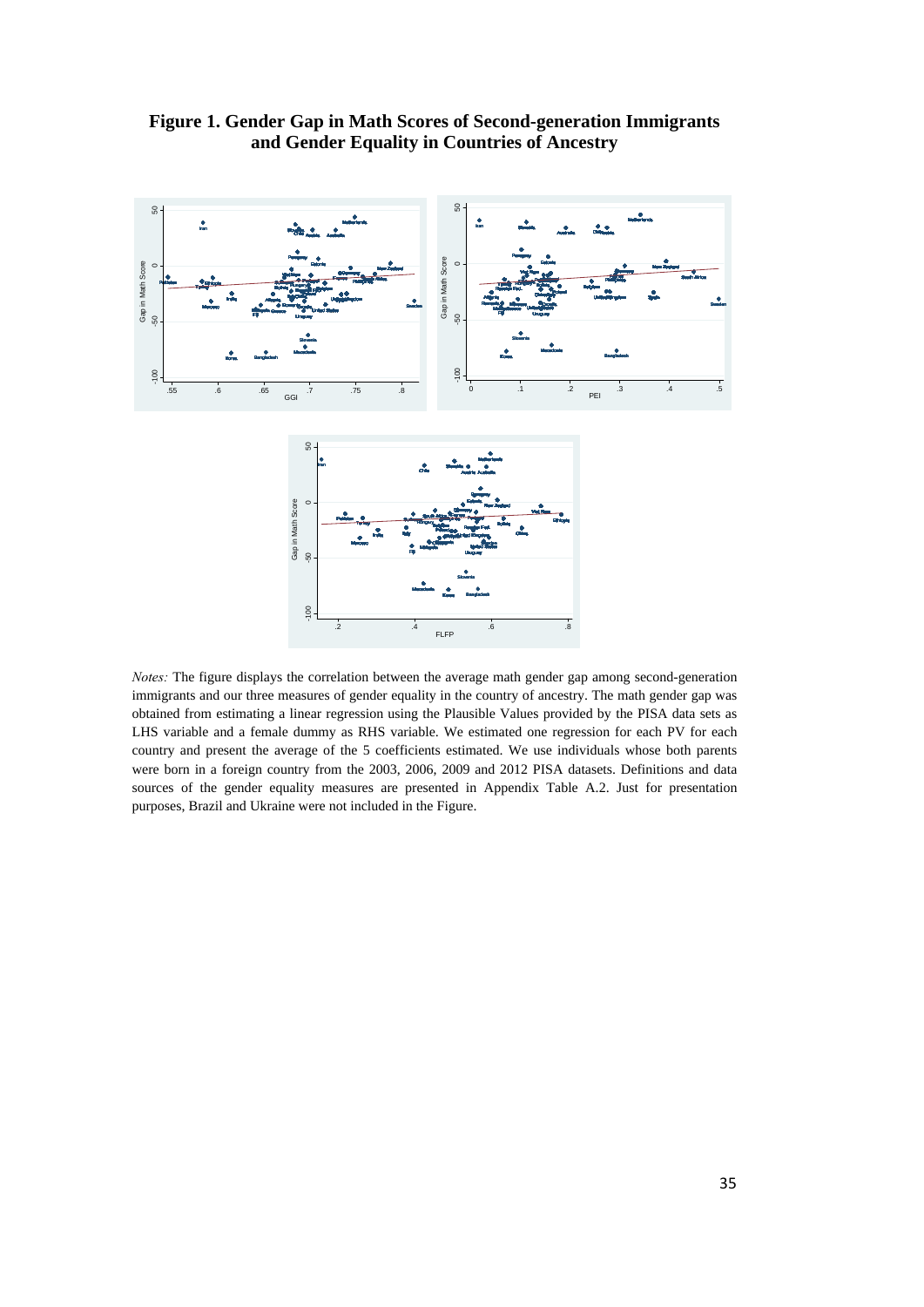#### **Table 2. Math Scores and Gender Equality**

|                                                        | (1)      | (2)        | (3)      | (4)      | (5)         | (6)      | (7)      | (8)        | (9)         | (10)        |
|--------------------------------------------------------|----------|------------|----------|----------|-------------|----------|----------|------------|-------------|-------------|
| 1. GGI*Female                                          | 96.19**  | $115.73**$ | 132.59** | 112.24** | 112.86**    | 109.65** | 116.84** | $101.15**$ | 97.64*      | 115.73*     |
|                                                        | [41.85]  | [44.85]    | [52.83]  | [53.55]  | [44.91]     | [53.88]  | [49.51]  | [45.57]    | [48.93]     | [61.28]     |
|                                                        |          |            |          |          |             |          |          |            |             |             |
| 2. PEI*Female                                          | 55.81**  | 58.31**    | 57.58**  | $60.21*$ | 57.89**     | 59.50*   | 55.16*   | $50.03*$   | 49.54*      | 58.31*      |
|                                                        | [27.00]  | [26.43]    | [25.90]  | [31.49]  | [26.02]     | [31.59]  | [27.93]  | [27.18]    | [27.71]     | [34.54]     |
|                                                        |          |            |          |          |             |          |          |            |             |             |
| 3. FLFP*Female                                         | $30.29*$ | $31.56*$   | 30.97    | 34.62**  | $30.22*$    | 33.86**  | $32.60*$ | 22.41      | 20.46       | 31.56       |
|                                                        | [16.26]  | [16.99]    | [18.49]  | [16.39]  | [16.74]     | [16.16]  | [18.18]  | [14.70]    | [15.46]     | [23.49]     |
|                                                        |          |            |          |          |             |          |          |            |             |             |
| <i><b>Observations</b></i>                             | 12,027   | 12,027     | 12,027   | 12,027   | 12,027      | 12,027   | 12,027   | 12,027     | 12,027      | 12,027      |
| Year FE                                                |          | X          | X        | X        | X           | X        | X        | X          | X           | Χ           |
| Country of ancestry FE                                 | X        | X          | X        | X        | X           | X        | X        | X          | X           | X           |
| Host country FE                                        | X        | X          | X        | X        | $\mathbf X$ | X        | X        | X          | $\mathbf X$ | $\mathbf X$ |
| Host country FE*Female                                 | X        | X          | X        | X        | X           | X        | X        |            |             | $\mathbf X$ |
| Individuals' age and grade level and its interactions  | X        | X          | X        | X        | X           | X        | X        | X          | X           | $\mathbf X$ |
| with Female dummy                                      |          |            |          |          |             |          |          |            |             |             |
| GDP (country of ancestry)*Female                       |          | X          | X        | X        | X           | X        | X        | X          | X           | X           |
| HDI (country of ancestry)*Female                       |          |            | X        |          |             |          |          |            |             |             |
| Family characteristics and its interaction with female |          |            |          | X        |             | X        |          |            |             |             |
| School characteristics and its interaction with female |          |            |          |          | X           | X        |          |            |             |             |
| Year FE*Female                                         |          |            |          |          |             |          | X        |            |             |             |
| Gender equality (host)*Female                          |          |            |          |          |             |          |          | X          | X           |             |
| GDP (host)*Female                                      |          |            |          |          |             |          |          | X          | $\mathbf X$ |             |
| HDI (host)*Female                                      |          |            |          |          |             |          |          |            | X           |             |
| SE adjusted by BRR                                     |          |            |          |          |             |          |          |            |             | X           |

*Notes*: Results from estimating equations (1) to (4) on individuals' math scores. Specification (1) includes year, country of ancestry and host country FE, the interaction between host country FE and female dummy, and control for individuals' age and dummies for any students who are in a grade different from the modal one in the country and its interactions with the female dummy. Specification (2), our preferred specification, adds the GDP per capita from the country of ancestry interacted by the female dummy. Specification (3) adds the HDI interacted by the female dummy. Specifications (4), (5) and (6) include family, school characteristics or both and their interaction with the female dummy (see details in Appendix Table A.1). Specification (7) replicate specification (2) but adds the interaction between year FE and female dummy. Specification (8) replaces the interaction between the female dummy and host country FE by the interaction between the female dummy and (i) gender equality measures for the host country (see details in main text) (ii) the host country's GDP per capita. Specification (9) also adds the interaction with the host country's HDI. In specifications (1) to (9), standard errors are clustered at country of ancestry's level, while specification (10) replicates specification (2) adjusting the Standard Error with the BRR methodology. \* p<0.1, \*\* p<0.05, \*\*\* p<0.01.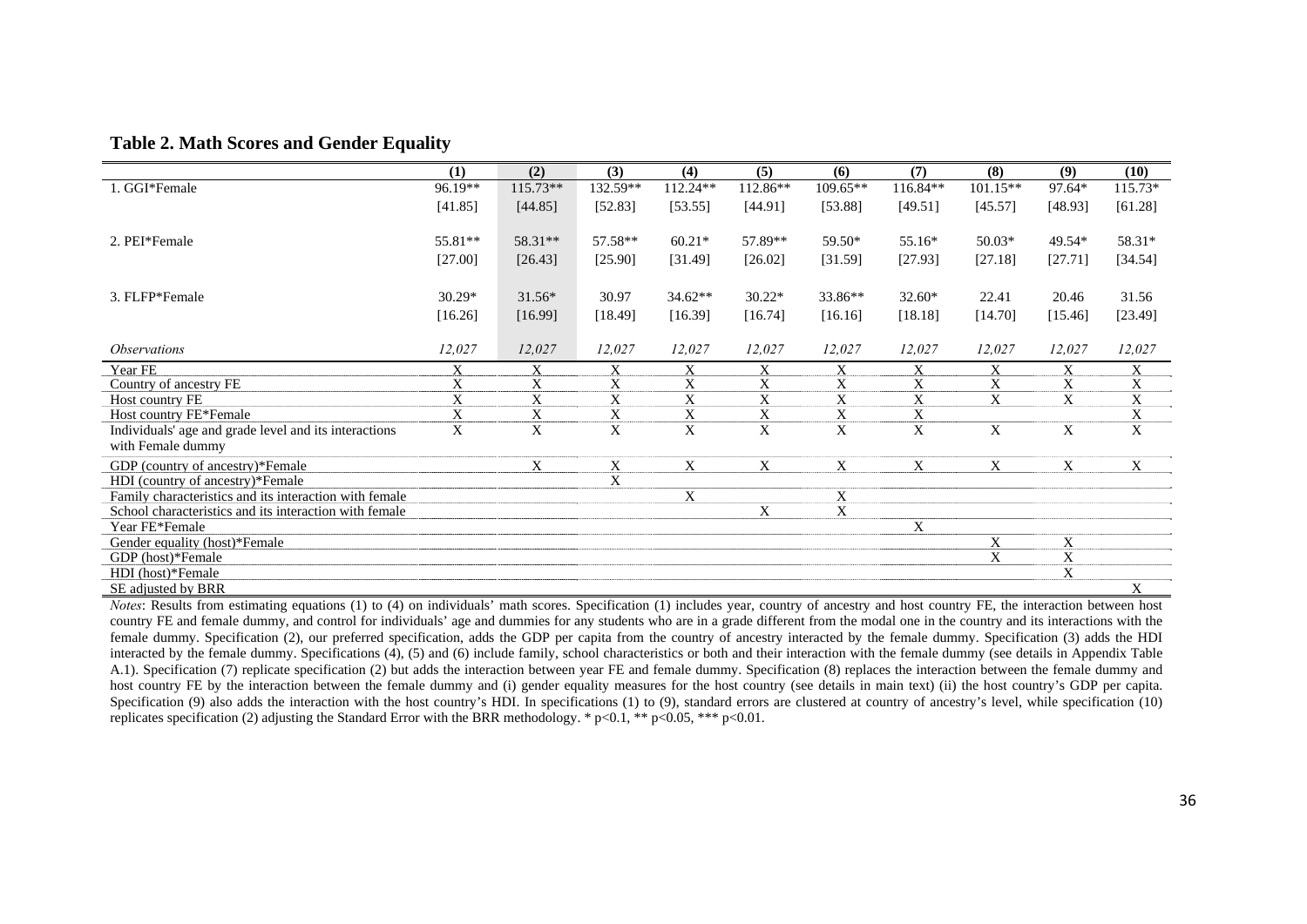|                                                 |                   |            | Mean and St.Dev |
|-------------------------------------------------|-------------------|------------|-----------------|
|                                                 | Effect estimated  | GE measure | Math Gender Gap |
|                                                 | $\left( l\right)$ | (2)        | (3)             |
| A. Measures from 1990-1997                      |                   |            |                 |
| Parliament seats held by women (1990-97)*female | 85.32***          | 0.106      | $-18.21$        |
|                                                 | [30.07]           | [0.065]    | [47.23]         |
| $\boldsymbol{N}$                                | 12,007            |            |                 |
|                                                 |                   |            |                 |
| FLFP(1990)*female                               | 28.16             | 0.471      | $-18.29$        |
|                                                 | [21.05]           | [0.119]    | [47.51]         |
| $\boldsymbol{N}$                                | 12,027            |            |                 |
| B. Other measures of Gender Equality            |                   |            |                 |
| WVS indicator*female                            | $27.97**$         | 2.72       | $-14.85$        |
|                                                 | [13.27]           | [0.22]     | [51.88]         |
| $\boldsymbol{N}$                                | 10,949            |            |                 |
|                                                 |                   |            |                 |
| Gap in literacy rate*female                     | $2.12***$         | 99.13      | $-19.10$        |
|                                                 | [0.27]            | [2.78]     | [42.71]         |
| N                                               | 6,797             |            |                 |

## **Table 3. Alternative Measures of Gender Equality**

*Note:* Column (1) displays the results from estimating equation 2 (preferred specification) on individuals' math tests scores using alternative measures of gender equality (see Appendix Table A.2 for details and definition of each measure). Columns (2) and (3) display the mean and cross-country-of-ancestry standard deviation of each measure and the math gender gap, respectively. Standard Errors are clustered at country of ancestry level, which implies 44, 45, 36 and 17 clusters, respectively. \*  $p<0.1$ , \*\*  $p<0.05$ , \*\*\*  $p<0.01$ .

| GGI*female (Baseline)                                             | $115.73**$ |
|-------------------------------------------------------------------|------------|
|                                                                   | [44.85]    |
| $\boldsymbol{N}$                                                  | 12,027     |
| A. Dropping the origin with more observations (Portugal)          |            |
| GGI*female                                                        | $110.34**$ |
|                                                                   | [47.57]    |
| N                                                                 | 9.181      |
| B. Dropping the host country with more observations (Switzerland) |            |
| GGI*female                                                        | $111.50**$ |
|                                                                   | [55.00]    |
| N                                                                 | 9.117      |
| C. Keeping only one host country                                  |            |
| Switzerland                                                       |            |
| GGI*female                                                        | 163.12     |
|                                                                   | [106.77]   |
| $\boldsymbol{N}$                                                  | 2,910      |
| Australia                                                         |            |
| GGI*female                                                        | 199.08**   |
|                                                                   | [84.98]    |
| N                                                                 | 2,447      |

## **Table 4. Sensitivity of Sample Selection**

*Notes*: Results from estimating equation 2 (preferred specification) on individuals' math scores using different samples of countries of ancestry (Panel A) and host countries (Panel B and C). Standard Errors are clustered at the country of ancestry level, which implies 44, 42, 8 and 14 clusters, respectively. \*  $p<0.1$ , \*\*  $p<0.05$ , \*\*\*  $p<0.01$ .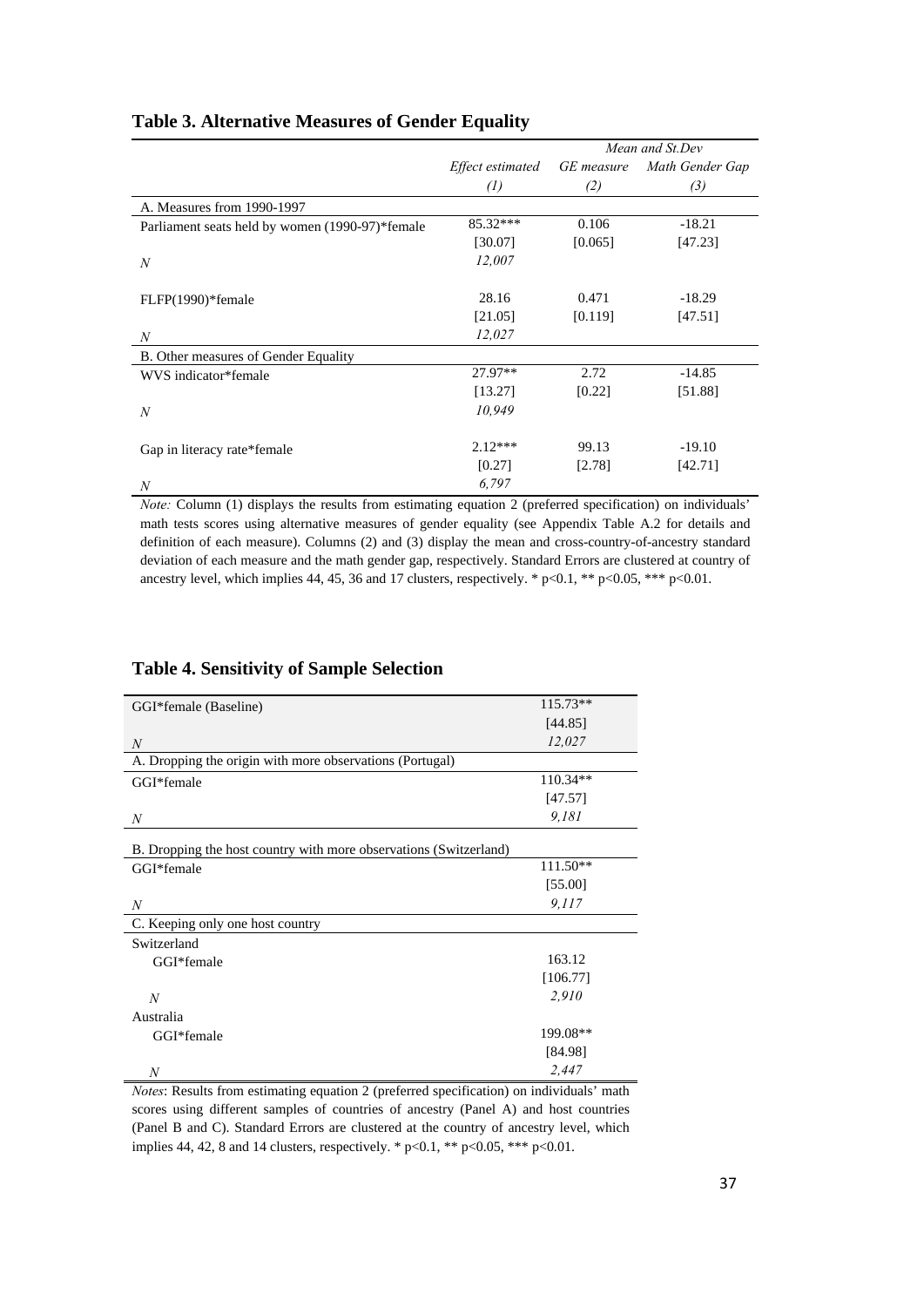| Panel A. Girls                    | (1)         | (2)       | (3)      | (4)      |
|-----------------------------------|-------------|-----------|----------|----------|
| GGI                               | 236.31**    | 253.95**  | 251.61** | 233.36** |
|                                   | [107.52]    | [107.68]  | [107.40] | [94.66]  |
|                                   |             |           |          |          |
| PEI                               | 40.83       | 17.08     | 17.15    | 18.22    |
|                                   | [75.16]     | [77.50]   | [77.74]  | [78.02]  |
|                                   |             |           |          |          |
| <b>FLFP</b>                       | 134.06**    | 136.48**  | 135.32** | 116.01** |
|                                   | [52.84]     | [51.72]   | [51.50]  | [48.38]  |
|                                   |             |           |          |          |
| $\boldsymbol{N}$                  | 6106        | 6106      | 6106     | 6106     |
| <b>Panel B. Boys</b>              |             |           |          |          |
|                                   |             |           |          |          |
| GGI                               | 157.63      | 154.82    | 154.89   | 140.94   |
|                                   | [121.37]    | [128.56]  | [127.72] | [119.19] |
|                                   |             |           |          |          |
| PEI                               | $-15.08$    | $-45.93$  | $-45.68$ | $-40.74$ |
|                                   | [79.98]     | [88.94]   | [88.32]  | [92.24]  |
|                                   |             |           |          |          |
| <b>FLFP</b>                       | 95.64       | $101.11*$ | 101.30*  | 89.97*   |
|                                   | [57.21]     | [52.18]   | [51.55]  | [51.50]  |
|                                   |             |           |          |          |
| $\boldsymbol{N}$                  | 5921        | 5921      | 5921     | 5921     |
| Year FE                           | $\mathbf X$ | X         | X        | X        |
| Host country FE                   | X           | X         | X        |          |
| GDP country of ancestry           |             | X         | X        | X        |
| Individuals' age and grade level  | X           | X         | X        | X        |
| Family and school characteristics |             |           | X        |          |
| Host country Gender Equality      |             |           |          | X        |
| and GDP                           |             |           |          |          |

## **Table 5. Effect of culture of ancestry on girls and boys**

*Notes:* Results from estimating equations (1) to (4) on girls and boys' math scores separately. Specification (1) includes year and host countries fixed-effects and individual controls. Specification (2) adds the GDP per capita of each country of ancestry. Specification (3) adds family and school characteristics and specification (4) replace host country fixed-effect for host countries' gender equality measures and GDP per cápita. Standard errors clustered at country of ancestry level (45 clusters). \* p<0.1, \*\* p<0.05, \*\*\* p<0.01.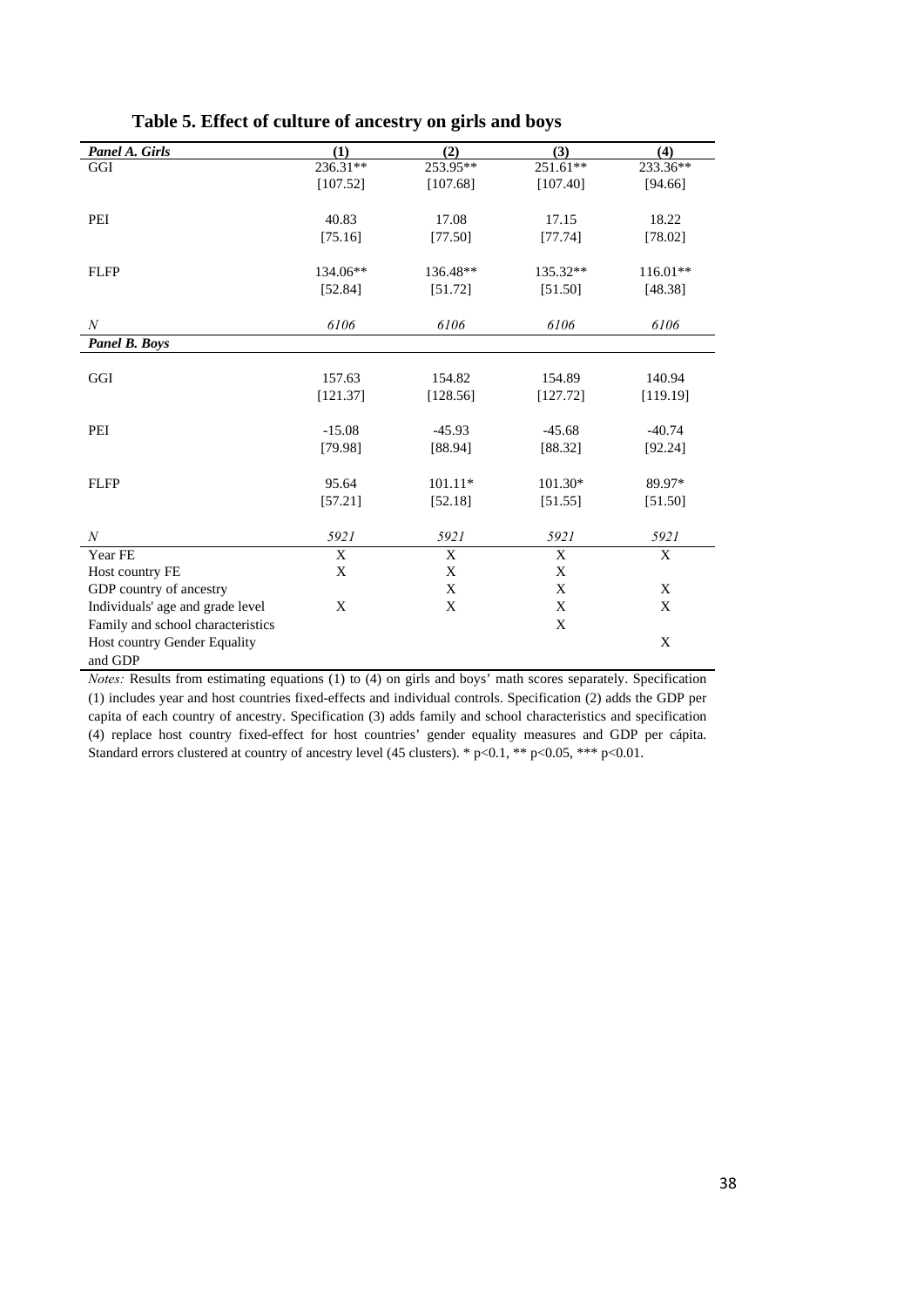|                                           | (1)         | (2)         | (3)          | (4)          |
|-------------------------------------------|-------------|-------------|--------------|--------------|
| A. Peer transmission of culture           |             |             |              |              |
| GGI                                       | 253.95**    | 252.88**    | 334.74***    |              |
|                                           | [107.55]    | [107.24]    | [111.32]     |              |
|                                           |             |             |              |              |
| Proportion of girls                       |             | $14.16*$    | 127.56**     | 158.52***    |
|                                           |             | [7.14]      | [55.71]      | [52.67]      |
|                                           |             |             |              |              |
| GGI*Proportion of girls                   |             |             | $-167.58*$   | $-220.28***$ |
|                                           |             |             | [83.59]      | [79.58]      |
|                                           |             |             |              |              |
| GGI                                       | 253.95**    | 254.16**    | 265.82**     |              |
|                                           | [107.68]    | [107.83]    | [108.97]     |              |
|                                           |             |             |              |              |
|                                           |             | 5.06        | 80.09*       | $90.47**$    |
| Single sex school                         |             |             |              |              |
|                                           |             | [6.35]      | [44.60]      | [43.95]      |
|                                           |             |             |              |              |
| GGI*Single sex school                     |             |             | $-111.44*$   | $-129.89*$   |
|                                           |             |             | [67.60]      | [66.41]      |
| <b>B.</b> Network transmission of culture |             |             |              |              |
| GGI                                       | 253.95**    | 243.16**    | 57.00        |              |
|                                           | [107.68]    | [103.52]    | [126.53]     |              |
|                                           |             |             |              |              |
| Proportion of immigrants                  |             | $-18.50$    | $-366.23***$ | $-262.80**$  |
|                                           |             | [23.69]     | [131.64]     | [100.50]     |
|                                           |             |             |              |              |
| GGI*Proportion of immigrants              |             |             | 529.71**     | 358.80**     |
|                                           |             |             | [220.40]     | [165.34]     |
| C. Mother transmission of culture         |             |             |              |              |
| GGI                                       | 253.95**    | 186.82*     | 248.68**     |              |
|                                           | [107.55]    | [104.99]    | [118.40]     |              |
|                                           |             |             |              |              |
|                                           |             |             |              |              |
| Mother's education level                  |             | $5.23***$   | $-0.56$      | $-23.04**$   |
|                                           |             |             |              |              |
|                                           |             | [1.53]      | [15.64]      | [11.48]      |
|                                           |             |             |              |              |
| Mother work $(=1)$                        |             | 14.48**     | 87.28**      | 35.23        |
|                                           |             |             |              |              |
|                                           |             | [6.54]      | [40.40]      | [44.89]      |
|                                           |             |             |              |              |
| GGI*Mother's education                    |             |             | 8.65         | 39.98**      |
|                                           |             |             | [23.10]      | [17.13]      |
|                                           |             |             |              |              |
| GGI*Mother work                           |             |             | $-111.39$    | $-35.19$     |
|                                           |             |             | [69.02]      | [74.34]      |
| Year FE                                   | $\mathbf X$ | $\mathbf X$ | X            | $\mathbf X$  |
| <b>Host Country FE</b>                    | X           | X           | X            | X            |
| Age and Difference Grade                  | X           | X           | X            | X            |
| Country of Ancestry FE                    |             |             |              | X            |

## **Table 6. Mechanisms:**

*Notes:* Column (1) display the results from estimating equation (2) on girls' math scores (column 2) of Panel A in Table 5). In column (2) we also control for: the proportion of girls in the school or a dummy which takes the value of 0 if the girl attend to a single-sex school and zero otherwise (Panel A), the proportion of immigrants in the school (Panel B), or mother's educational level and a dummy indicating whether the mother is working or not (Panel C). Column (3) we add the interaction between these controls and the GGI, whereas in Column (4) we replace the GGI for the country of ancestry fixed-effect. See Appendix Table A 5 for definition and descriptive statistics of these variables. We impute missing values in Panel A or C following the MICE method of multiple multivariate imputation. Standard errors clustered at country of ancestry level (45 clusters). \*  $p<0.1$ , \*\* p<0.05, \*\*\* p<0.01.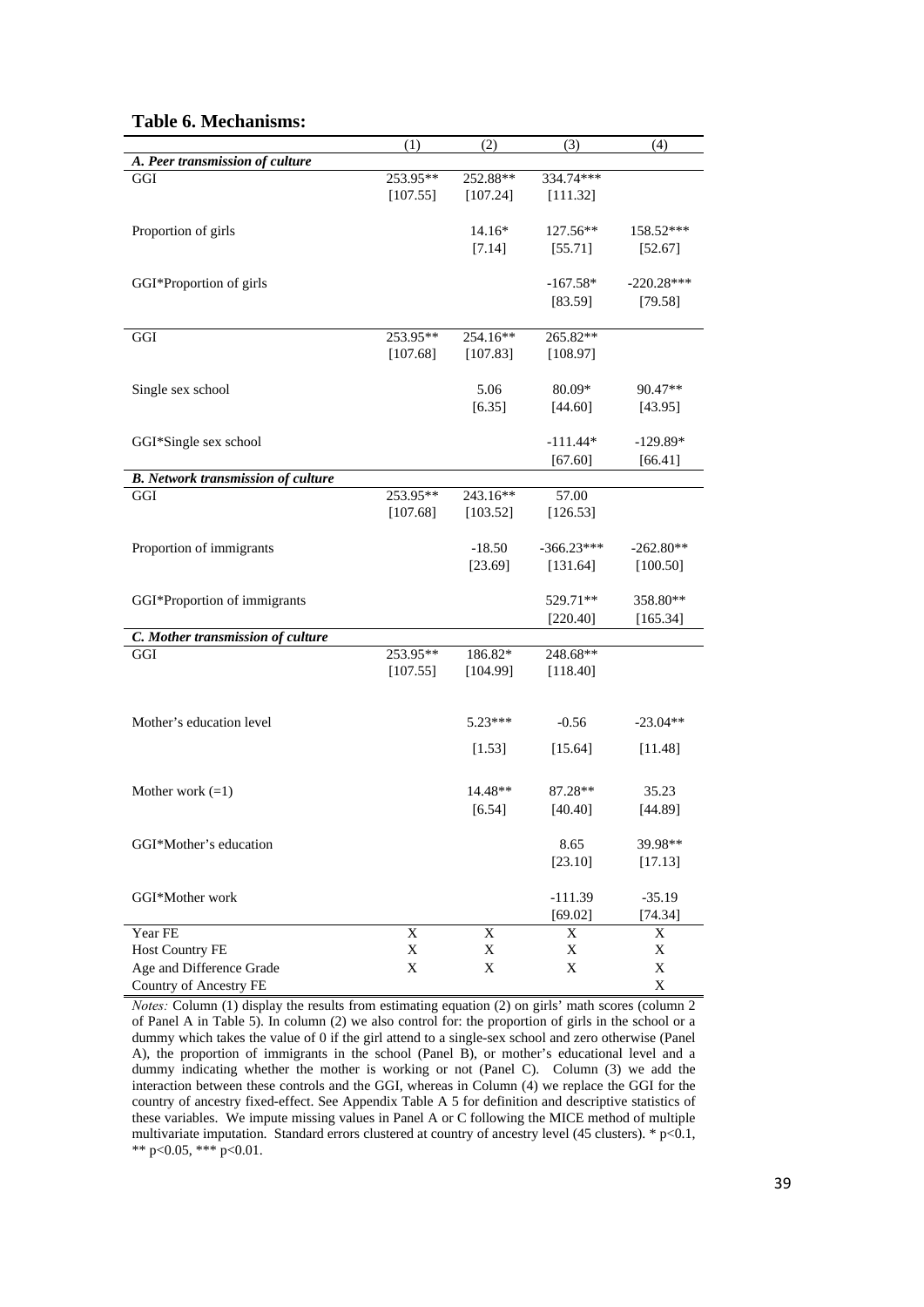# **Appendix**

| <b>Name</b>                                        | c A. I murriudai-icrci variabics. Deminibil and Descriptive Blaustics<br><b>Definition</b>                                                                                                                                                                                                                                                                                                                                                                                                                                                         | <b>Mean</b> | <b>St. Dev. across</b> |
|----------------------------------------------------|----------------------------------------------------------------------------------------------------------------------------------------------------------------------------------------------------------------------------------------------------------------------------------------------------------------------------------------------------------------------------------------------------------------------------------------------------------------------------------------------------------------------------------------------------|-------------|------------------------|
| A. Individual Characteristics                      |                                                                                                                                                                                                                                                                                                                                                                                                                                                                                                                                                    |             | countries of ancestry  |
| Female                                             | Dummy variable equal to 1 if the individual is a girl                                                                                                                                                                                                                                                                                                                                                                                                                                                                                              | 0.51        | 0.11                   |
| Age                                                | Years and months                                                                                                                                                                                                                                                                                                                                                                                                                                                                                                                                   | 15.77       | 0.07                   |
| Different grade                                    | Dummy equal to 1 if the current individual's grade is<br>different from the modal grade at the children age in<br>the host country and 0 otherwise.                                                                                                                                                                                                                                                                                                                                                                                                | 0.38        | 0.21                   |
| <b>B.</b> Family characteristics                   |                                                                                                                                                                                                                                                                                                                                                                                                                                                                                                                                                    |             |                        |
| Mother highest<br>level of education<br>(MISCED)   | Index constructed by the PISA program based on the<br>highest education level of each parent. It has the<br>following categories: (0) None; (1) ISCED 1 (primary<br>education); (2) ISCED 2 (lower secondary); (3)<br>ISCED Level 3B or 3C (vocational/pre-vocational                                                                                                                                                                                                                                                                              | 3.48        | 0.93                   |
| Father highest level<br>of education<br>(FISCED)   | upper secondary); (4) ISCED 3A (upper secondary)<br>and/or ISCED 4 (non-tertiary post-secondary); (5)<br>ISCED 5B (vocational tertiary); and (6) ISCED 5A, 6<br>(theoretically oriented tertiary and post-graduate).                                                                                                                                                                                                                                                                                                                               | 3.77        | 0.82                   |
| Index of parents<br>level of occupation<br>(hisei) | The highest occupational level of parents (HISEI),<br>elaborated by the PISA program, corresponds to the<br>higher ISEI score of either parent or to the only<br>available parent's ISEI score. The ISEI (international<br>socio-economic index of occupational status) score<br>created by Ganzeboom, Graaf, and Treiman (1992) is<br>based in the International Standard Classification of<br>Occupation (ISCO) from ILO. This index ranges<br>from 11 to 90, and higher values indicate higher level<br>of occupational status.                 | 45.43       | 9.37                   |
| Index of cultural<br>possessions<br>(cultposs)     | The CULTPOSS index, is based on the students'<br>responses to whether they had the following at home:<br>classic literature, books of poetry and works of art.<br>These variables are binary and the scale construction<br>is done (by the PISA program) through IRT (item<br>respond theory) scaling. Positive values on this index<br>indicate higher levels of cultural possessions.                                                                                                                                                            | $-0.30$     | 0.35                   |
| Index of home<br>educational<br>resources (hedres) | The index of home educational resources (HEDRES)<br>is based on the items measuring the existence of<br>educational resources at home including a desk and a<br>quiet place to study, a computer that students can use<br>for schoolwork, educational software, books to help<br>with students' school work, technical reference books<br>and a dictionary. Again, These variables are binary<br>and the scale construction is done through IRT<br>scaling. Positive values on this index indicate higher<br>levels of home educational resources. | $-0.07$     | 0.39                   |
| Language at home                                   | 1 if language spoken at home is different from the<br>test language                                                                                                                                                                                                                                                                                                                                                                                                                                                                                | 0.37        | 0.25                   |
|                                                    |                                                                                                                                                                                                                                                                                                                                                                                                                                                                                                                                                    |             |                        |
| <b>School characteristics</b><br>C.                |                                                                                                                                                                                                                                                                                                                                                                                                                                                                                                                                                    |             |                        |
| Percentage of girls                                | PISA index of the proportion of girls enrolled in each<br>school derived from school principals' responses<br>regarding the number of girls divided by the total of<br>girls and boys at a school.                                                                                                                                                                                                                                                                                                                                                 | 0.49        | 0.04                   |
| Private school                                     | Dummy equal to 1 if school is private and 0<br>otherwise.                                                                                                                                                                                                                                                                                                                                                                                                                                                                                          | 0.18        | 0.09                   |
| Place of residence                                 | Dummy equal to 1 if the school is in a metropolis and<br>0 otherwise.                                                                                                                                                                                                                                                                                                                                                                                                                                                                              | 0.14        | 0.07                   |

**Table A. 1 Individual-level variables: Definition and Descriptive Statistics**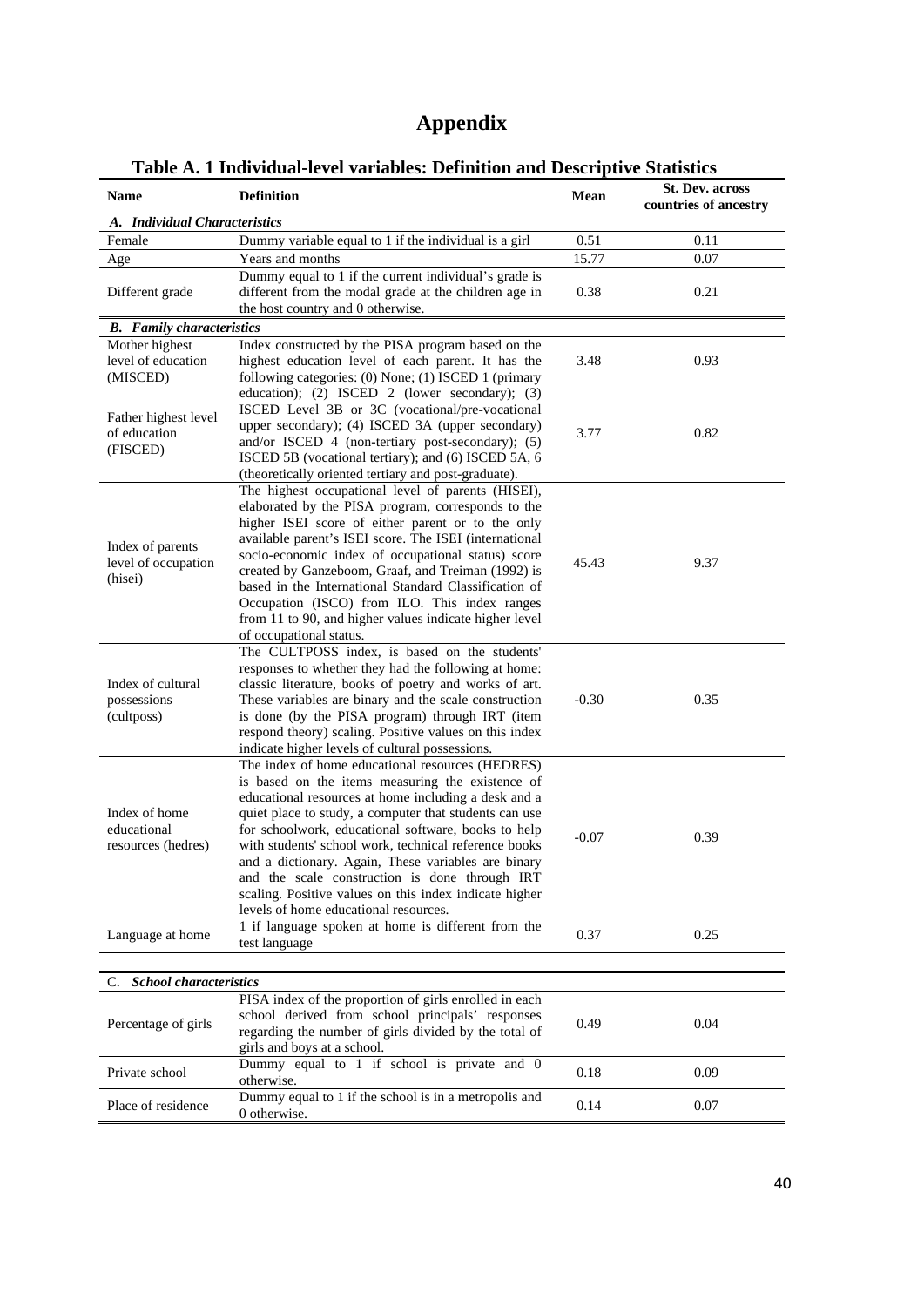| <b>Name</b>                             | <b>Definition</b>                                                                                                                                                                                                                                                                                                                                                                                                                                                                                                                                                                                                                                                                                                                                                                                                                                                                                                                                                                                                                                                                                                                                                                                                                                                                              | Mean   | Cross-country-<br>of-ancestry St.<br>Dev. |
|-----------------------------------------|------------------------------------------------------------------------------------------------------------------------------------------------------------------------------------------------------------------------------------------------------------------------------------------------------------------------------------------------------------------------------------------------------------------------------------------------------------------------------------------------------------------------------------------------------------------------------------------------------------------------------------------------------------------------------------------------------------------------------------------------------------------------------------------------------------------------------------------------------------------------------------------------------------------------------------------------------------------------------------------------------------------------------------------------------------------------------------------------------------------------------------------------------------------------------------------------------------------------------------------------------------------------------------------------|--------|-------------------------------------------|
| <b>Gender Equality Measures</b><br>A.   |                                                                                                                                                                                                                                                                                                                                                                                                                                                                                                                                                                                                                                                                                                                                                                                                                                                                                                                                                                                                                                                                                                                                                                                                                                                                                                |        |                                           |
| Gender Gap Index<br>(GGI)               | Synthesizes<br>the position of women by<br>considering<br>economic<br>opportunities,<br>participation,<br>economic<br>educational attainment, political achievements, health and<br>well-being. The index range between 0 and 1. Larger<br>values point to a better position of women in society. We<br>use the 2009 index. Source: World Economic Forum, 2009<br>Report.                                                                                                                                                                                                                                                                                                                                                                                                                                                                                                                                                                                                                                                                                                                                                                                                                                                                                                                      | 0.67   | 0.06                                      |
| Political<br>Empowerment<br>Index (PEI) | Measure women's political participation based on three<br>components: (1) the ratio women to men with seats in<br>parliament; (2) the ratio of women to men in ministerial<br>level and (3) the ratio of the number of years with a women<br>as head of state to the years with a man. Larger values point<br>to a better position of women in society. We use the 2009<br>indexes. This index is also elaborated for the World<br>Economic Forum as part of the Gender Gap Index. Source:<br>World Economic Forum, 2009 Report.                                                                                                                                                                                                                                                                                                                                                                                                                                                                                                                                                                                                                                                                                                                                                               | 0.16   | 0.12                                      |
| <b>FLFP</b>                             | Female Labor Force Participation, from 15 years old. We<br>use the 2009<br>rates. Source: International Labour<br>Organization.                                                                                                                                                                                                                                                                                                                                                                                                                                                                                                                                                                                                                                                                                                                                                                                                                                                                                                                                                                                                                                                                                                                                                                | 0.49   | 0.12                                      |
| wvs                                     | Index elaborated from data of the World Value Survey<br>based on the following questions: (1)"When jobs are<br>scarce, men should have more right to a job than women",<br>(2)"A working mother can establish just as warm and<br>secure a relationship with her children as a mother who<br>does not work", (3)"Being a housewife is just as fulfilling<br>as working for pay", (4)"Both the husband and wife should<br>contribute to household income", (5)"On the whole, men<br>make better political leaders than women do", (6)"If a<br>woman earns more money than her husband, it's almost<br>certain to cause problems" and (7)"A university education<br>is more important for a boy than for a girl". For all but the<br>first, levels of agreements had to be expressed on a scale<br>from 1 to 4. In the first question the answers were "agree,"<br>"neither," and "disagree," to which we attributed the<br>respective scores of 1.5, 2.5, and 3.5. We inverted the<br>answers to questions $(2)$ and $(4)$ , so that higher values<br>indicate a better position of women in society. The final<br>index is the average by country of the answers to all these<br>questions. We use all waves, except the wave 2005-2008<br>because it doesn't include most of these questions. | 2.63   | 0.18                                      |
| Literacy rate GPI                       | The literacy rate gender parity index (GPI) is the ratio of<br>female to male literacy rates (adults of $+15$ years old).<br>Source: World Bank. The index range from 0 to 100, and<br>take the maximum value when male and females have the<br>same literacy rate.                                                                                                                                                                                                                                                                                                                                                                                                                                                                                                                                                                                                                                                                                                                                                                                                                                                                                                                                                                                                                            | 97.38  | 4.26                                      |
| <b>B.</b> Macro Variables               |                                                                                                                                                                                                                                                                                                                                                                                                                                                                                                                                                                                                                                                                                                                                                                                                                                                                                                                                                                                                                                                                                                                                                                                                                                                                                                |        |                                           |
| GDP per capita                          | Gross Domestic Product per capita in real terms deflated<br>with Laspeyres price index. We average the 2003, 2006 and<br>2009 values. Source: Heston, A., Summers, R. and Aten, B,<br>Penn, World Table Version 7.0, Center for International<br>Comparisons of Production, Income and Prices at the<br>University of Pennsylvania, May 2011.                                                                                                                                                                                                                                                                                                                                                                                                                                                                                                                                                                                                                                                                                                                                                                                                                                                                                                                                                  | 14,721 | 12,558                                    |
| Human<br>Development<br>Index (HDI)     | The HDI measures the level of development of a country,<br>combining information on people's life expectancies, adult<br>literacy rates, gross enrollment ratios in different educational<br>levels and the GDP. The index range from 0 to 100. Source:<br>http://hdr.undp.org/en/statistics/hdi.                                                                                                                                                                                                                                                                                                                                                                                                                                                                                                                                                                                                                                                                                                                                                                                                                                                                                                                                                                                              | 0.74   | 0.14                                      |

| Table A. 2 Country-level variables: Definition and Descriptive Statistics |
|---------------------------------------------------------------------------|
| $Cnonon$ $\ldots$                                                         |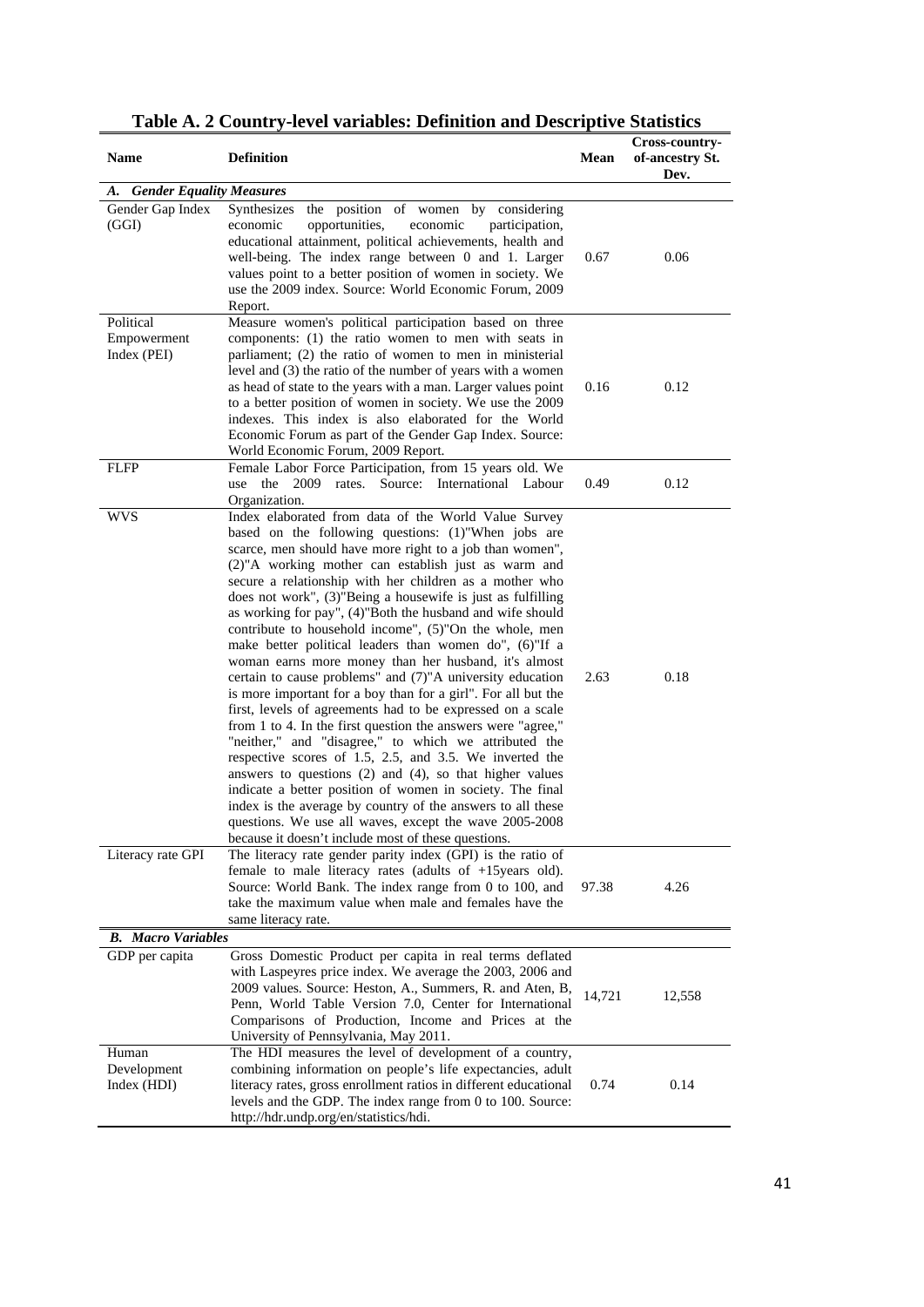|                  |                      | <b>ARG</b>      | <b>AUS</b> | <b>AUT</b>     | <b>BEL</b> | <b>CHE</b> | <b>CZE</b>     | <b>FIN</b> | <b>GBR</b> | <b>ISR</b> | <b>LUX</b> | <b>NLD</b> | $\sf NZL$  | <b>Total</b>     |
|------------------|----------------------|-----------------|------------|----------------|------------|------------|----------------|------------|------------|------------|------------|------------|------------|------------------|
| $\mathbf{1}$     | Albania              |                 |            | $\overline{4}$ |            | 132        |                |            |            |            |            |            |            | 136              |
| $\overline{c}$   | Australia            |                 |            |                |            |            |                |            |            |            |            |            | 36         | 36               |
| 3                | Austria              |                 |            |                |            | 46         |                |            |            |            |            |            |            | 46               |
| 4                | Bangladesh           |                 |            |                |            |            |                |            | $\tau$     |            |            |            |            | $\overline{7}$   |
| 5                | Belgium              |                 |            |                |            |            |                |            |            |            | 159        |            |            | 159              |
| 6                | Bolivia              | 131             |            |                |            |            |                |            |            |            |            |            |            | 131              |
| $\boldsymbol{7}$ | <b>Brazil</b>        | $7\phantom{.0}$ |            |                |            |            |                |            |            |            |            |            |            | $\overline{7}$   |
| 8                | Chile                | 24              |            |                |            |            |                |            |            |            |            |            |            | 24               |
| 9                | China                |                 | 410        | 3              |            |            | 5              | 13         | 20         |            |            | 27         | 130        | 608              |
| 10               | Croatia              |                 |            | $77\,$         |            |            |                |            |            |            |            |            |            | 77               |
| 11               | Ethiopia             |                 |            |                |            |            |                |            |            | 151        |            |            |            | 151              |
| 12               | Estonia              |                 |            |                |            |            |                | 55         |            |            |            |            |            | 55               |
| 13               | Fiji                 |                 |            |                |            |            |                |            |            |            |            |            | 35         | 35               |
| 14               | France               |                 |            |                | 102        | 203        |                |            |            | 67         | 242        |            |            | 614              |
| 15               | Germany              |                 | 21         | 38             | 41         | 176        |                |            |            |            | 116        | 6          |            | 398              |
| 16               | Greece               |                 | 46         |                |            |            |                |            |            |            |            |            |            | 46               |
| 17               | Hungary              |                 |            | $\overline{7}$ |            |            |                |            |            |            |            |            |            | $\overline{7}$   |
| 18               | India                |                 | 158        |                |            |            |                |            | 5          |            |            |            | $\sqrt{5}$ | 168              |
| 19               | Iran                 |                 |            |                |            |            |                |            |            |            |            | $\sqrt{6}$ |            | $\boldsymbol{6}$ |
| 20               | Italy                |                 | 88         |                |            | 739        |                |            |            |            | 256        |            |            | 1,083            |
| $21\,$           | Korea                |                 | 31         |                |            |            |                |            |            |            |            |            | 15         | 46               |
| 22               | Malaysia             |                 | 34         |                |            |            |                |            |            |            |            |            |            | 34               |
| 23               | Morocco              |                 |            |                |            |            |                |            |            |            |            | 192        |            | 192              |
| 24               | Netherlands          |                 | 12         |                | 50         |            |                |            |            |            |            |            |            | 62               |
| 25               | New Zealand          |                 | 376        |                |            |            |                |            |            |            |            |            |            | 376              |
| 26               | Pakistan             |                 |            |                |            |            |                |            | 36         |            |            |            |            | 36               |
| $27\,$           | Paraguay             | 63              |            |                |            |            |                |            |            |            |            |            |            | 63               |
| 28               | Philippines          |                 | 240        |                |            |            |                |            |            |            |            |            |            | 240              |
| 29               | Poland               |                 |            | 47             |            |            |                |            |            |            |            |            |            | 47               |
| 30               | Portugal             |                 |            |                |            | 777        |                |            |            |            | 2,069      |            |            | 2,846            |
| 31               | Romania              |                 |            | 58             |            |            |                |            |            |            |            |            |            | 58               |
| 32               | Russian Fed.         |                 |            | 3              |            |            | $\overline{9}$ | 89         |            | 491        |            |            |            | 592              |
| 33               | Slovakia             |                 |            | 3              |            |            | 67             |            |            |            |            |            |            | ${\bf 70}$       |
| 34               | Viet Nam             |                 | 291        |                |            |            | 68             |            |            |            |            |            |            | 359              |
| 35               | Slovenia             |                 |            | 6              |            |            |                |            |            |            |            |            |            | $\boldsymbol{6}$ |
| 36               | South Africa         |                 | 60         |                |            |            |                |            |            |            |            |            | 10         | ${\bf 70}$       |
| 37               | Spain                |                 |            |                |            | 246        |                |            |            |            |            |            |            | 246              |
| 38               | Suriname             |                 |            |                |            |            |                |            |            |            |            | 107        |            | 107              |
| 39               | Sweden               |                 |            |                |            |            |                | 9          |            |            |            |            |            | $\boldsymbol{9}$ |
| 40               | Turkey               |                 |            | 509            | 440        | 591        |                | $21\,$     |            |            |            | 222        |            | 1,783            |
| 41               | Ukraine              |                 |            |                |            |            | 5              |            |            |            |            |            |            | 5                |
| 42               | Macedonia            |                 |            | $20\,$         |            |            |                |            |            |            |            |            |            | ${\bf 20}$       |
| 43               | United               |                 |            |                |            |            |                |            |            |            |            |            |            |                  |
|                  | Kingdom              |                 | 651        |                |            |            |                |            |            |            | 14         | $\sqrt{5}$ | 168        | 838              |
| 44               | <b>United States</b> |                 | 29         |                |            |            |                |            |            | 82         |            |            |            | 111              |
| 45               | Uruguay              | 17              |            |                |            |            |                |            |            |            |            |            |            | 17               |
|                  | <b>Total</b>         | 242             | 2,447      | 775            |            | 633 2,910  | 154            | 187        | 68         | 791        | 2,856      | 565        | 399        | 12,027           |

**Table A. 3 Sample Size by Country of Ancestry and Destiny** 

*Notes:* Final sample of second-generation immigrants from 2003, 2006, 2009 and 2012 PISA datasets. ARG=Argentina, AUS=Australia, AUT=Austria, BEL=Belgium, CHE=Switzerland, CZE=Czech Republic, FIN=Finland, SCT=Scotland, ISR=Israel, LUX=Luxembourg, NLD=Netherlands, NZL= New Zealand.